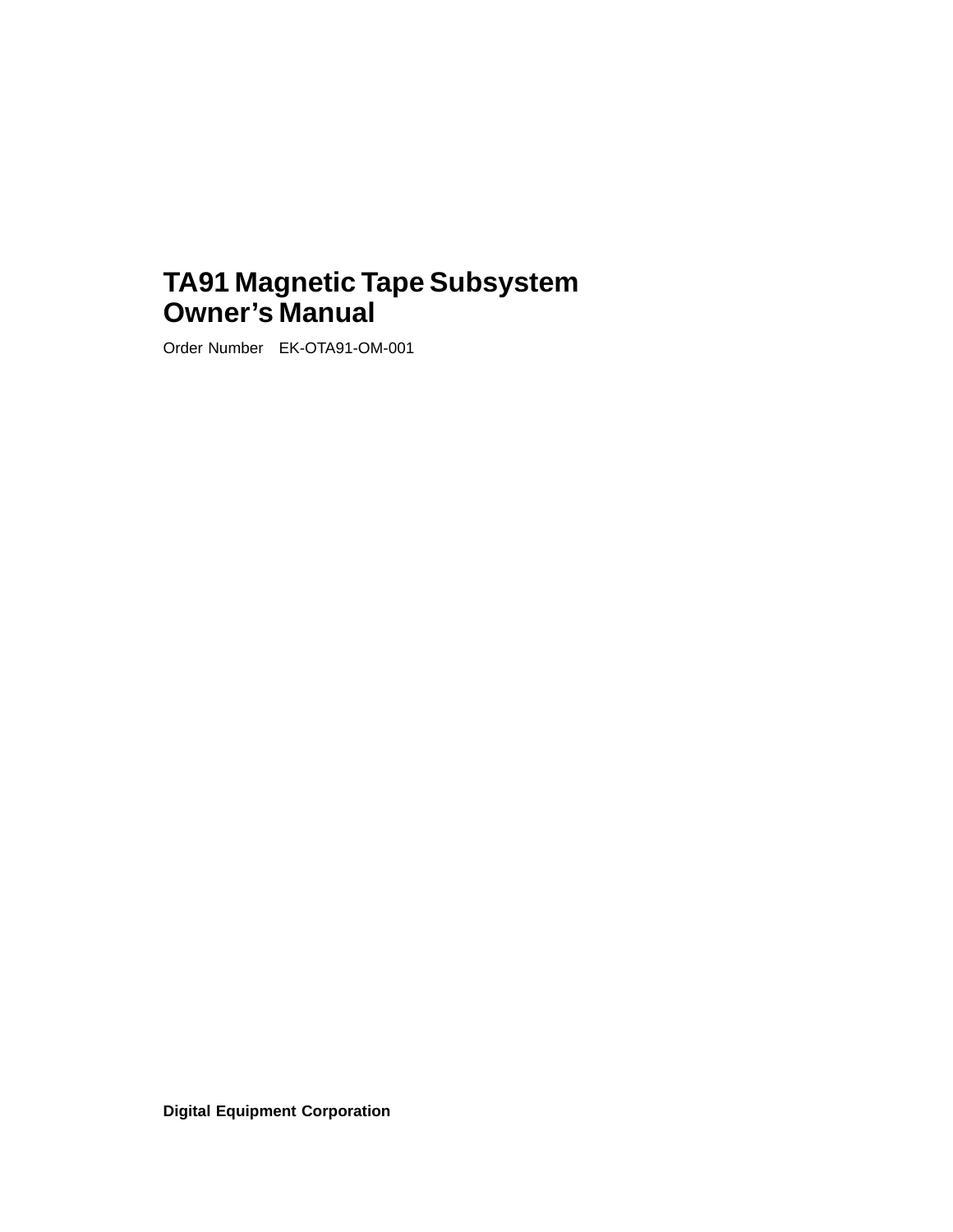#### **First Edition, April 1991**

The information in this document is subject to change without notice and should not be construed as a commitment by Digital Equipment Corporation. Digital Equipment Corporation assumes no responsibility for any errors that may appear in this document.

Restricted Rights: Use, duplication, or disclosure by the U. S. Government is subject to restrictions as set forth in subparagraph  $(c)$  (1) (ii) of the Rights in Technical Data and Computer Software clause at DFARS 252.227–7013.

Copyright © Digital Equipment Corporation 1991

All Rights Reserved. Printed in U.S.A.

**FCC NOTICE:** The equipment described in this manual generates, uses, and may emit radio frequency energy. The equipment has been type tested and found to comply with the limits for a Class A computing device pursuant to Subpart J of Part 15 of FCC Rules, which are designed to provide reasonable protection against such radio frequency interference when operated in a commercial environment. Operation of this equipment in a residential area may cause interference, in which case the user at his own expense may be required to take measures to correct the interference.

The following are trademarks of Digital Equipment Corporation: HSC, STI, TA90, TA91, VAX, VMS, TMSCP, and the DIGITAL logo.

LEGAL NOTICE: TMSCP and STI protocols and documentation are the proprietary information of Digital Equipment Corporation. UNIBUS/Q-BUS/BI-BUS port drivers and documentation for MSCP/TMSCP products are also proprietary information of Digital Equipment Corporation.

Portions of this document contain material copyrighted by International Business Machines Corporation.

This document was prepared and published by Educational Services Development and Publishing, Digital Equipment Corporation.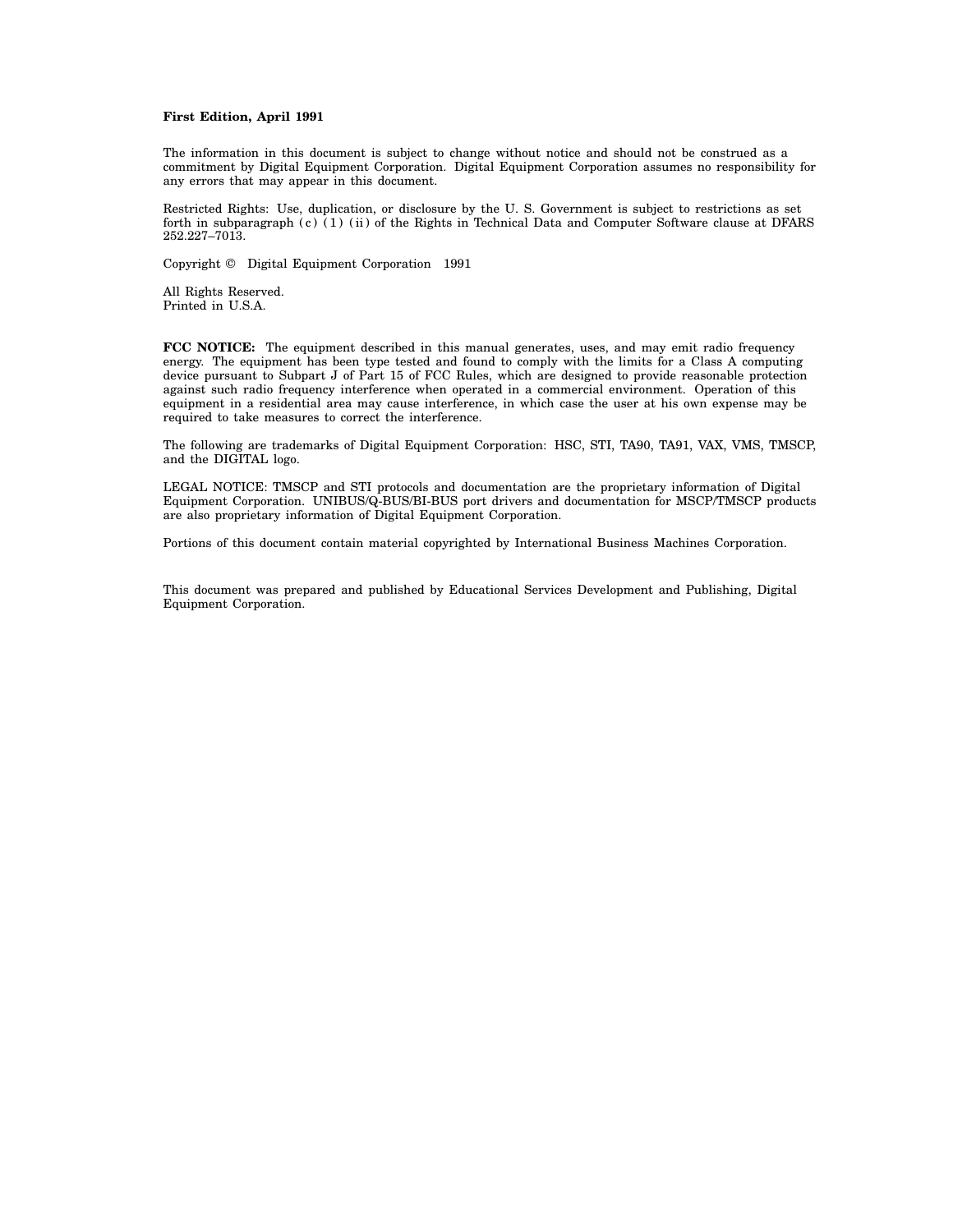# **Contents**

| <b>About This Manual</b><br>ix |                       |                                          |                               |
|--------------------------------|-----------------------|------------------------------------------|-------------------------------|
| 1                              |                       | <b>Introduction</b>                      |                               |
|                                | 1.1                   |                                          | $1 - 1$                       |
|                                | 1.2                   |                                          | $1 - 2$                       |
|                                | 1.3<br>1.3.1<br>1.3.2 | TA91 Tape Transport Units and Drives     | $1 - 2$<br>$1 - 3$<br>$1 - 4$ |
|                                | 1.4                   |                                          | $1 - 5$                       |
| 2                              |                       | <b>Operator Panels and Switch Panels</b> |                               |
|                                | 2.1                   |                                          | $2 - 1$                       |
|                                | 2.2                   | Tape Control Unit Operator Setup Panel   | $2 - 2$                       |
|                                | 2.2.1                 |                                          | $2 - 3$                       |
|                                | 2.2.2                 |                                          | $2 - 3$                       |
|                                | 2.2.3                 | Unit Emergency Power Switch              | $2 - 4$                       |
|                                | 2.2.4                 |                                          | $2 - 5$                       |
|                                | 2.2.5                 |                                          | $2 - 6$                       |
|                                | 2.2.6                 |                                          | $2 - 7$                       |
|                                | 2.2.7                 | On Line Test/Off Line Test Switch        | $2 - 7$                       |
|                                | 2.2.8                 |                                          | $2 - 8$                       |
|                                | 2.2.9                 |                                          | $2 - 9$                       |
|                                | 2.2.10                |                                          | $2 - 10$                      |
|                                | 2.2.11                |                                          | $2 - 10$                      |
|                                | 2.2.12                |                                          | $2 - 10$                      |
|                                | 2.2.13                |                                          | $2 - 10$                      |
|                                | 2.2.14                |                                          | $2 - 11$                      |
|                                | 2.2.15                |                                          | $2 - 12$                      |
|                                | 2.2.16                |                                          | $2 - 12$                      |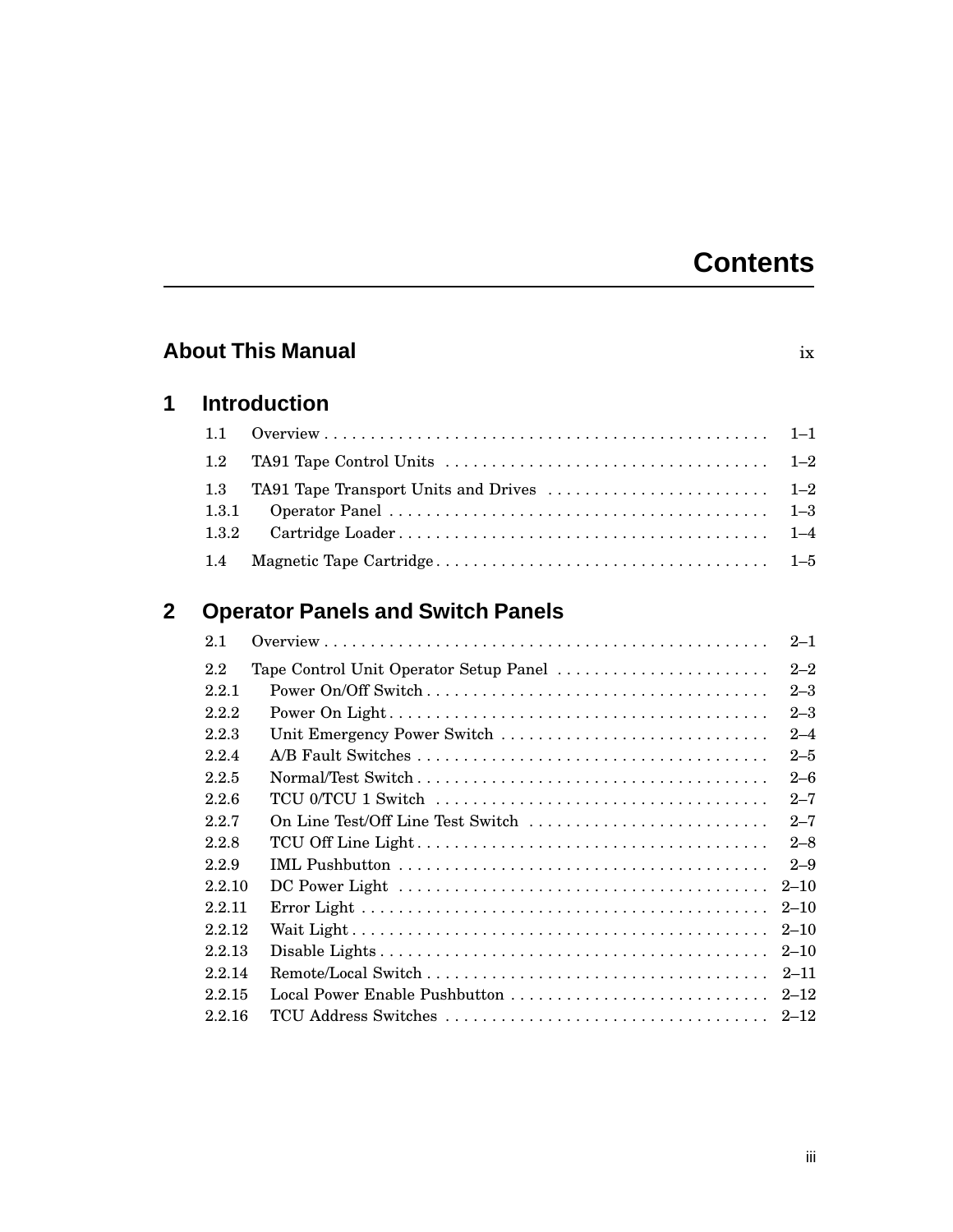| 2.3                                                |  |
|----------------------------------------------------|--|
| $2 - 13$<br>2.3.0.1                                |  |
| $2 - 14$<br>2.3.0.2                                |  |
| 2.3.0.3<br>$2 - 14$                                |  |
| 2.3.0.4<br>$2 - 14$                                |  |
| $2 - 14$<br>2.3.1<br>Tape Drive Message Display    |  |
| 2.3.1.1<br>$2 - 14$                                |  |
| 2.3.1.2<br>$2 - 15$                                |  |
| 2.3.1.3<br>$2 - 15$                                |  |
| 2.3.1.4<br>$2 - 15$                                |  |
| 2.3.1.5<br>$2 - 16$                                |  |
| 2.3.1.6<br>$2 - 18$                                |  |
| Cartridge Loader Operator Panel<br>$2 - 19$<br>2.4 |  |
| 2.4.1<br>$2 - 19$                                  |  |
| 2.4.2<br>$2 - 20$                                  |  |
| 2.4.2.1<br>$2 - 20$                                |  |
| 2.4.2.2<br>$2 - 21$                                |  |
| 2.4.2.3<br>$2 - 21$                                |  |
| 2.4.3                                              |  |

# **3 Operating Procedures**

| 3.1     |                                                                      | $3 - 1$  |
|---------|----------------------------------------------------------------------|----------|
| $3.2\,$ | Loading the Microprogram into the Tape Control Unit                  | $3 - 1$  |
| 3.3     | Removing Power in an Emergency                                       | $3 - 2$  |
| 3.4     |                                                                      | $3 - 3$  |
| 3.5     | Removing Power During Normal Operations                              | $3 - 5$  |
| 3.6     | Restoring Power During Normal Operations                             | $3 - 7$  |
| 3.7     | Inserting Tape Cartridges and Starting Operations with the Cartridge | $3 - 8$  |
| 3.7.1   |                                                                      | $3 - 8$  |
| 3.7.2   | Setting the File-Protect Selector                                    | $3 - 9$  |
| 3.7.3   |                                                                      | $3 - 10$ |
| 3.7.4   |                                                                      | $3 - 12$ |
| 3.8     | Removing Tape Cartridges from the Cartridge Loader                   | $3 - 14$ |
| 3.8.1   | Removing a Single Tape Cartridge                                     | $3 - 14$ |
| 3.8.2   | Removing Multiple Tape Cartridges                                    | $3 - 15$ |
| 3.8.3   | Unloading and Removing Tape Cartridges                               | $3 - 16$ |
| 3.8.4   |                                                                      | $3 - 18$ |
| 3.9     | Using Auto/Manual Modes on the Cartridge Loader                      | $3 - 20$ |
| 3.9.1   |                                                                      | $3 - 20$ |
| 3.9.2   |                                                                      | $3 - 22$ |
| 3.9.2.1 | Raising an Empty Output Tray in Manual Mode                          | $3 - 23$ |
| 3.10    |                                                                      | $3 - 24$ |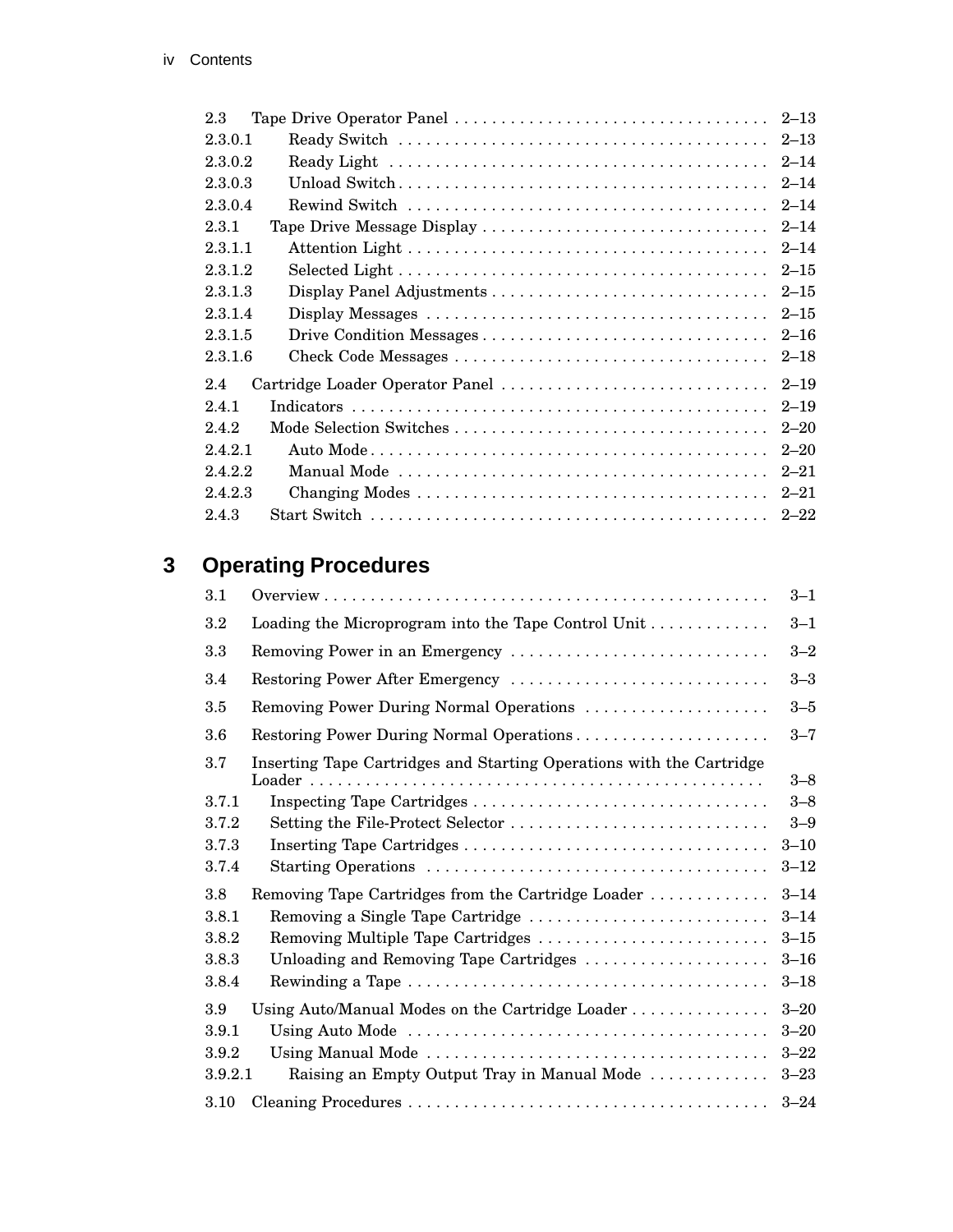# **4 Care and Handling of the Magnetic Tape Cartridge**

| 4.1                   | Cartridge Description and Handling | $4 - 1$                       |
|-----------------------|------------------------------------|-------------------------------|
| 4.2                   |                                    | $4 - 2$                       |
| 4.3                   |                                    | $4 - 3$                       |
| 4.4                   |                                    | $4 - 4$                       |
| 4.5                   |                                    | $4 - 4$                       |
| 4.6                   |                                    | $4 - 5$                       |
| 4.7<br>4.7.1<br>4.7.2 |                                    | $4 - 5$<br>$4 - 5$<br>$4 - 6$ |
| 4.8                   |                                    | $4 - 6$                       |
| 4.9<br>4.9.1<br>4.9.2 |                                    | $4 - 6$<br>$4 - 6$<br>$4 - 7$ |
| 4.9.3                 |                                    | $4 - 7$                       |

# **5 What to Do if You Have a Problem**

| 5.1                   |                                                                                              | $5 - 1$                       |
|-----------------------|----------------------------------------------------------------------------------------------|-------------------------------|
| 5.2                   |                                                                                              | $5 - 2$                       |
| 5.3                   |                                                                                              | $5 - 2$                       |
| 5.4                   | A Drive Does Not Become Ready                                                                | $5 - 2$                       |
| $5.5\,$               | Tape Does Not Rewind or Unload                                                               | $5 - 2$                       |
| 5.6                   | Tape Winds Completely Out of Cartridge                                                       | $5 - 2$                       |
| 5.7<br>5.7.1<br>5.7.2 | Cartridge Loader Recovery Procedure<br>Attention Indicator is On Continuously (Not Flashing) | $5 - 3$<br>$5 - 3$<br>$5 - 3$ |
| 5.8                   | You See a Message Code on the Message Display                                                | $5 - 5$                       |
| 5.9                   |                                                                                              | $5 - 6$                       |
| 5.10<br>5.10.1        | There is a Check Code Message on the Message Display<br>Check Code Recovery Procedure        | $5 - 7$<br>$5 - 7$            |
| 5.11                  | You Want to Unload a Cartridge after a Power Failure                                         | $5 - 7$                       |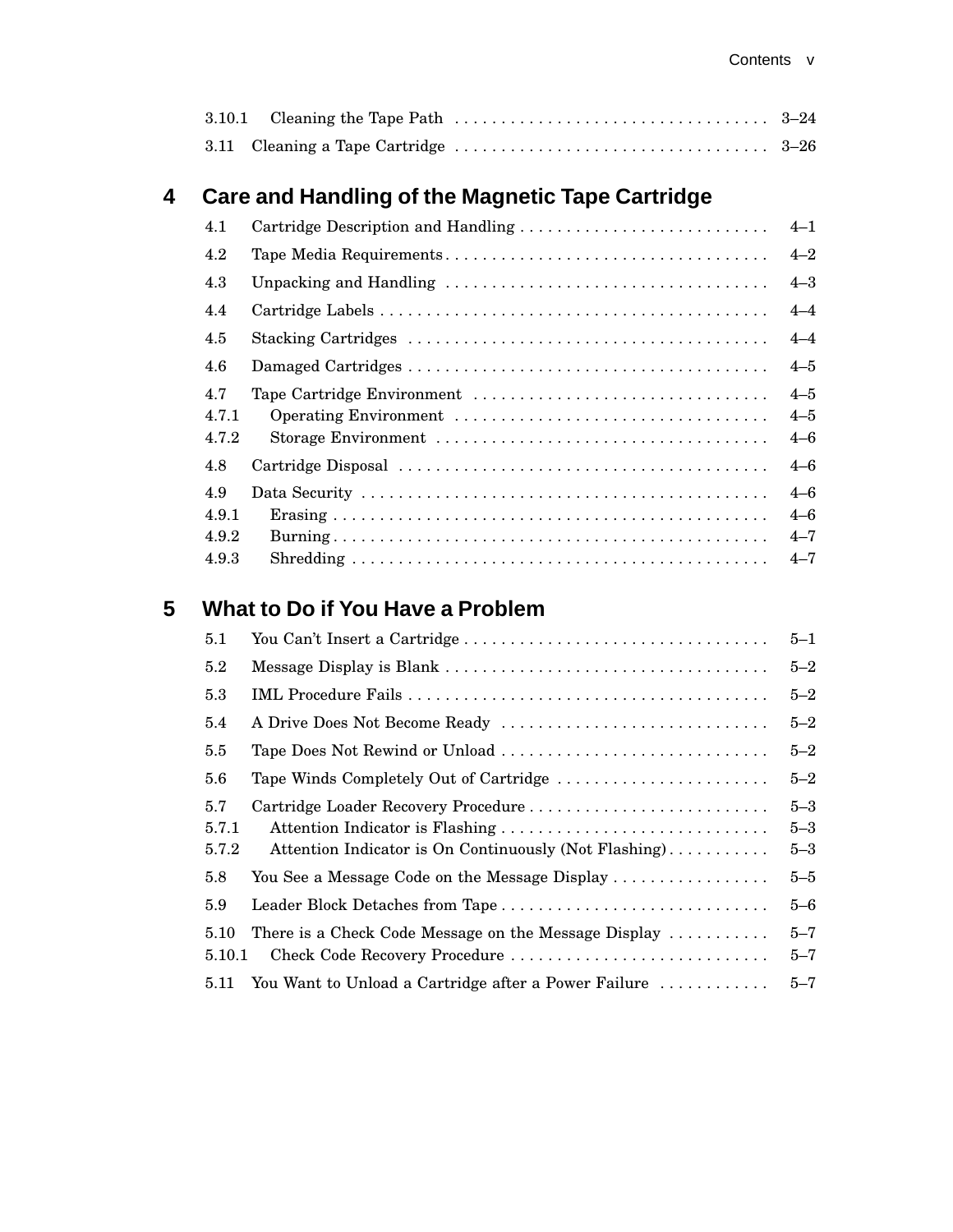# **A Standard VMS System Commands**

| A.1.1 |  |
|-------|--|
| A.1.2 |  |
| A.1.3 |  |
| A.1.4 |  |
| A.1.5 |  |
| A.2   |  |
| A.3   |  |
| A.4   |  |

# **B Check Code Table**

# **Index**

# **Figures**

| $1 - 1$  | TA91 Magnetic Tape Subsystem, Maximum Configuration    | $1 - 1$  |
|----------|--------------------------------------------------------|----------|
| $1 - 2$  | Tape Control Unit Operator Setup Panels                | $1 - 2$  |
| $1 - 3$  |                                                        | $1 - 3$  |
| $1 - 4$  | Tape Drive Message Display                             | $1 - 3$  |
| $1 - 5$  | Cartridge Loader and Panel                             | $1 - 4$  |
| $1 - 6$  | TA91 Cartridge Containing Magnetic Tape                | $1 - 5$  |
| $2 - 1$  | Locations of Operator Panels and Switch Panels         | $2 - 1$  |
| $2 - 2$  | Emergency Power Off Switch Panel (Front Cover)         | $2 - 2$  |
| $2 - 3$  | Power On/Off Switch and Power On Light                 | $2 - 3$  |
| $2 - 4$  | Unit Emergency Power Switch                            | $2 - 4$  |
| $2 - 5$  |                                                        | $2 - 5$  |
| $2 - 6$  |                                                        | $2 - 6$  |
| $2 - 7$  | On Line Test/Off Line Test Switch, TCU0/TCU1 Switch    | $2 - 7$  |
| $2 - 8$  |                                                        | $2 - 8$  |
| $2 - 9$  |                                                        | $2 - 9$  |
| $2 - 10$ | DC Power, Error, Wait, and Disable Lights              | $2 - 10$ |
| $2 - 11$ |                                                        | $2 - 11$ |
| $2 - 12$ | TCU Address Switches and Local Power Enable Pushbutton | $2 - 12$ |
| $2 - 13$ |                                                        | $2 - 13$ |
| $2 - 14$ |                                                        | $2 - 14$ |
| $2 - 15$ |                                                        | $2 - 16$ |
| $2 - 16$ | Displaying a Two-Part Message                          | $2 - 16$ |
| $2 - 17$ |                                                        | $2 - 18$ |
| $2 - 18$ | Cartridge Loader Operator Panel                        | $2 - 19$ |
| $2 - 19$ | Cartridge Loader Mode Selection Switches               | $2 - 20$ |
| $2 - 20$ | Cartridge Loader Start Switch                          | $2 - 22$ |
| $3 - 1$  | Unit Emergency Power Switch on Front Cover             | $3 - 2$  |
| $3 - 2$  | Unit Emergency Power Switch on Rear Setup Panel        | $3 - 2$  |
|          |                                                        |          |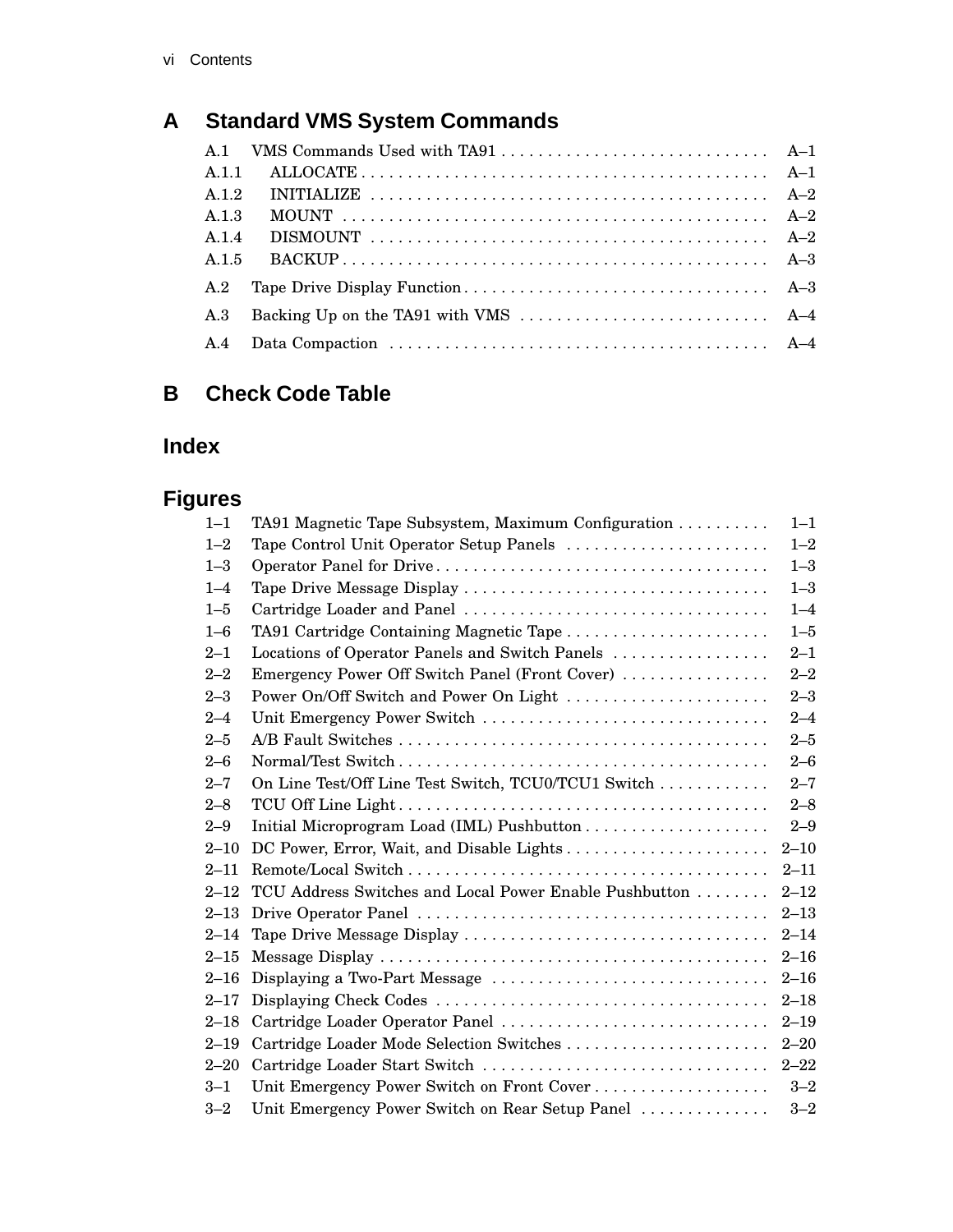| $3 - 3$  | Restoring Power after an Emergency              | $3 - 3$  |
|----------|-------------------------------------------------|----------|
| $3 - 4$  | Removing Power during Normal Operations         | $3 - 5$  |
| $3 - 5$  |                                                 | $3 - 6$  |
| $3 - 6$  | Restoring Power during Normal Operations        | $3 - 7$  |
| $3 - 7$  | File-Protect Selector Position                  | $3 - 9$  |
| $3 - 8$  | Tape Cartridge (Loading Position)               | $3 - 10$ |
| $3 - 9$  | Cartridge Loader (Load Position)                | $3 - 11$ |
| $3 - 10$ | Cartridge Loader (Setting Switches)             | $3 - 12$ |
| $3 - 11$ |                                                 | $3 - 13$ |
| $3 - 12$ |                                                 | $3 - 13$ |
| $3 - 13$ | Cartridge Loader (Remove Single Cartridge)      | $3 - 14$ |
| $3 - 14$ | Cartridge Loader (Removing Multiple Cartridges) | $3 - 15$ |
| $3 - 15$ | Cartridge Loader Operator Panel Switches        | $3 - 16$ |
| $3 - 16$ |                                                 | $3 - 17$ |
| $3 - 17$ | Switches Used for Rewinding a Tape              | $3 - 18$ |
| $3 - 18$ |                                                 | $3 - 19$ |
| $3 - 19$ | Cartridge Loader (Auto Mode)                    | $3 - 20$ |
| $3 - 20$ | Cartridge Loader (Manual Mode)                  | $3 - 22$ |
| $3 - 21$ | Cartridge Loader (Manual Mode)                  | $3 - 23$ |
| $3 - 22$ |                                                 | $3 - 24$ |
| $3 - 23$ |                                                 | $3 - 25$ |
| $4 - 1$  |                                                 | $4 - 1$  |
| $4 - 2$  |                                                 | $4 - 2$  |
| $4 - 3$  |                                                 | $4 - 4$  |
| $5 - 1$  |                                                 | $5 - 5$  |
|          |                                                 |          |

# **Tables**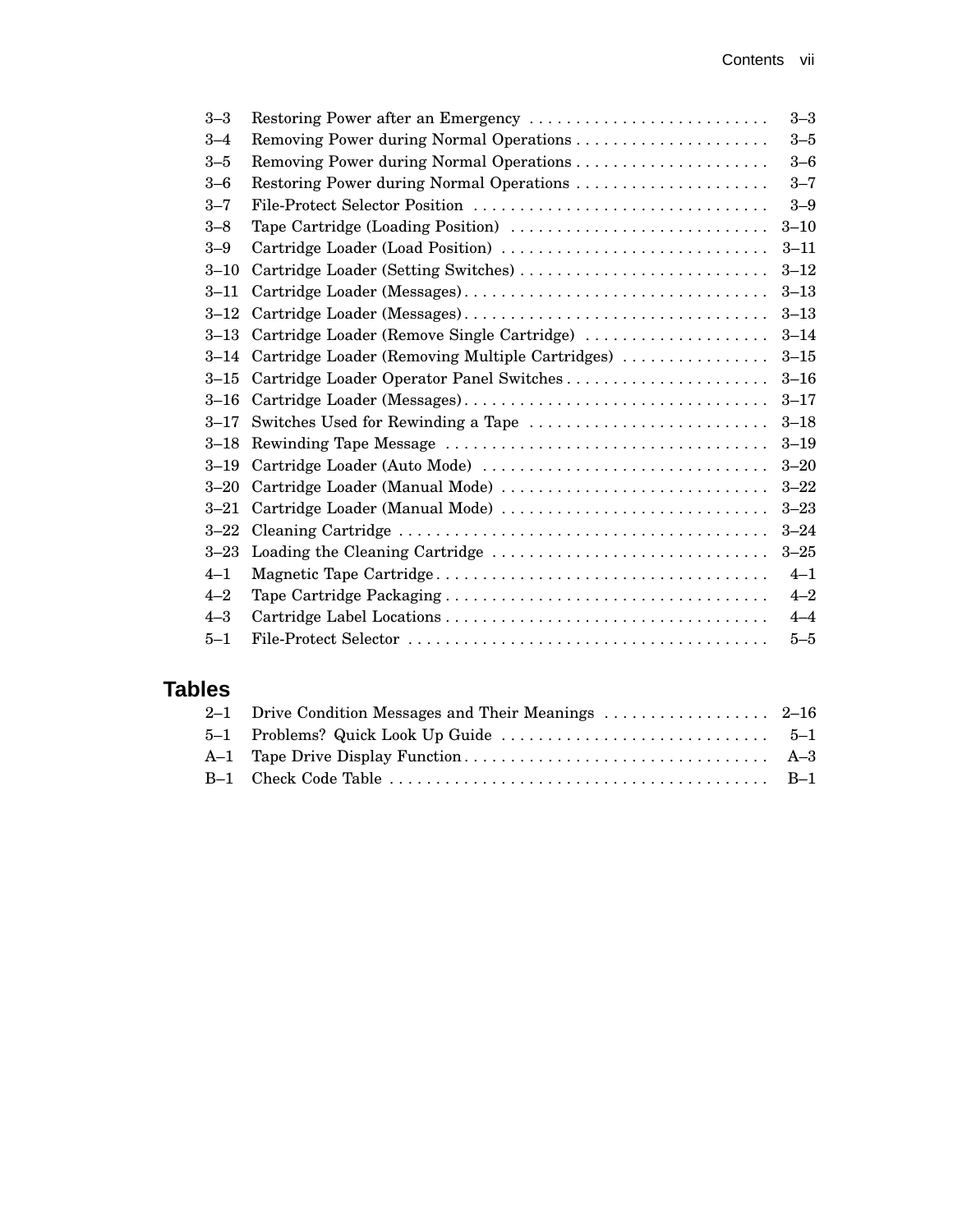# **About This Manual**

This manual describes how to operate the TA91 Magnetic Tape Subsystem and is intended for anyone responsible for operating the subsystem. It includes descriptions of the operator's panels and what to do if something goes wrong.

Familiarity with magnetic tape subsystem operation is helpful, but not necessary, when attempting to operate the TA91 subsystem.

The material in this manual is presented in the following chapters:

- Chapter 1, Introduction, describes the subsystem components.
- Chapter 2, Operator Panels and Switch Panels, describes switches and lights on the panels for the tape control unit, tape transport unit, and tape drive.
- Chapter 3, Operating Procedures, describes how to operate the subsystem and how to clean the drives and cartridges.
- Chapter 4, Care and Handling of the Magnetic Tape Cartridge, describes how to handle and care for the cartridges.
- Chapter 5, What to Do if You Have a Problem, describes how to solve problems that can occur.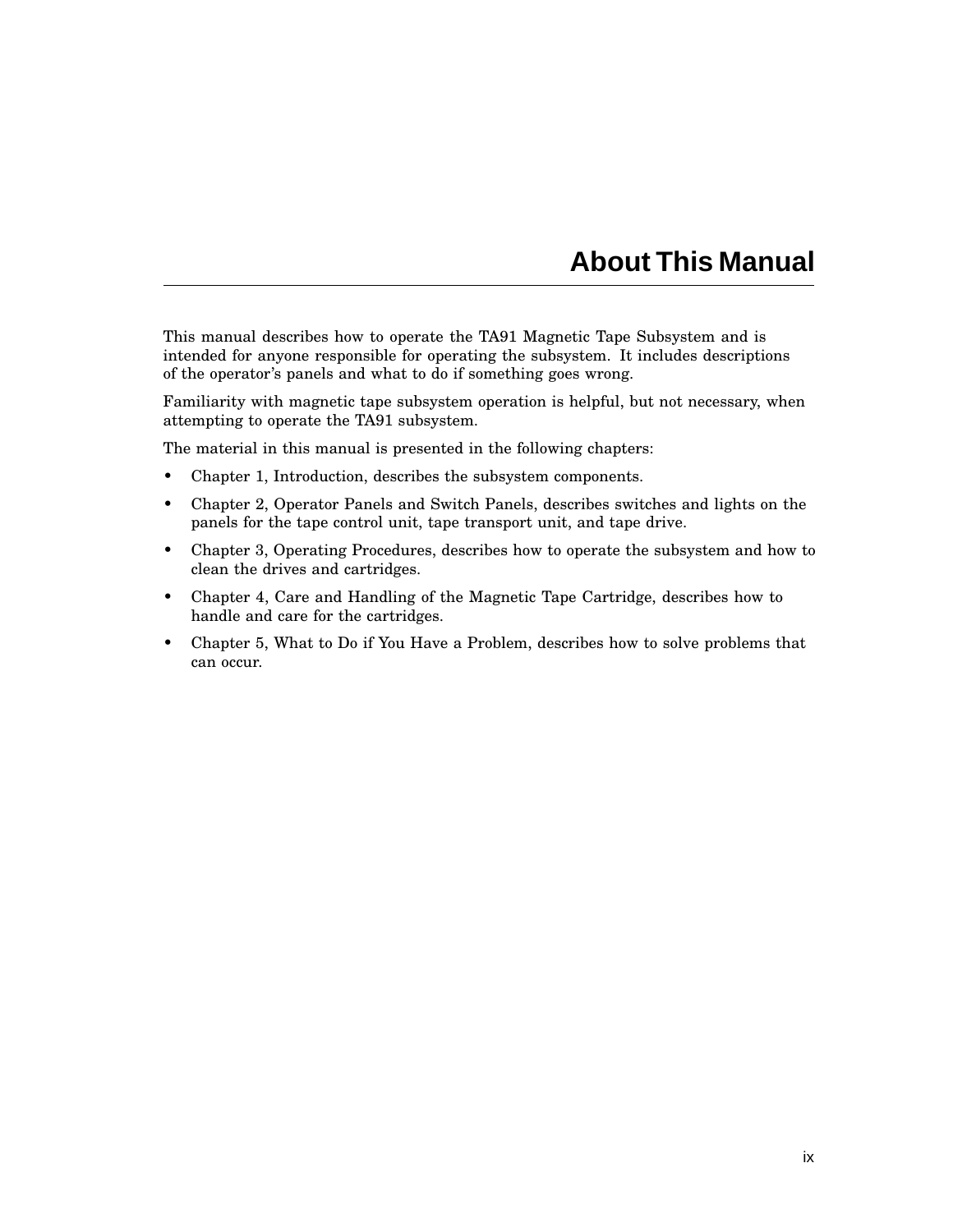# **1 Introduction**

# **1.1 Overview**

The TA91 Magnetic Tape Subsystem consists of a tape control unit (TCU) containing one or two tape drives, and up to two tape transport units (TTUs) each containing two or four tape drives. Each TA91 tape drive uses cartridge-enclosed magnetic tape.

The smallest TA91 subsystem consists of one tape control unit and one tape drive. The largest TA91 subsystem, contains one tape control unit with two STI-FIPS adapters and up to 8 tape drives (in any combination) with cartridge loaders.



**Figure 1–1 TA91 Magnetic Tape Subsystem, Maximum Configuration**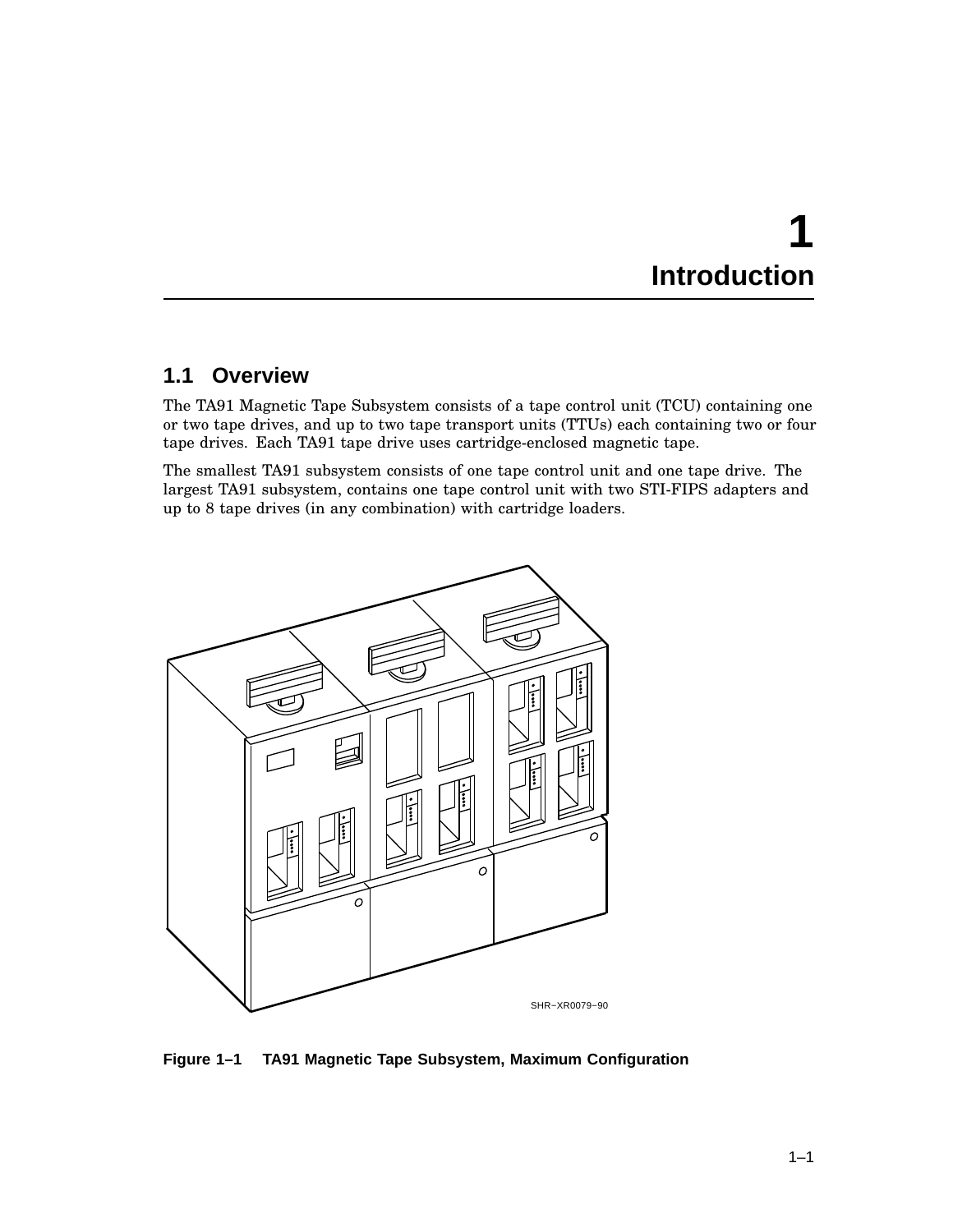# **1.2 TA91 Tape Control Units**

Each TA91 tape control unit contains the hardware for reading and writing data, data error correction, data path control, and data buffering. It also contains microprocessors that manage the data buffers, perform error recovery procedures, and control all tape drive operations.

The tape control unit operator setup panels are located on the rear of the tape control unit (Figure 1–2). The switches in these panels are set when the subsystem is installed, and the settings are not changed during normal operations. The purpose of each switch is important because some switches cause unpredictable results if they are moved while the subsystem is processing work.



SHR−XR0083−90

**Figure 1–2 Tape Control Unit Operator Setup Panels**

# **1.3 TA91 Tape Transport Units and Drives**

The TA91 tape transport units contain compact, self-threading drives that use a magnetic tape cartridge. Each tape transport unit contains two or four tape drives and the mechanical and electrical assemblies necessary to support the drives. Each drive contains a mechanical assembly for moving and threading the tape, electronic circuitry for reading and writing, and a microprocessor that controls tape motion. There are no capstans or vacuum columns.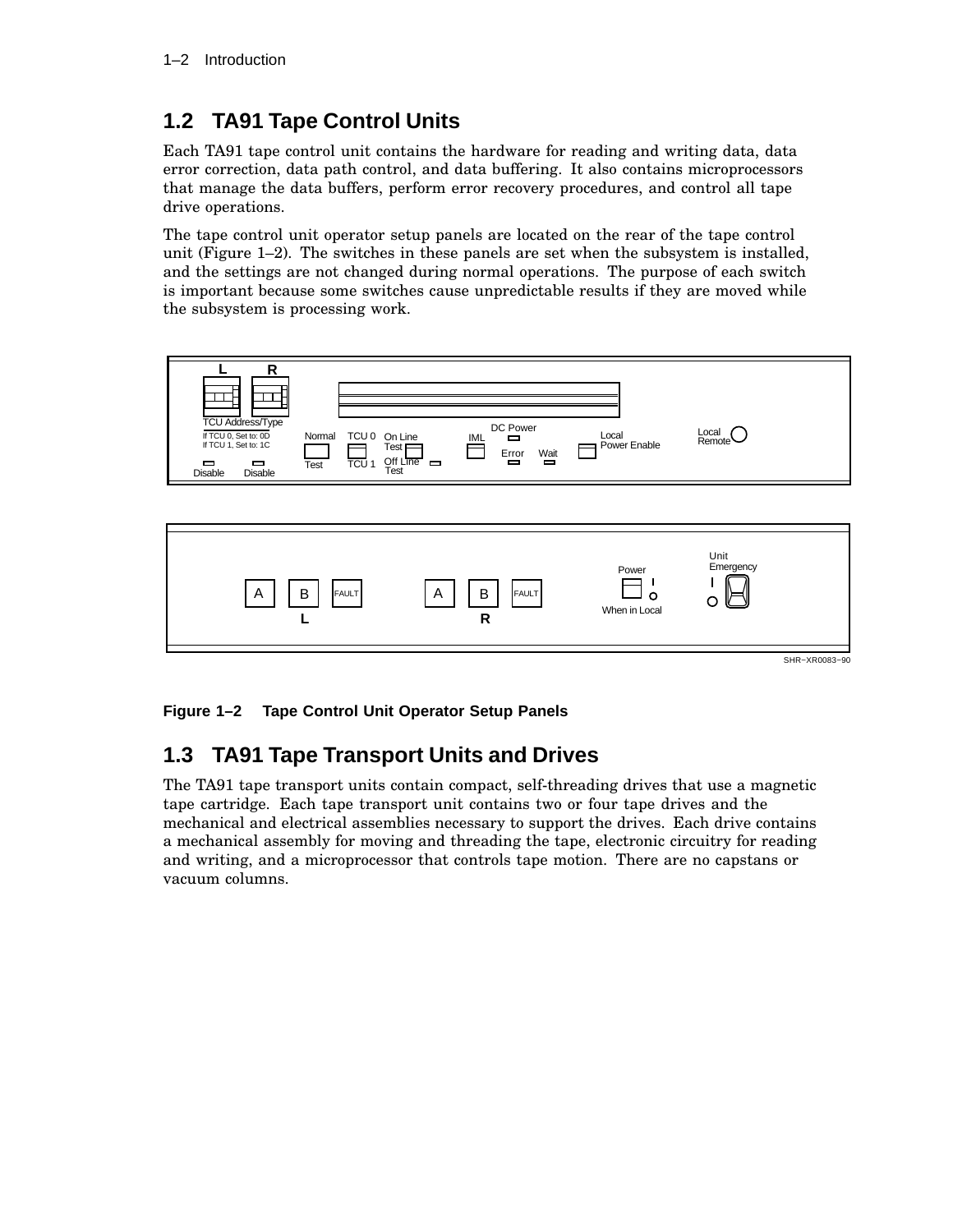# **1.3.1 Operator Panel**

Each drive has an operator panel that contains a message display and switches for changing the ready/not ready condition of the drive and for rewinding and unloading tape cartridges.



#### **Figure 1–3 Operator Panel for Drive**

The message display can show drive condition, drive error information, and messages sent by an attached controlling computer. You can adjust the operator panel to best meet your viewing requirements.



**Figure 1–4 Tape Drive Message Display**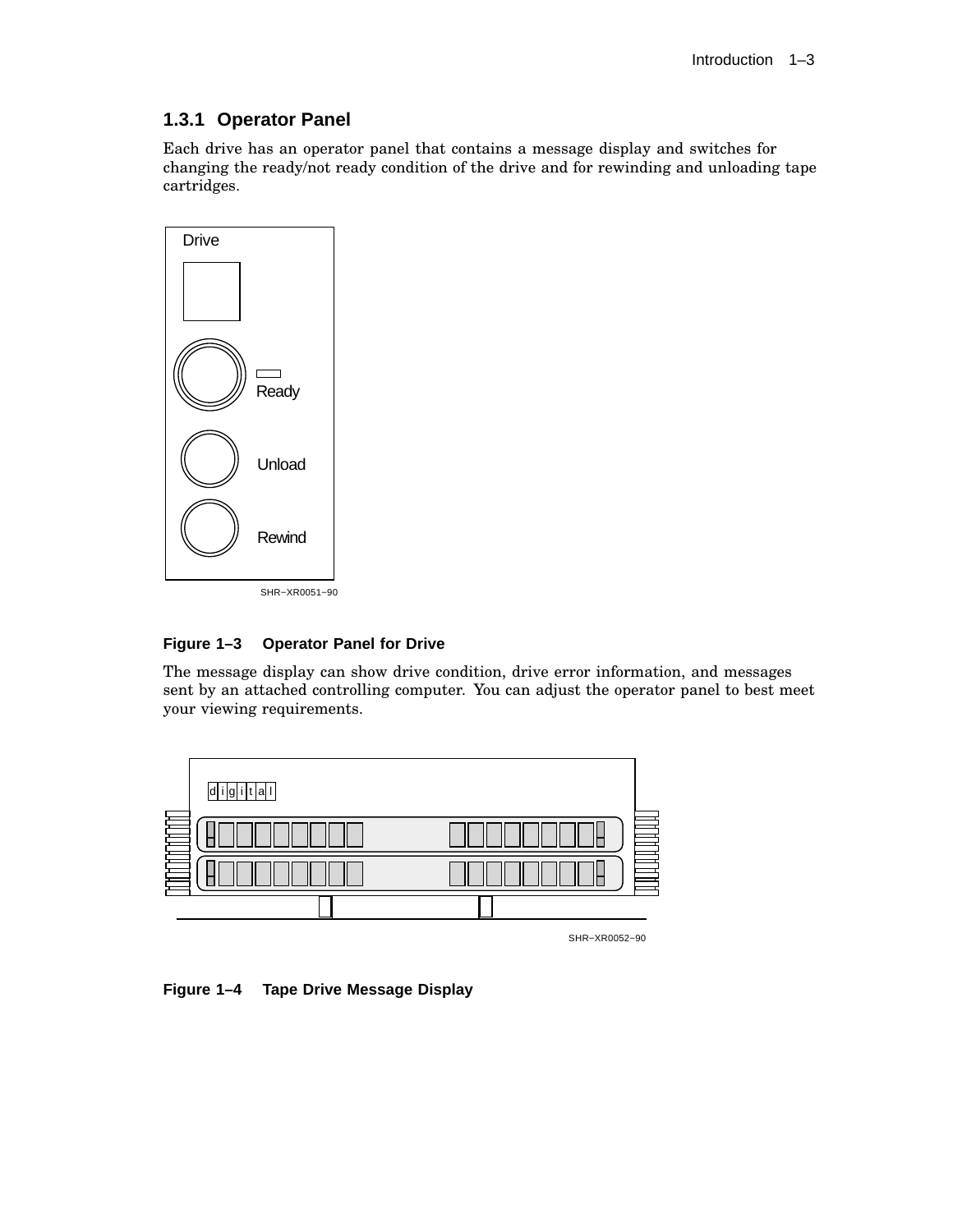## **1.3.2 Cartridge Loader**

The cartridge loader is an integral part of each TA91 tape drive. The loader allows both the automatic loading of prestaged tape cartridges, and the manual loading of single tape cartridges Figure 1–5.

The loader operator panel on the front of the loader allows the operator to switch between Auto and Manual modes. It also has a Start switch for initiating loader activity and two indicator lights. The Power light indicates that the correct voltages are present on the loader, and the Attention light indicates when an operator action is required or when an error is encountered.



**Figure 1–5 Cartridge Loader and Panel**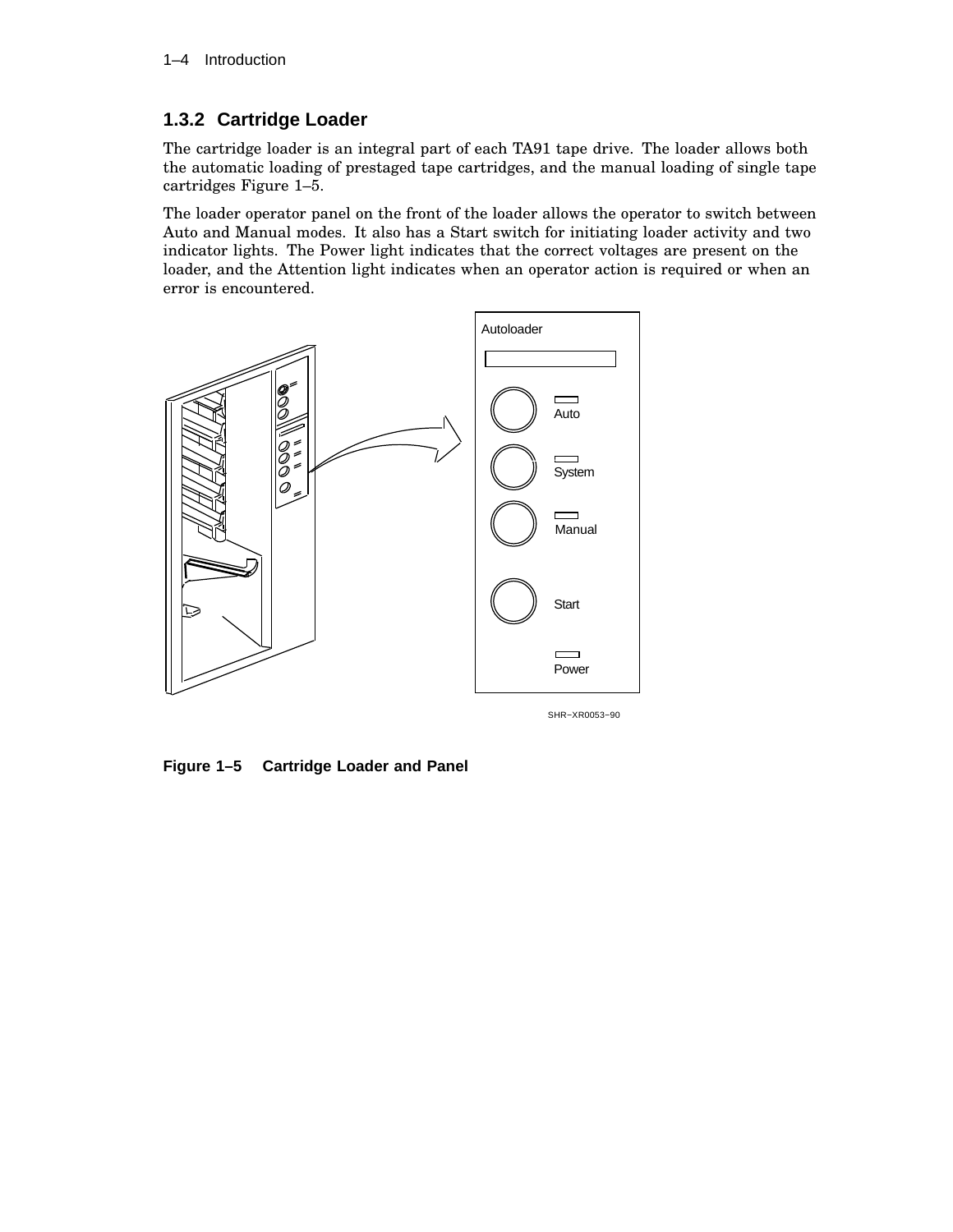# **1.4 Magnetic Tape Cartridge**

The cartridge is closed by a leader block (attached to the end of the tape) to protect the tape from contamination when it is out of the drive (Figure 1–6). When the cartridge is inserted in a drive, the threading mechanism uses the leader block to pull the tape out of the cartridge, across the read/write head, and onto a nonremovable machine reel.

#### **CAUTION**

#### **Do not try to pull the leader block away from the cartridge. You could damage the tape and reduce the reliability of the cartridge.**

Each tape cartridge includes a File-Protect selector that, when set to the file-protect position, prevents data from being written on or erased from the tape. See Section 3.7.2, Setting the File-Protect Selector.

The tape cartridge has a volume/serial number label on its side (Figure 1–6). A larger customer information label can be mounted on the top of the cartridge.



**Figure 1–6 TA91 Cartridge Containing Magnetic Tape**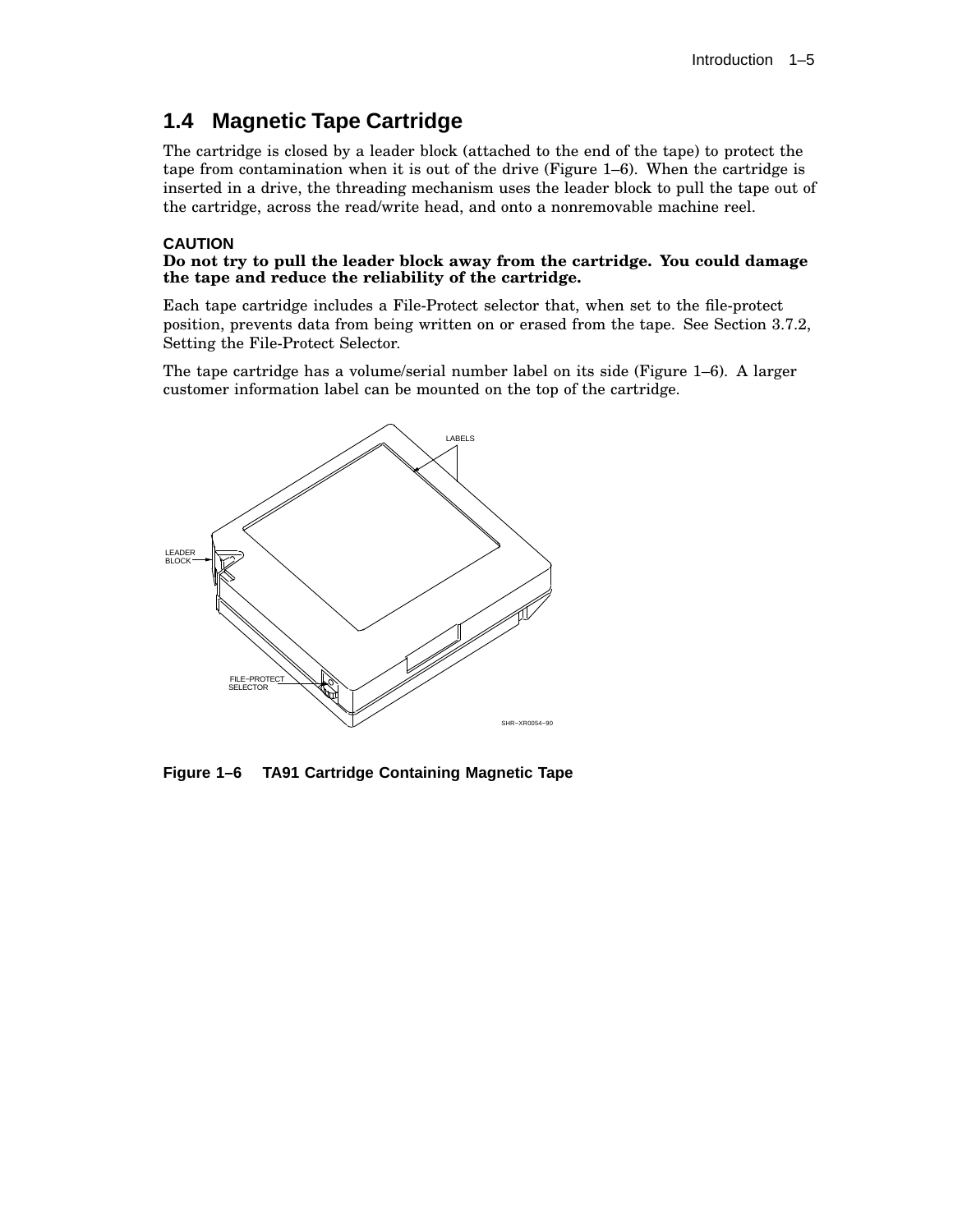# **2 Operator Panels and Switch Panels**

# **2.1 Overview**

Each tape control unit has two operator panels; a setup panel and an A/B Fault switch panel. Each drive has an operator panel for the drive and an operator panel for the cartridge loader. Although the switches in each panel are not changed during normal operations, they can be manually operated for some conditions (Figure 2–1).



**Figure 2–1 Locations of Operator Panels and Switch Panels**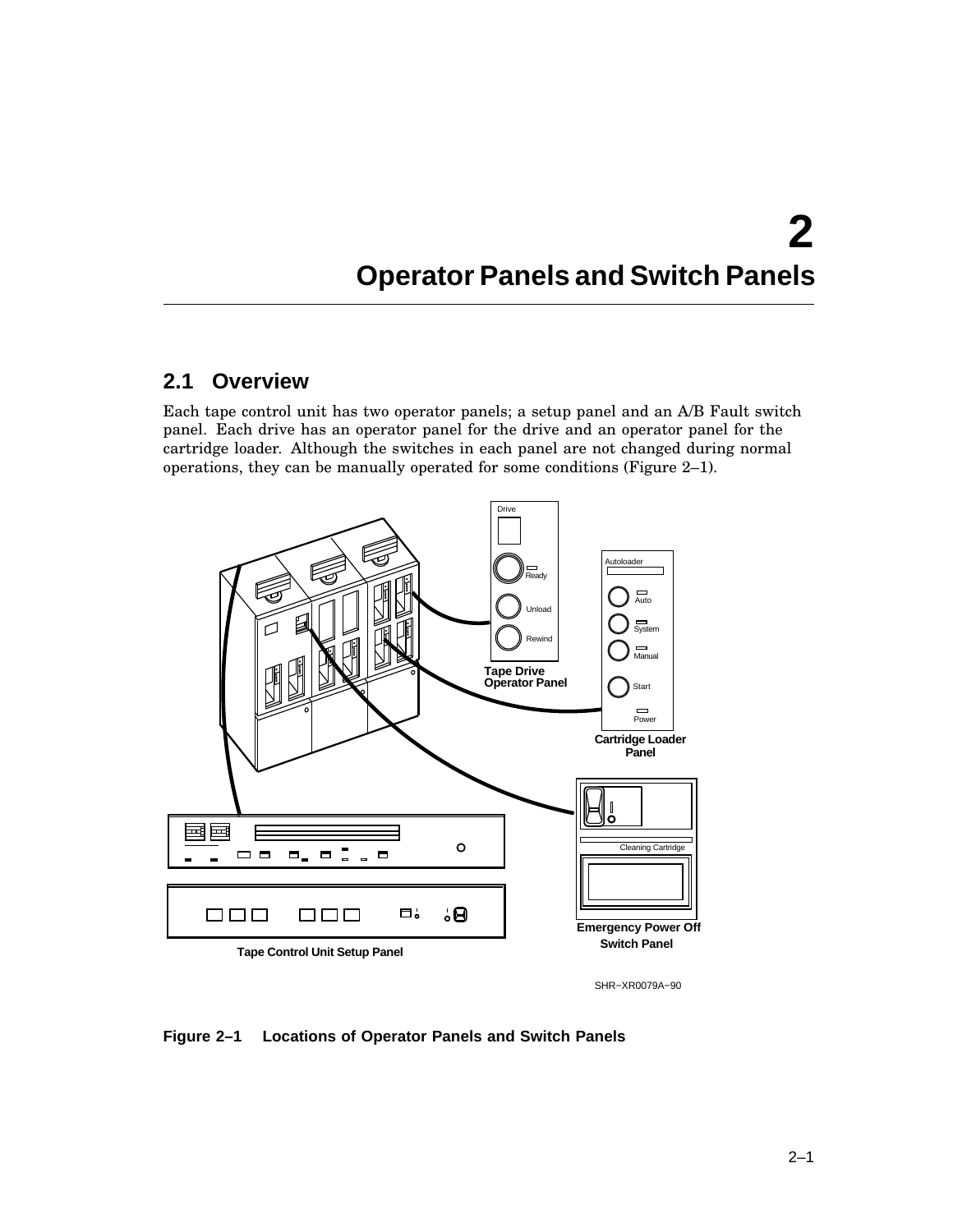There are two tape control unit Emergency Power Off switch panels; one is located on the front cover of the tape control unit, and the other is located in the rear on the tape control unit setup panel.



SHR−XR0080−90

### **Figure 2–2 Emergency Power Off Switch Panel (Front Cover)**

**Do not move this switch during normal operations.** If the Power On/Off switch is moved accidentally while the tape control unit is operating, the effect on the jobs that are running is unpredictable, and can include data integrity problems, job termination, and so on. If power is lost, see Section 3.4, Restoring Power After Emergency, to restore the power and load the microprogram. Tell the system operator or supervisor about the power loss.

The Unit Emergency Power switch is used to remove power in emergencies, such as water getting into the tape control unit or any of the drives. When this switch is moved to the Power Off position, power is immediately removed from the subsystem.

# **2.2 Tape Control Unit Operator Setup Panel**

The tape control unit operator setup panel has switches and lights that control the subsystem and its relationship to the controlling computer. Although most of the switches and lights on the panel are hidden, the A/B Fault switches, the Power On/Off switch, and the Unit Emergency Power switch are all accessible through an opening in the rear cover of the tape control unit.

The switches and lights that are part of the tape control unit setup panel on the rear of the tape control unit can be used to:

- Switch the tape control unit from normal operation to test operation.
- Switch a tape control unit off-line or on-line.
- Reset the tape control unit after a unit emergency power-off.
- Change the tape control unit addresses.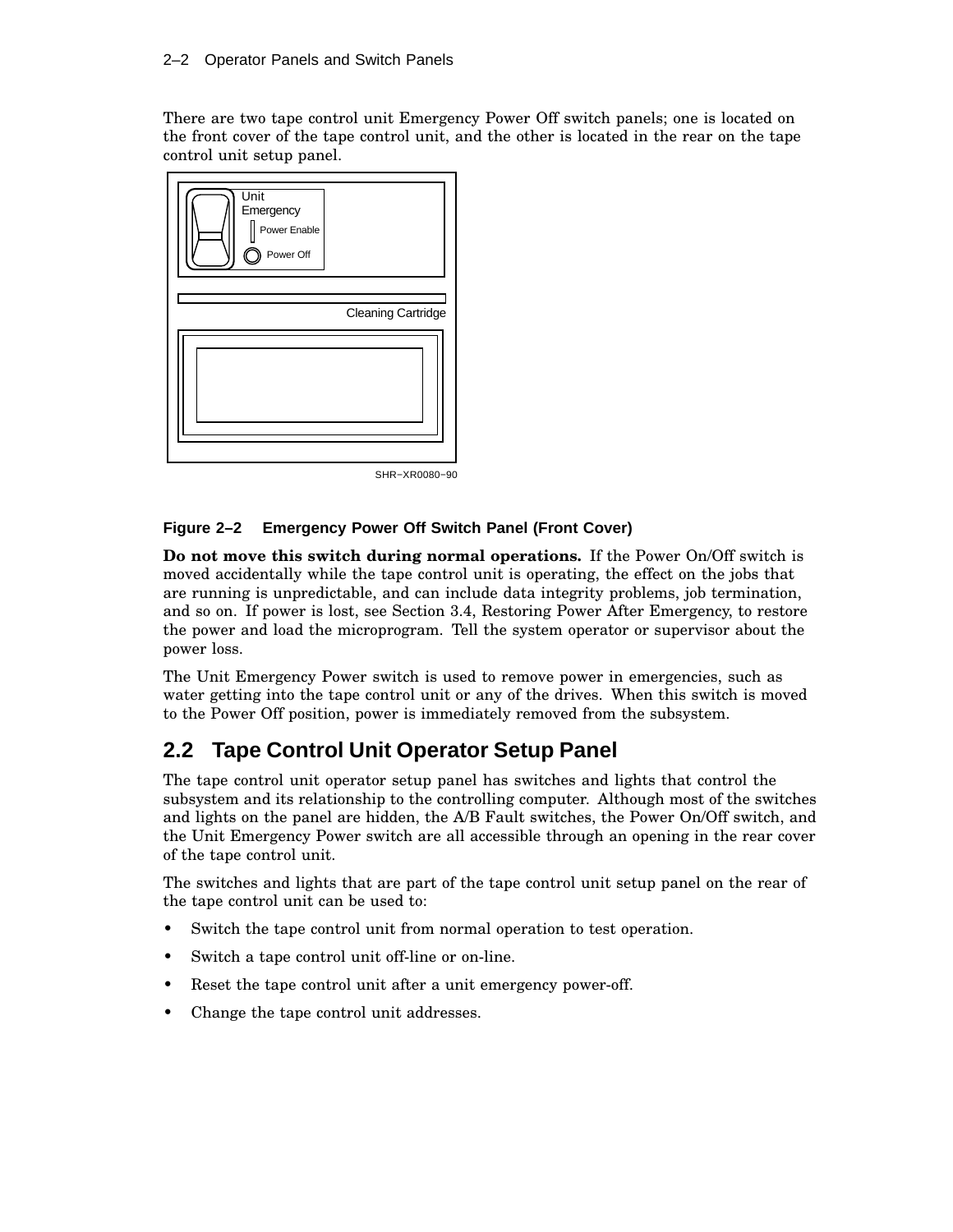# **2.2.1 Power On/Off Switch**

**Do not move this switch during normal operations.** If the Power On/Off switch is moved accidentally while the tape control unit is operating, the effect on the jobs that are running is unpredictable, and can include data integrity problems, job termination, and so on. If power is lost, see Section 3.6, Restoring Power During Normal Operations, to restore the power and load the microprogram. Tell the system operator or supervisor about the power loss.

The Power On/Off switch  $\bullet$  supplies or removes power to the tape control unit and its attached tape transport units (Figure 2–3).

When the Remote/Local switch is in the Remote position, power is controlled by the controlling computer or a switching device.

## **2.2.2 Power On Light**

The green Power On light  $\bullet$  comes on when power is supplied to the subsystem (Figure 2–3).



**Figure 2–3 Power On/Off Switch and Power On Light**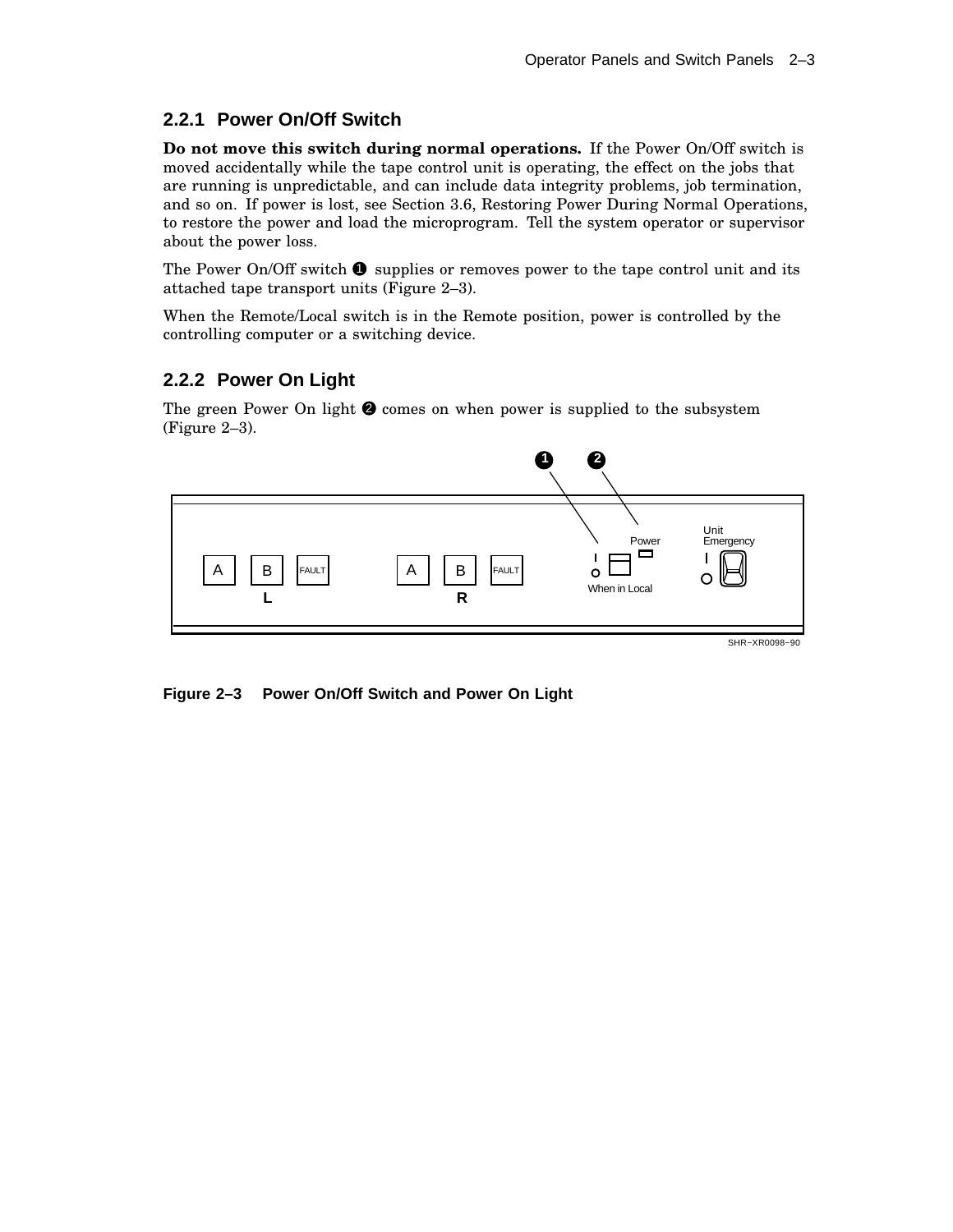## **2.2.3 Unit Emergency Power Switch**

**Do not move this switch during normal operations.** If the Unit Emergency Power switch is moved accidentally while the tape control unit is operating, the effect on the jobs that are running is unpredictable, and can include data integrity problems, job termination, and so on. If power is lost, see Section 3.4, Restoring Power After Emergency, to restore the power and load the microprogram. Tell the system operator or supervisor about the power loss.

The Unit Emergency Power switch  $\bullet$  removes power in emergencies (Figure 2–4). Emergencies include smoke coming from the tape control unit or water getting into the tape control unit or any of the drives. When this switch is moved to the Power Off position, power is immediately removed from the subsystem.



**Figure 2–4 Unit Emergency Power Switch**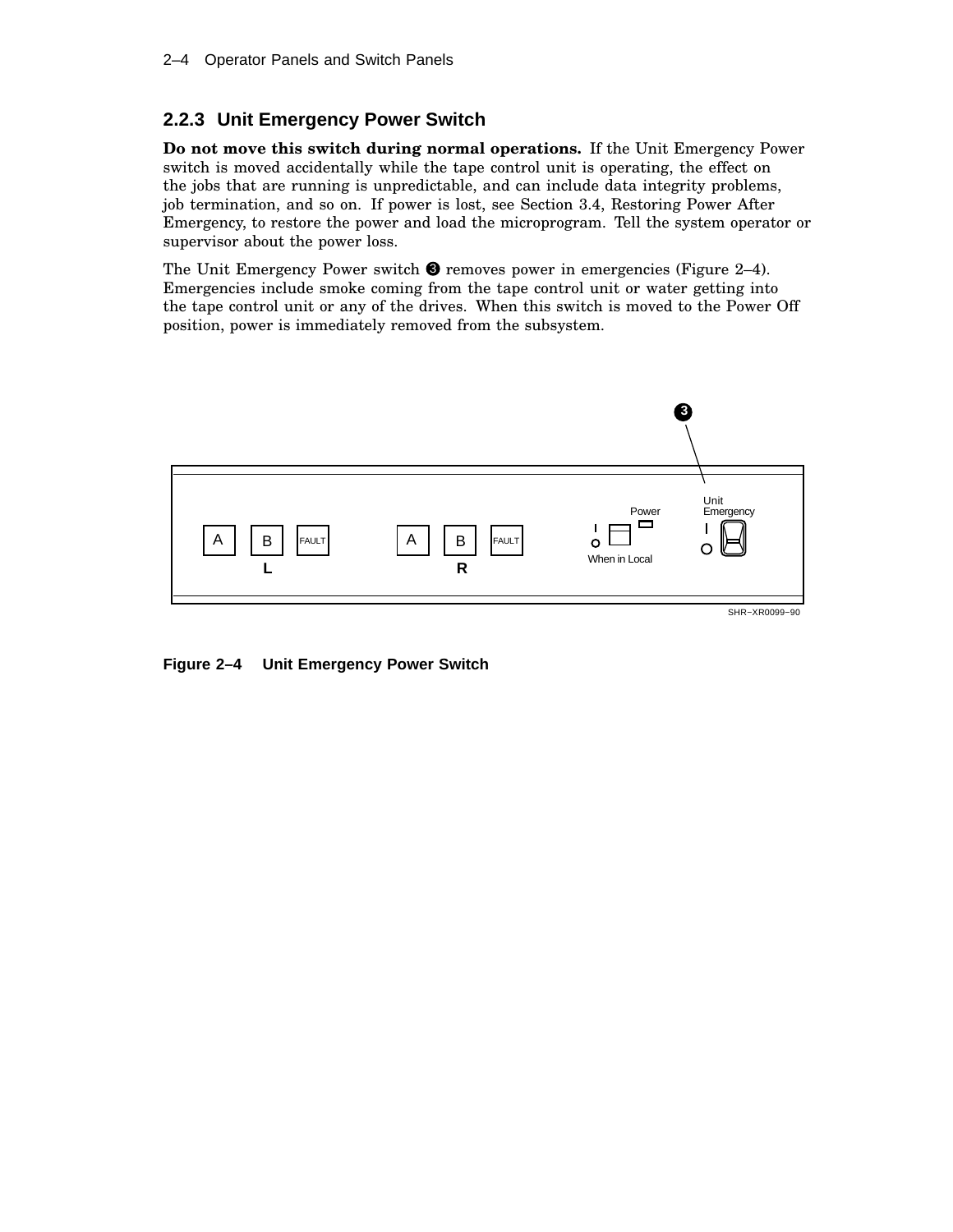## **2.2.4 A/B Fault Switches**

**Do not move these switches during normal operations.** If a switch is moved accidentally while the tape control unit is operating, the effect on the jobs that are running is unpredictable, and can include data integrity problems, job termination, and so on. If power is lost, see Section 3.6, Restoring Power During Normal Operations, to restore the power and load the microprogram. Tell the system operator or supervisor about the power loss.

The  $A/B$  switches  $\bullet$  determine which ports can be accessed by an HSC controller. The Fault switches are used to read error codes and reset error conditions.



**Figure 2–5 A/B Fault Switches**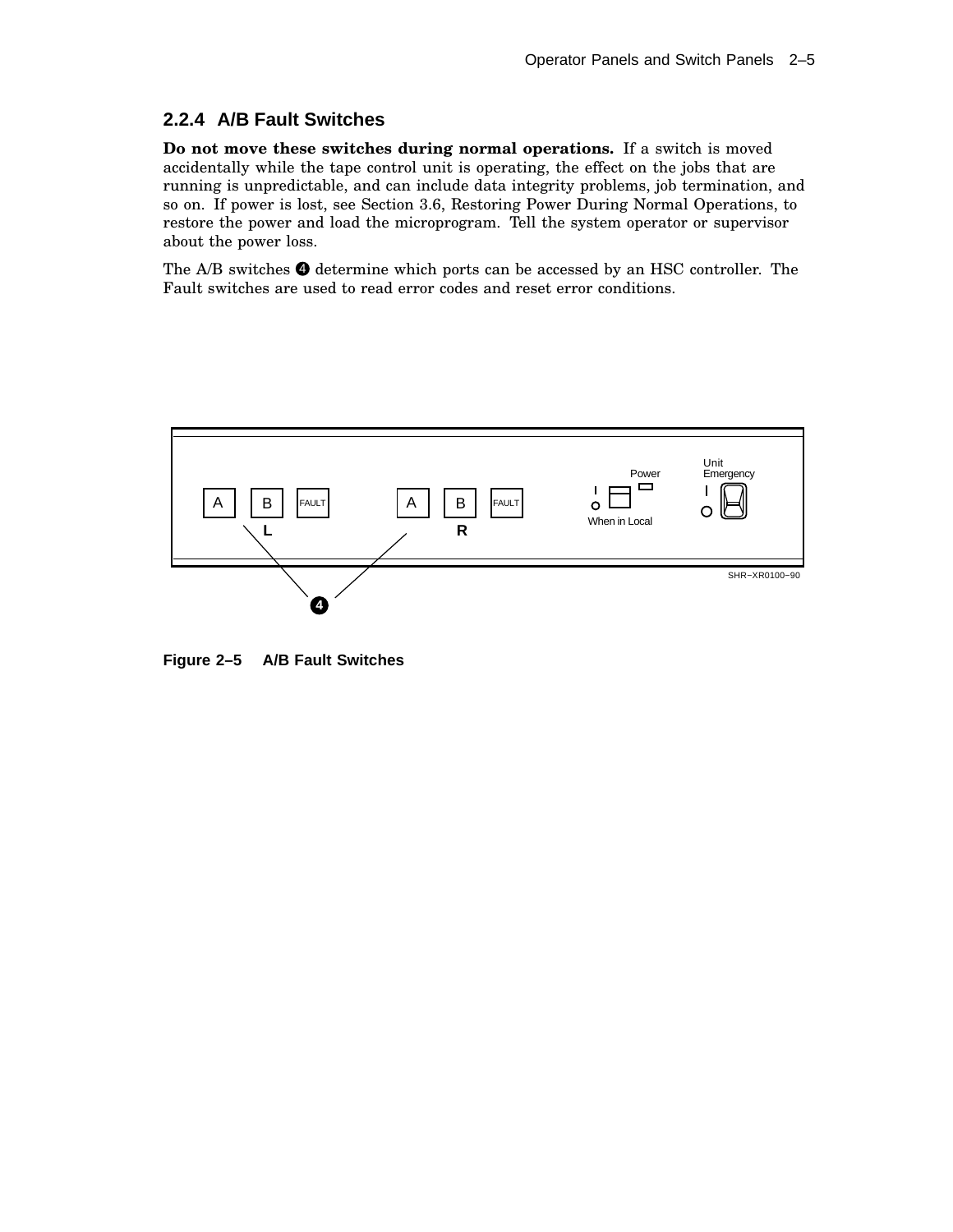# **2.2.5 Normal/Test Switch**

**Do not move this switch during normal operations.** If the Normal/Test switch is moved accidentally while the tape control unit is operating, the effect on the jobs that are running is unpredictable, and can include data integrity problems, job termination, and so on. If the switch is moved, return it to the Normal position and tell the system operator or supervisor about the accident.

The Normal/Test switch  $\bullet$  controls the tape control unit mode of operation (Figure 2–6). When the switch is in the Normal position, the tape control unit is set for normal operation. When the switch is in the Test position, the tape control unit is set for testing. The tests are maintenance aids used by service representatives.



**Figure 2–6 Normal/Test Switch**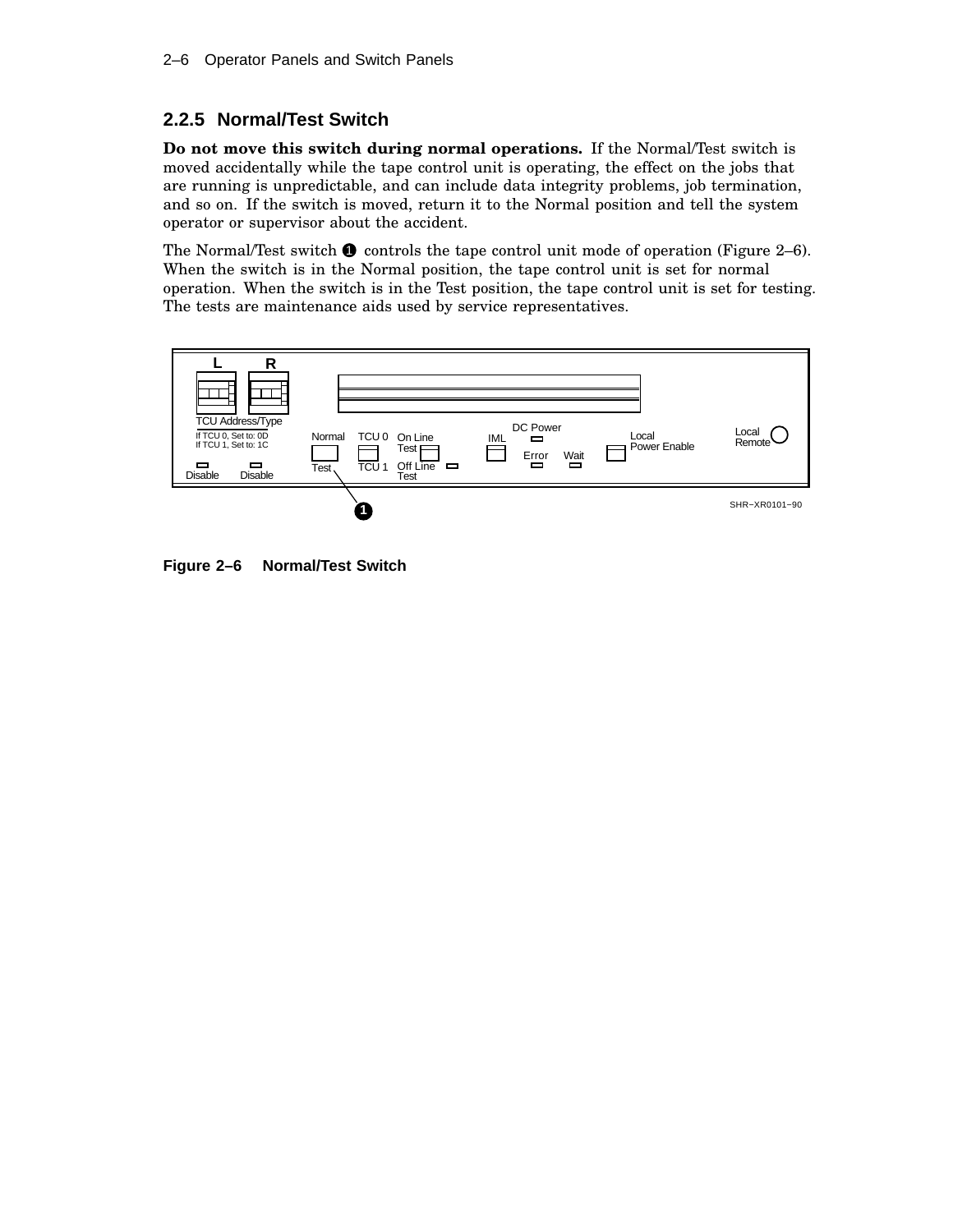# **2.2.6 TCU 0/TCU 1 Switch**

The TCU 0/TCU 1 switch  $\bullet$  identifies the tape control unit (Figure 2–7). This switch is set to TCU 0 at installation and should not be changed after the subsystem is installed.

## **2.2.7 On Line Test/Off Line Test Switch**

**Do not move this switch during normal operations.** If the switch is moved accidentally while the tape control unit is operating, the effect on jobs that are running is unpredictable, and can include data integrity problems, job termination, and so on. If one switch is moved, return the switch to the On Line Test position and tell the system operator or supervisor about the accident.

The position of the On Line Test/Off Line Test switch  $\bigcirc$  determines whether the tape control unit can communicate with the controlling computer (Figure 2–7).

When the switch is in the On Line Test position, the tape control unit can communicate with the controlling computer. When the switch is in the Off Line Test position, the tape control unit cannot communicate with the controlling computer.

When the On line Test/Off line Test switch is moved to the Off Line Test position during normal operations, the tape control unit completes processing of all the work in the subsystem and returns subsystem status to the controlling computer. This process can take up to five minutes before the subsystem becomes off-line. The TCU Off Line light  $\bullet$ comes on to show when the tape control unit is off-line.

For normal operation, the switch should be in the On Line Test position.



**Figure 2–7 On Line Test/Off Line Test Switch, TCU0/TCU1 Switch**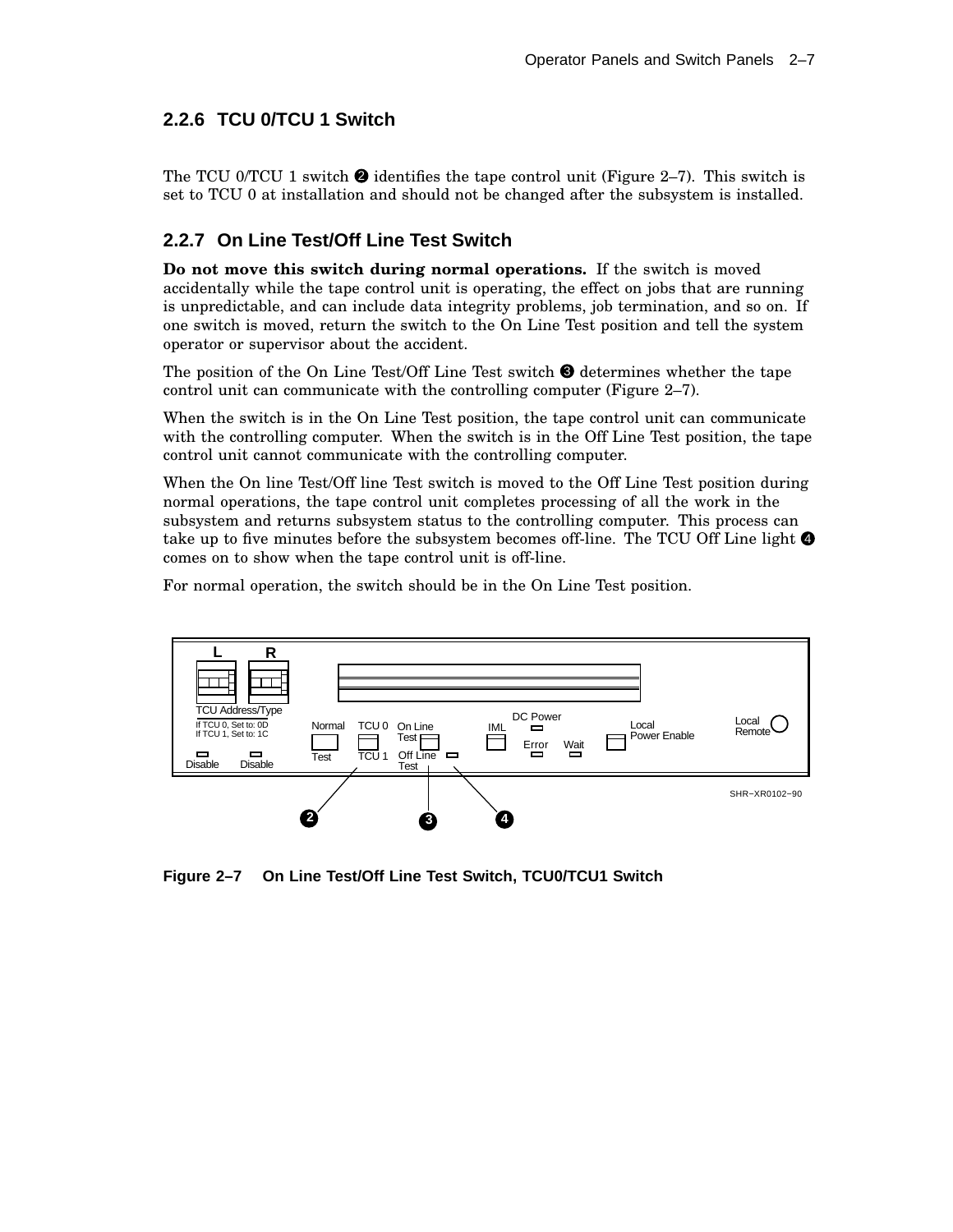# **2.2.8 TCU Off Line Light**

The green TCU Off Line light  $\bigcirc$  comes on when the On Line Test/Off Line Test switch is set to Off Line Test, all subsystem processing has completed, and subsystem status has been to the controlling computer (Figure 2–8).

#### **NOTE**

**There can be a short delay (up to five minutes) between when the On Line Test/Off Line Test switch is placed in the Off Line Test position and when the TCU Off Line light comes on.**

The TCU Off Line light is off and the subsystem is on-line when data is being transferred between the subsystem and a controlling computer.

When the TCU Off Line light is off, do not switch the power off.



**Figure 2–8 TCU Off Line Light**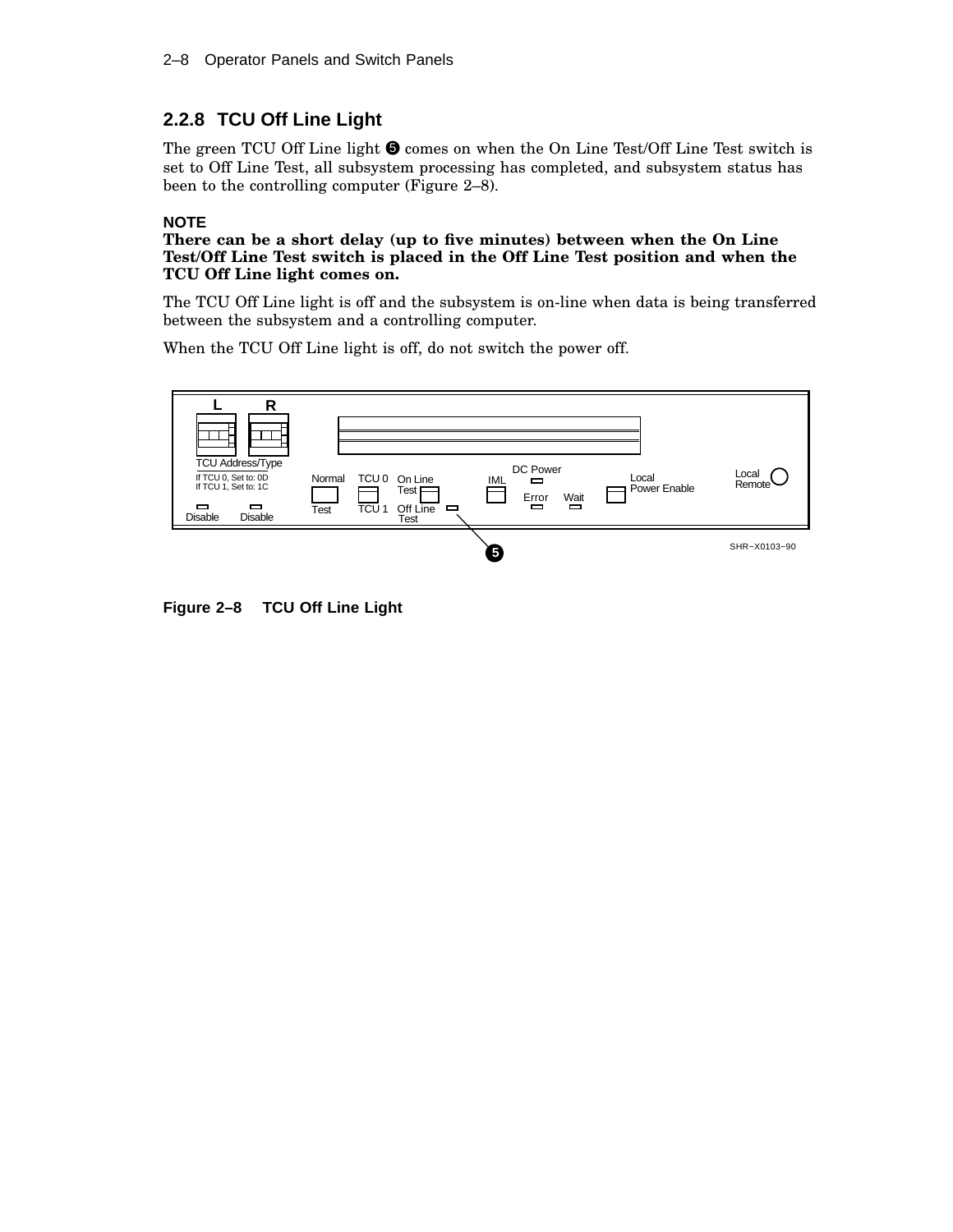## **2.2.9 IML Pushbutton**

#### **CAUTION**

**If this pushbutton is accidentally moved during subsystem operation, and the On Line Test/Off Line Test switch is in the Off Line Test position, all the data in the buffer is destroyed. If this happens, tell the system operator or supervisor about the accident.**

The IML pushbutton  $\bullet$  resets internal controls in the tape control unit (Figure 2–9). Pressing this pushbutton causes all information that was supplied by any controlling computer to the tape control unit to be erased, including buffered data. Generally, this pushbutton is not used during normal operations. The IML pushbutton will not function unless the tape control unit On Line Test/Off Line Test switch is set to Off Line Test. After setting the switch to the Off Line Test position, wait for the Off Line Test light to come on before pressing the IML pushbutton.

When the pushbutton is pressed, the tape control unit begins the initial microprogram load (IML) procedure. See Section 3.2, Loading the Microprogram into the Tape Control Unit, for more information about the IML procedure.



**Figure 2–9 Initial Microprogram Load (IML) Pushbutton**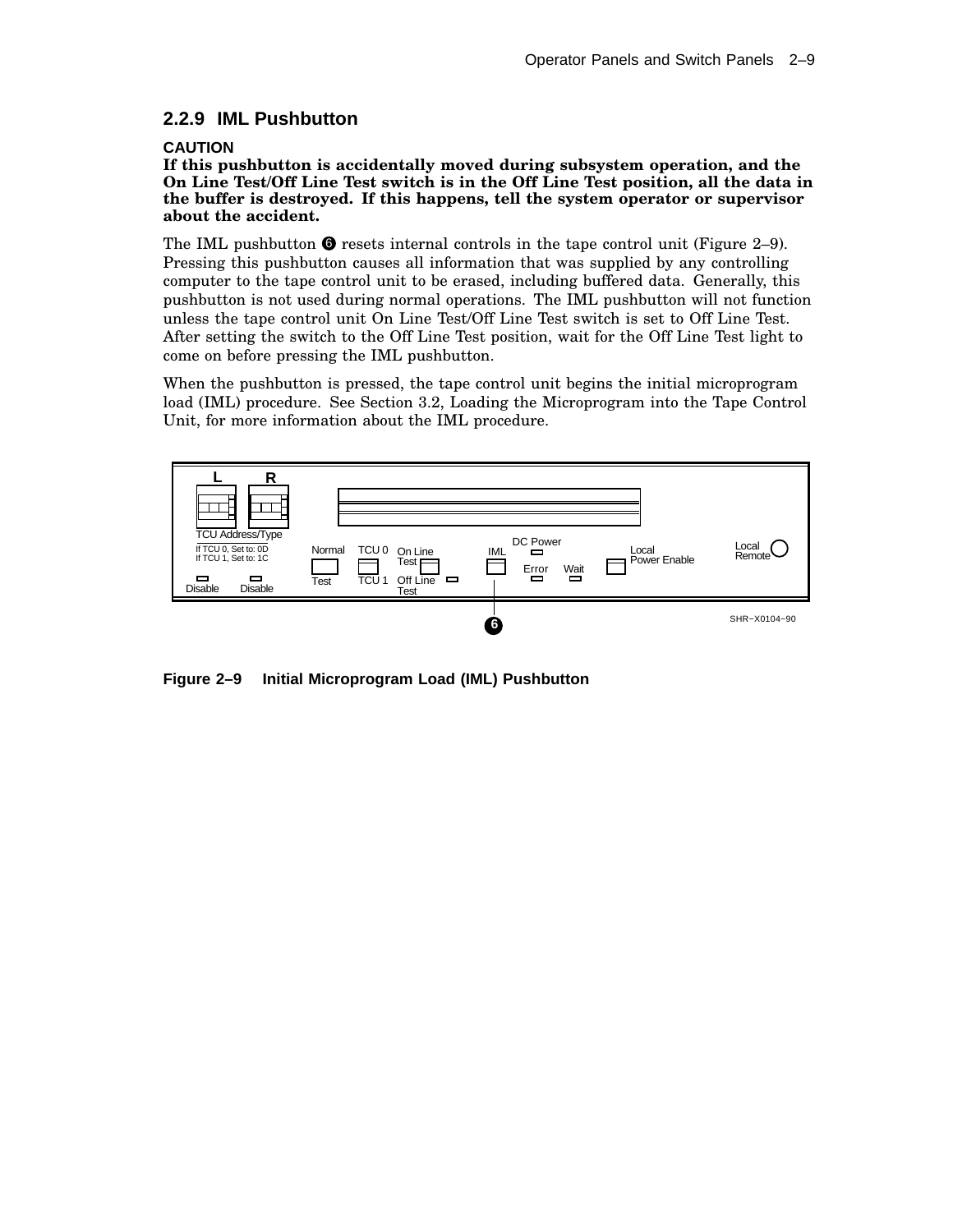# **2.2.10 DC Power Light**

The tape control unit DC Power light  $\bullet$  is on when dc power is supplied to the tape control unit (Figure 2–10).

# **2.2.11 Error Light**

The Error light  $\bullet$  comes on when an error has been detected (Figure 2–10). If the light is blinking, the error was detected by the microprogram but does not affect tape control unit integrity. If the light is constantly on, the error was detected by the hardware, and the tape control unit is disabled.

# **2.2.12 Wait Light**

The Wait light  $\odot$  blinks while the subsystem is operating (Figure 2–10). When the subsystem is waiting for work, the light is constantly on. When the light is constantly off, the subsystem has had an error.

## **2.2.13 Disable Lights**

The Disable light  $\mathbf{\Phi}$  for each STI-FIPS interface either blinks or stays on during powerup and turns off after a normal power-up (Figure 2–10). If the light is on after normal power-up, subsystem communication on the corresponding interface is prevented.

An error in communication between the controlling computer and the tape subsystem cause the interface to be disabled and the Disable light to come on.



**Figure 2–10 DC Power, Error, Wait, and Disable Lights**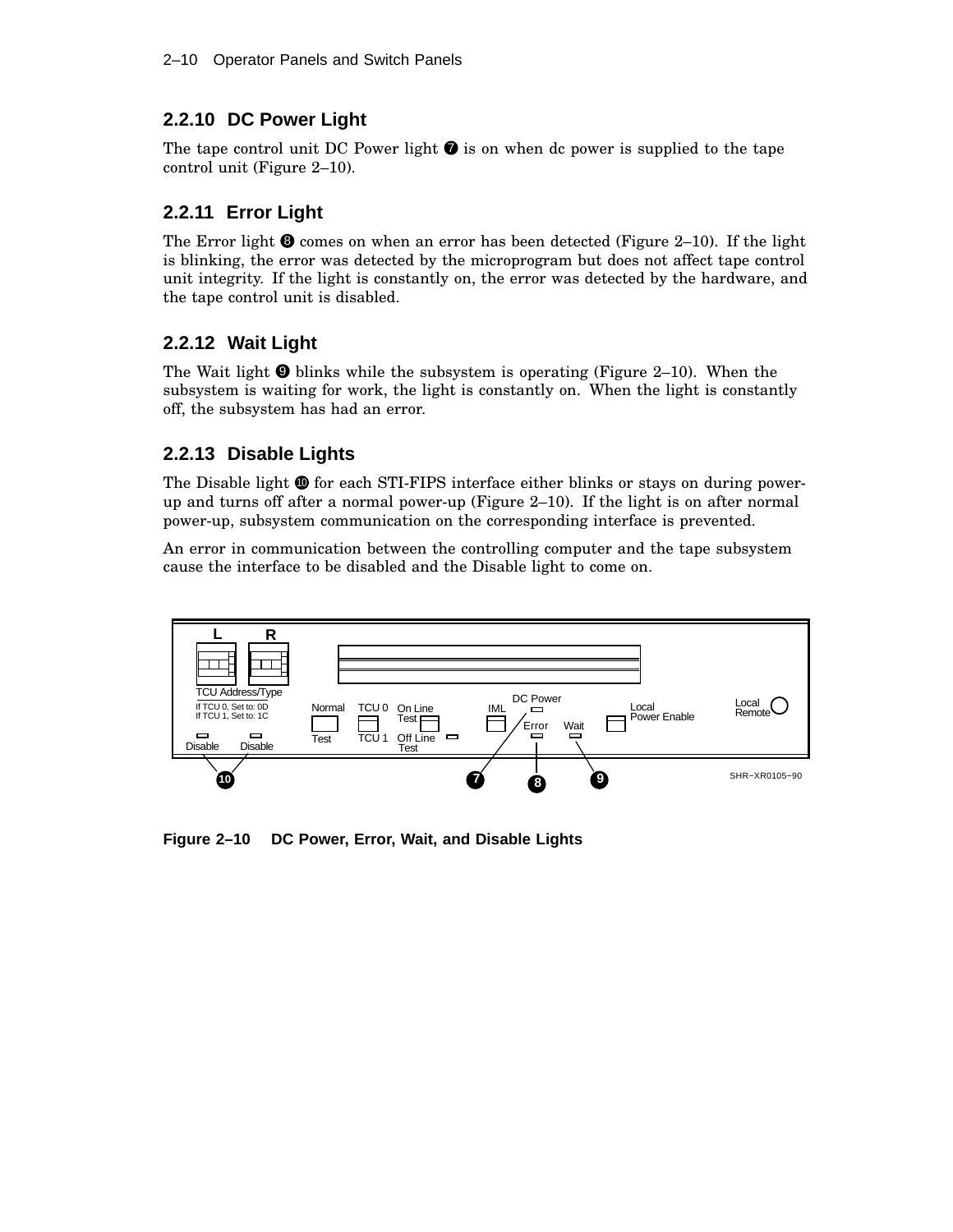### **2.2.14 Remote/Local Switch**

#### **CAUTION**

**Do not move this switch during normal operations in a subsystem that does not have an emergency power off (EPO) connection to the controlling computer. If the switch is moved accidentally while the tape control unit is operating, the effect on jobs that are running is unpredictable, and can include data integrity problems, job termination, and so on. Tell the system operator or supervisor about the accident.**

The Remote/Local switch  $\Phi$  determines what part of the system controls power to the subsystem (Figure 2–11). The Remote position is not supported in the TA91. When the switch is in the Local position, the tape control unit controls the power to the subsystem.

The effect of moving the switch accidentally while the tape control unit is operating depends on whether the subsystem has an emergency power off (EPO) connection to the controlling computer. See the Caution above for a subsystem that does not have an EPO connection. In a subsystem that does have an EPO connection to the controlling computer, moving this switch accidentally while the tape control unit is operating does not affect the jobs that are running. Return the switch to its original position.



SHR−XR0106−90

**Figure 2–11 Remote/Local Switch**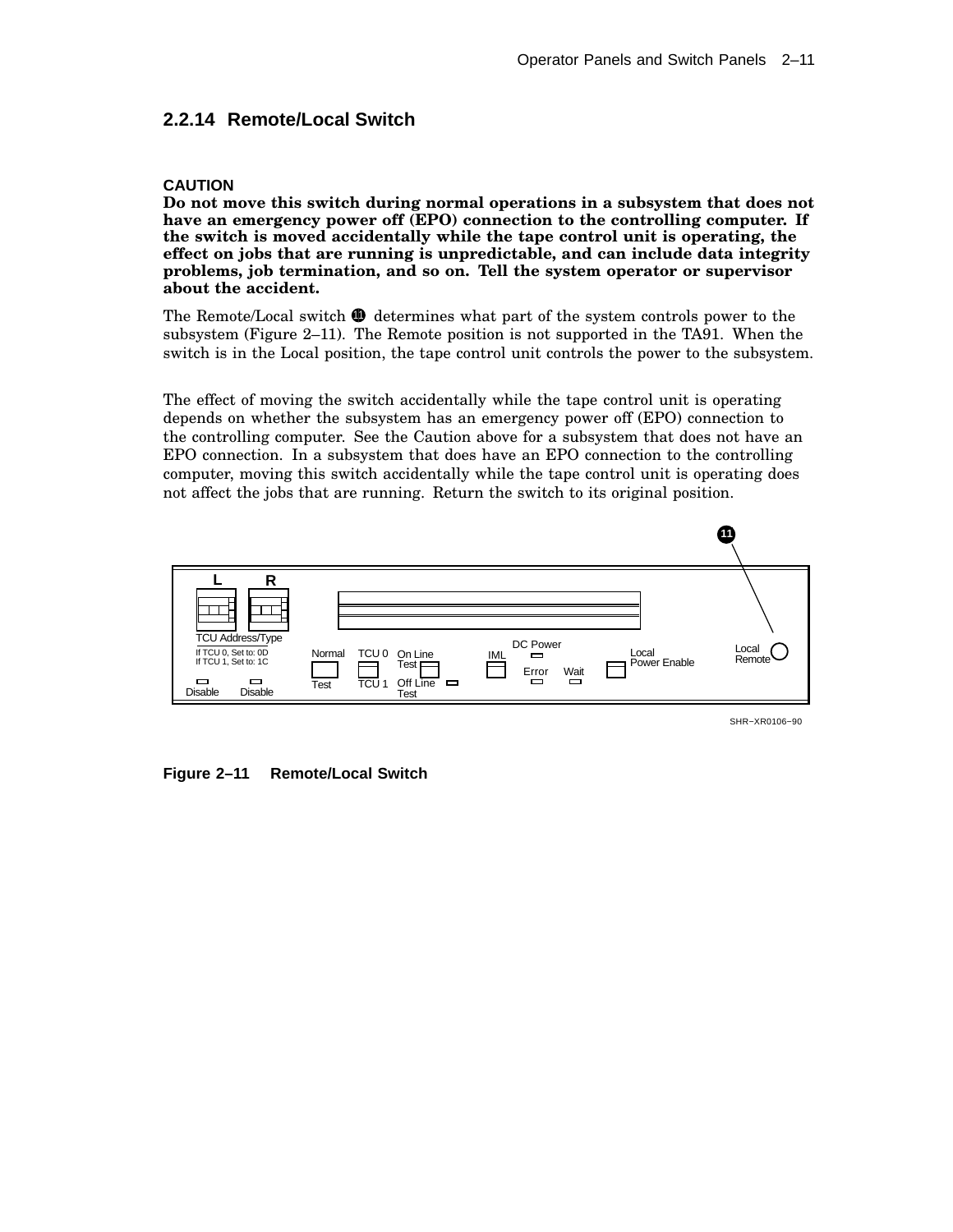## **2.2.15 Local Power Enable Pushbutton**

The Local Power Enable pushbutton  $\bullet$  resets the ac power supply to permit power to be applied to the tape control unit (Figure 2–12). The Unit Emergency Power switch must be in the Power Enable position.

If the switch is moved accidentally while the tape control unit is operating, the jobs that are running are not affected. No operator action is required.

## **2.2.16 TCU Address Switches**

If one of these switches is moved accidentally while the tape control unit is operating, the jobs that are running are not affected (Figure 2–12). **However, do not leave the switch in the incorrect position.** Return the switch to the original position as indicated by the label. If the switch is not returned to the original position, unpredictable results could occur.

The TCU address switches  $\circledast$  are set according to the tape control unit addresses. These switches were set for TCU0 when the subsystem was installed and usually are not changed.



**Figure 2–12 TCU Address Switches and Local Power Enable Pushbutton**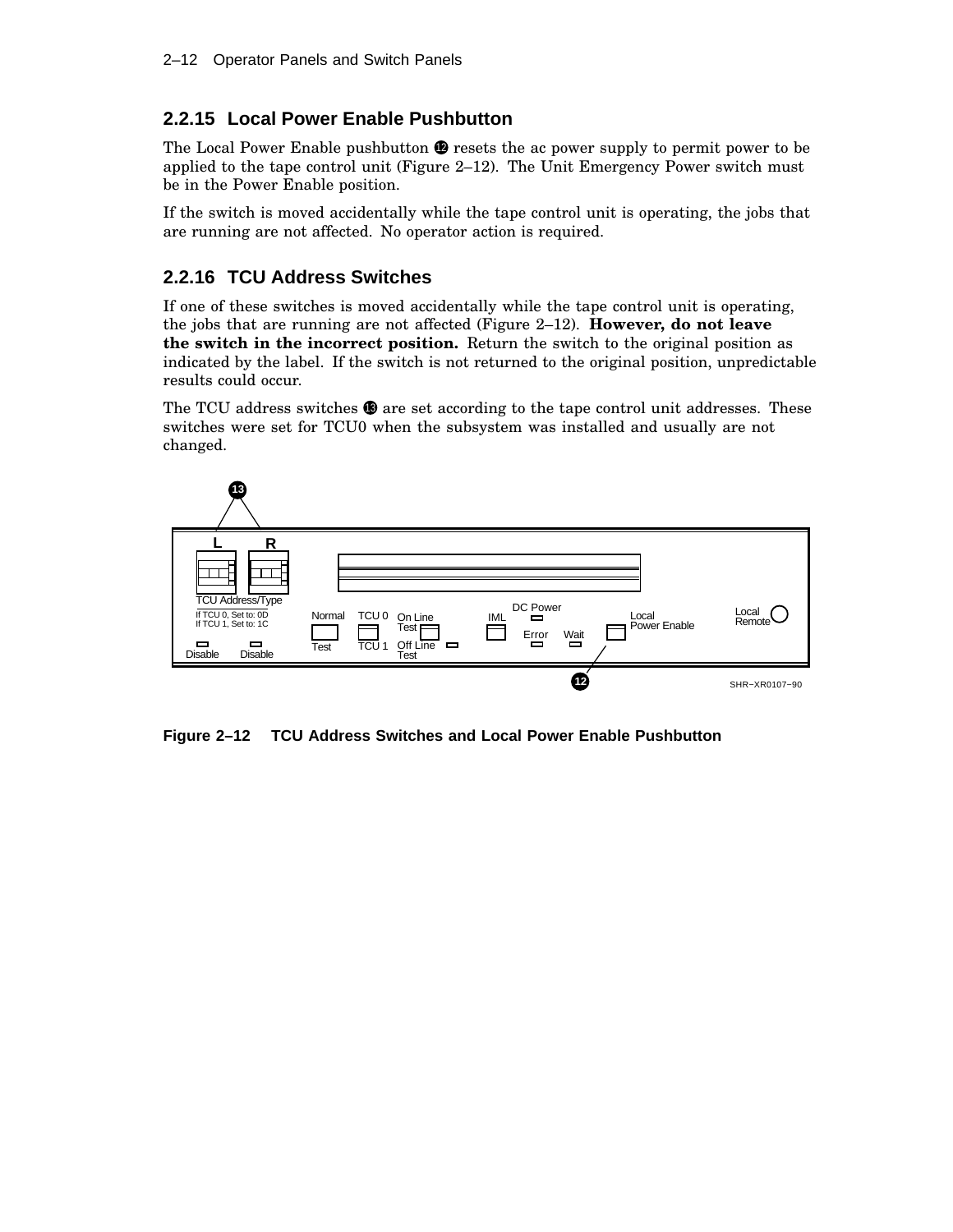# **2.3 Tape Drive Operator Panel**

Each tape drive in the subsystem contains an operator panel and display, and each tape transport unit has a display (see Figure 2–14). The panel has switches and lights that can be used to:

- Rewind tape.
- Unload tape.
- Place the drive in a Ready or Not Ready condition.



**Figure 2–13 Drive Operator Panel**

#### **2.3.0.1 Ready Switch**

**Do not move this switch during normal operations.** If the switch is moved accidentally while the drive is operating, the effect on the job that is running on this drive is unpredictable, and can include data integrity problems, job termination, and so on. Move the switch back to the Ready position and tell the system operator or supervisor about the accident.

The Ready switch  $\bullet$  places the drive in a ready or not ready condition. When the switch is in the ready position, the ready light is on and the drive is prepared to read data from, or write data to, a magnetic tape. When the switch is in the not ready position, the ready light is off and the drive cannot read or write data. This switch must be in the not ready position for the Rewind switch or the Unload switch to work, unless a check condition has already caused the drive to lose its ready condition.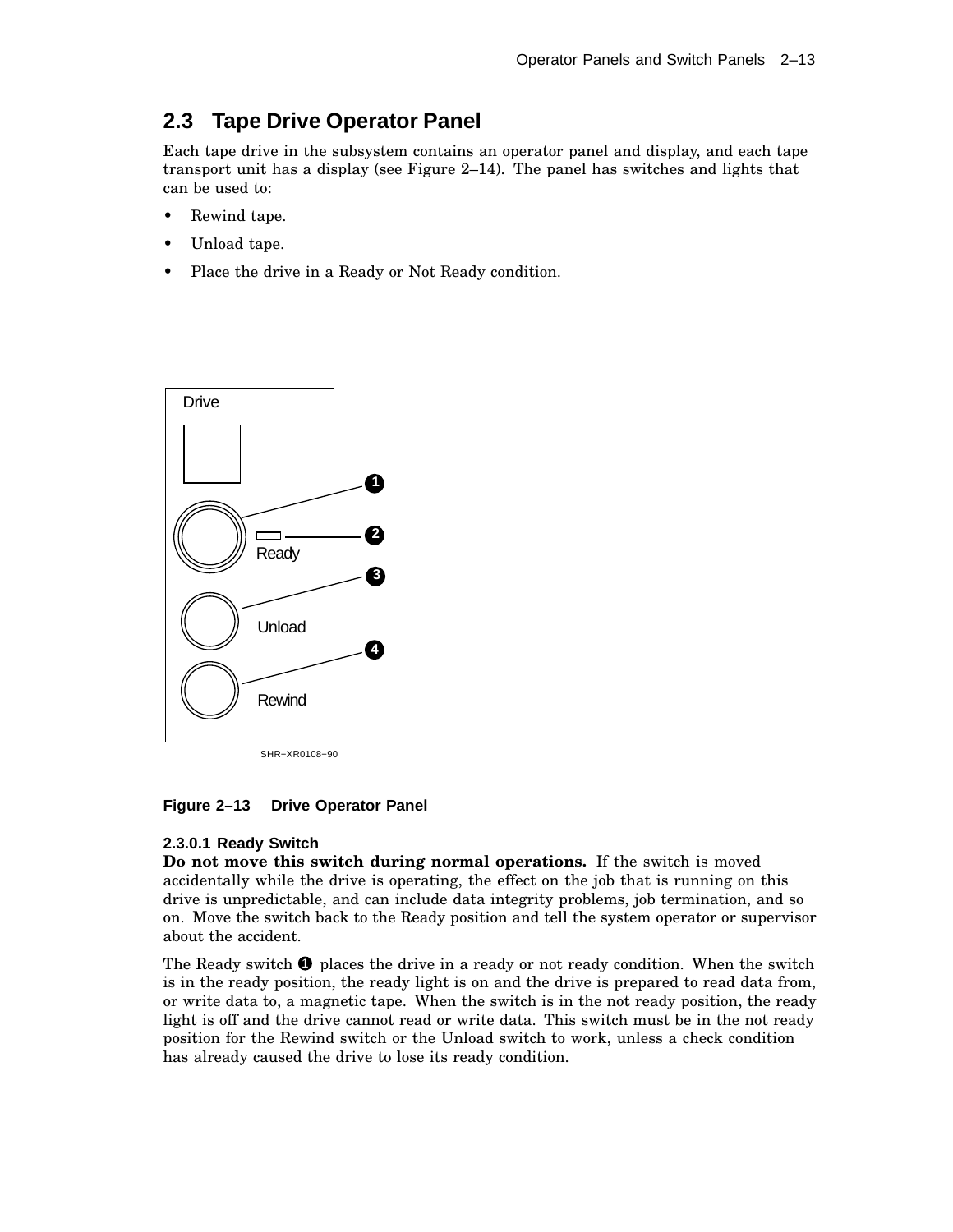#### **2.3.0.2 Ready Light**

The green ready  $\Theta$  light is on when the drive is in a ready condition. When a cartridge is loaded, the drive goes into a ready state indicated by a READY message on the drive display.

#### **2.3.0.3 Unload Switch**

The Unload switch  $\bullet$  rewinds the tape completely into the cartridge and releases the leader block. The cartridge is ejected into the cartridge loader when the unload operation completes. You can then remove the cartridge from the drive. The Unload switch works only when the Ready light is off, or if a check condition has caused the drive to lose its ready condition.

Pressing the Unload switch resets the drive and resets any check code messages on the message display. The Unload switch is sometimes used in error recovery procedures for the cartridge loader.

If the switch is moved accidentally while the drive is ready, there is no effect. However, if the drive is not ready, the drive rewinds and unloads the tape.

#### **2.3.0.4 Rewind Switch**

The Rewind switch  $\bullet$  rewinds the tape into the cartridge to the beginning-of-tape (BOT). The Rewind switch works only when the Ready light is off.

If the switch is moved accidentally while the drive is ready, there is no effect. However, if the drive is not ready, the drive rewinds the tape.

## **2.3.1 Tape Drive Message Display**

The message display allows you to view messages that inform you of drive condition or required actions. Each message display unit has four 8-digit displays, one for each of the tape drives. The top two 8-digit displays are for the top two drives and the bottom two 8-digit displays are for the bottom two drives.



#### **Figure 2–14 Tape Drive Message Display**

#### **2.3.1.1 Attention Light**

The yellow attention light  $\bullet$  is on when action is required to permit operations on the drive. The message display indicates the required action. If the Attention light is off, no action is required, even though a message is displayed. For example, if an **E.O.T.** message is displayed, the attention light will be off, indicating the message is for information only.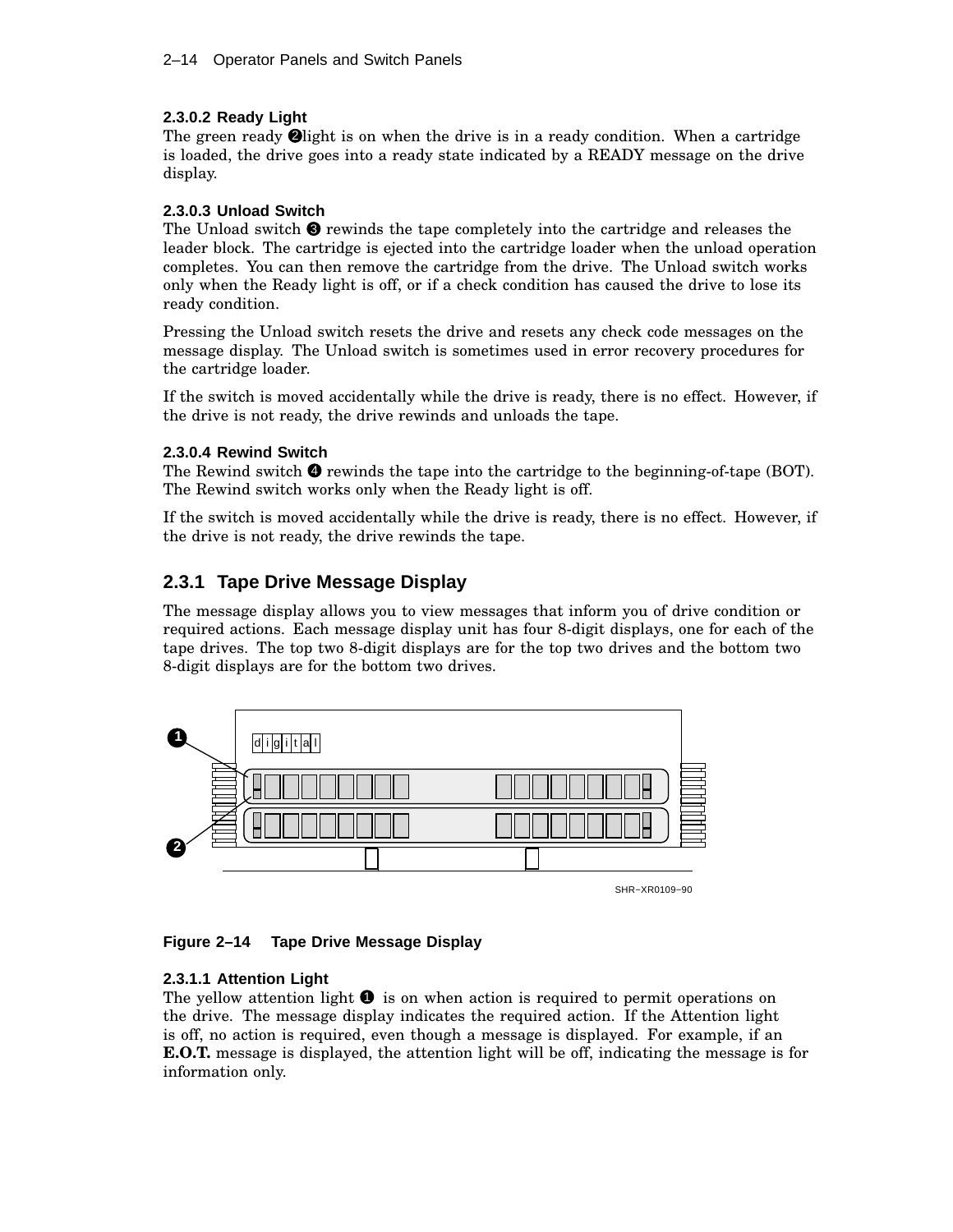#### **2.3.1.2 Selected Light**

The green selected light  $\bullet$  is on when the tape control unit is communicating with the drive.

#### **2.3.1.3 Display Panel Adjustments**

The display uses 25 mm (1 inch) high characters and has a wide range of independent adjustments:

- 175 ° of left-right rotation
- 45 ° of tilt angle
- 29 cm (11.5 inches) of vertical movement.

You cannot, however, turn the panel completely around to view it from the rear of the tape transport unit. Detents hold the panel steady at any of its positions. You can stop the panel between the detents, but it is not held firmly in position.

To rotate the panel:

Firmly grasp each end of the panel

- 1. Apply enough left or right pressure to overcome the detent
- 2. Move the panel until it stops at a detent in the desired position

To tilt the panel:

- 1. Firmly grasp each end of the panel
- 2. Apply enough forward or backward pressure to overcome the detent
- 3. Move the panel until it stops at a detent in the desired position

To raise or lower the panel:

- 1. Firmly grasp each end of the panel
- 2. Apply up- or down-ward pressure to overcome the friction in the pivot arms
- 3. Move the panel until it is in the desired position

#### **2.3.1.4 Display Messages**

The message display shows messages that indicate drive condition. Four messages can be displayed:

- Mount and dismount
- Drive condition
- Check code
- Subsystem information

The message display has eight character positions (Figure 2–15).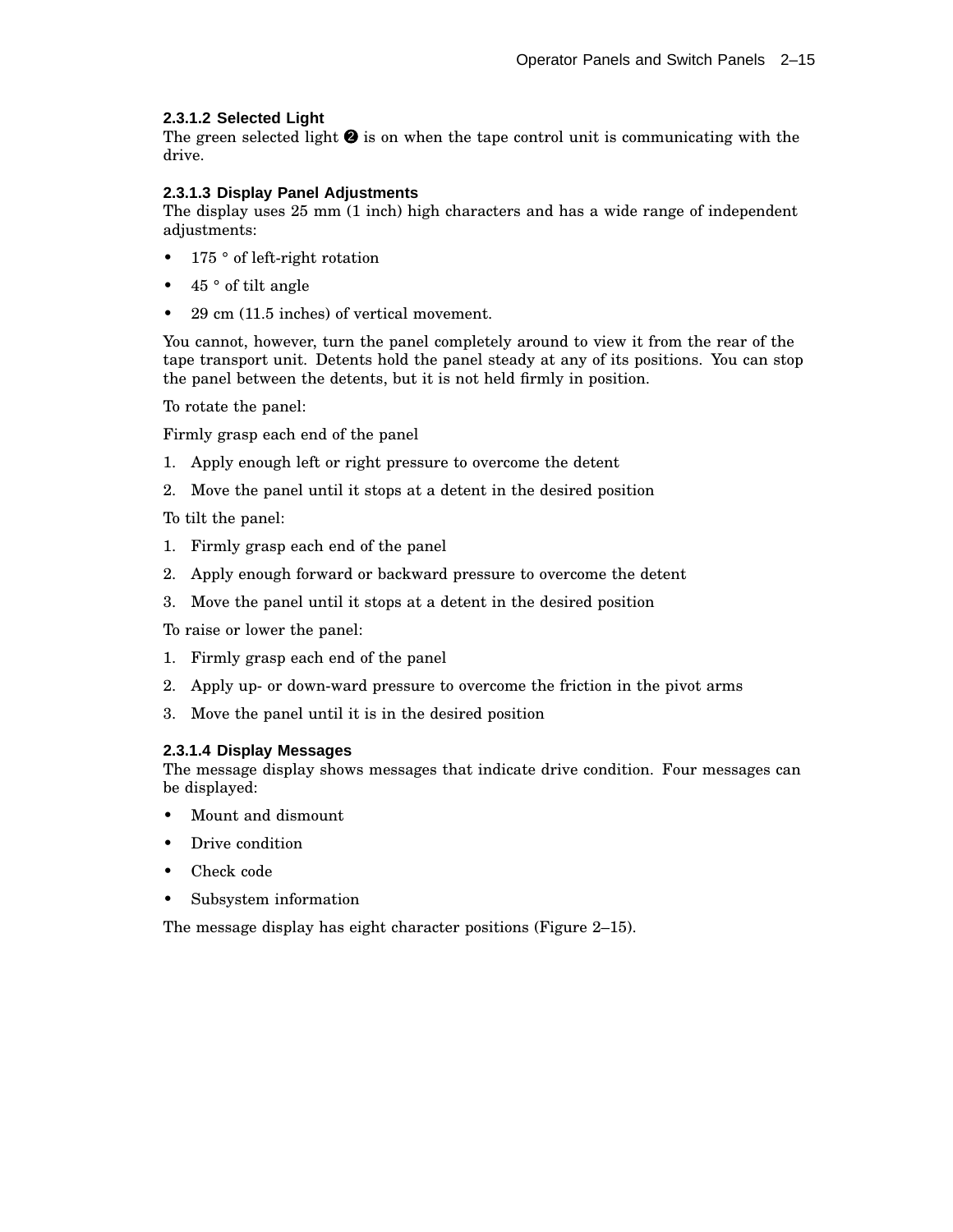

#### **Figure 2–15 Message Display**

The eighth (last) position sometimes modifies the specified operator action or gives additional information. For example, an **F** displays when the cartridge is fileprotected. Displayed messages can extend across all eight character positions, for example: UNLOADING. In addition, two-part messages display each part alternately (Figure 2–15). For example, the two-part message D XXXXXX and M XXXXXX is displayed as D XXXXXX then M XXXXXX, D XXXXXX then M XXXXXX.



**Figure 2–16 Displaying a Two-Part Message**

#### **2.3.1.5 Drive Condition Messages**

With any operating system, a drive condition message appears on the message display when the drive condition changes. The following table shows the drive condition messages and their meanings.

**Table 2–1 Drive Condition Messages and Their Meanings**

| Message      | <b>State</b> | <b>Explanation</b>                                                                                                                                                                          |
|--------------|--------------|---------------------------------------------------------------------------------------------------------------------------------------------------------------------------------------------|
| <b>READY</b> | (steady)     | This message appears when a drive has tape motion. The U means<br>that the tape is unprotected (not file protected). An F in the last<br>display position means the tape is file protected. |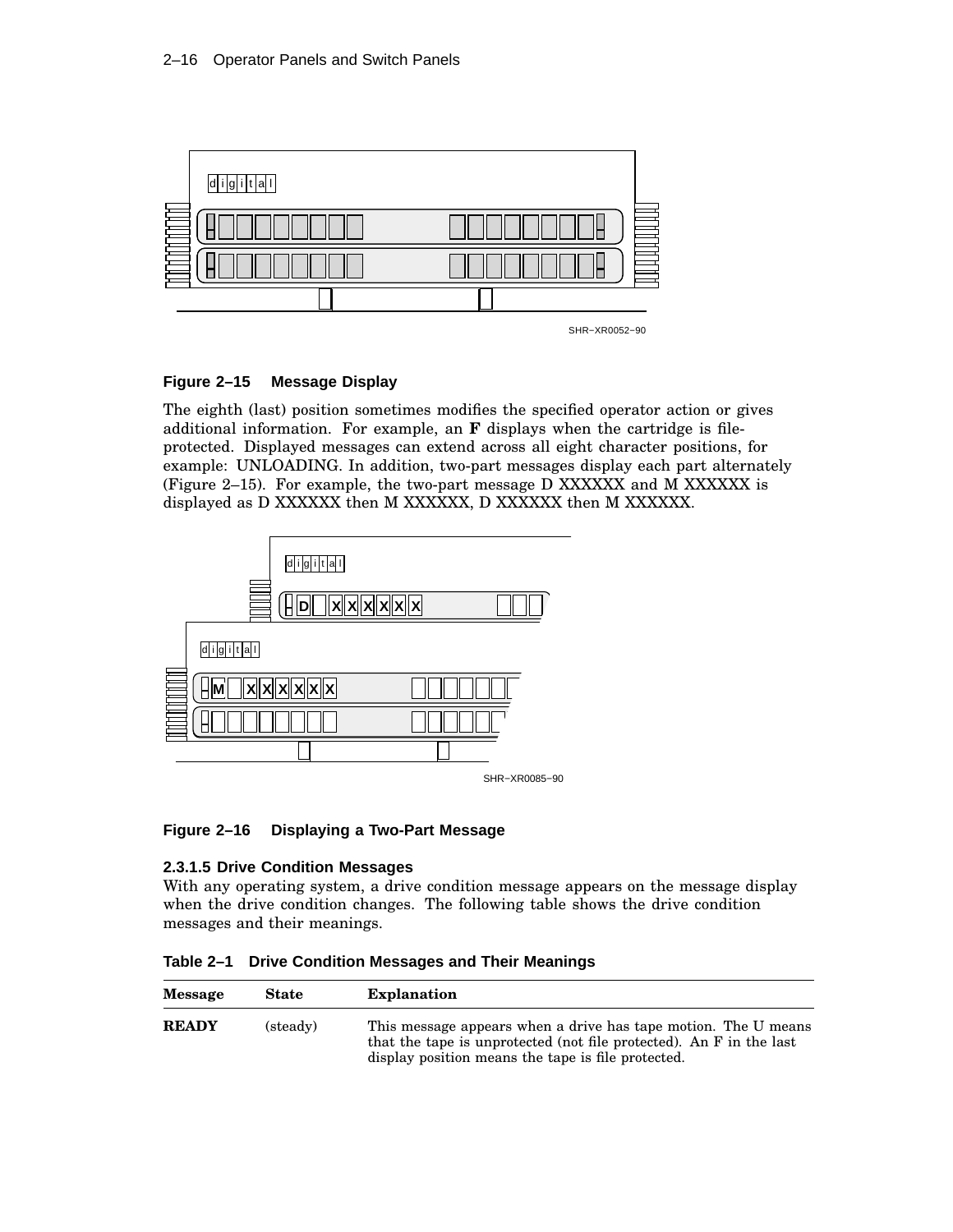| <b>Message</b>            | <b>State</b> | <b>Explanation</b>                                                                                                                                       |
|---------------------------|--------------|----------------------------------------------------------------------------------------------------------------------------------------------------------|
| <b>REWINDING</b> (steady) |              | A tape is being rewound                                                                                                                                  |
| <b>UNLOADING</b> (steady) |              | A tape is being unloaded. The load process is complete when the<br>cartridge is ejected to the loader.                                                   |
| DR#                       | (steady)     | After successful IML, all drives show their drive numbers (see<br>Note).                                                                                 |
| $\star$                   | (steady)     | The cartridge has been removed by the operator. The drive is empty.                                                                                      |
| NT RDY<br>$\mathbf{U}$    | (steady)     | The tape is not ready (for example, the Ready light is off). The<br>letter U or F in the last display position indicates the file protection<br>setting. |

**Table 2–1 (Cont.) Drive Condition Messages and Their Meanings**

The NT RDY message can be either hardware or software generated. The hardwaregenerated NT RDY does not blink. It displays whenever the device is not ready and has no outstanding I/O request. The software-generated NT RDY blinks whenever an I/O request is issued and the device is found not ready.

#### **NOTE**

**An asterisk (\*) may display when power is restored after a power failure. If a cartridge is still in a drive when the IML procedure completes, an asterisk displays and the cartridge unloads.**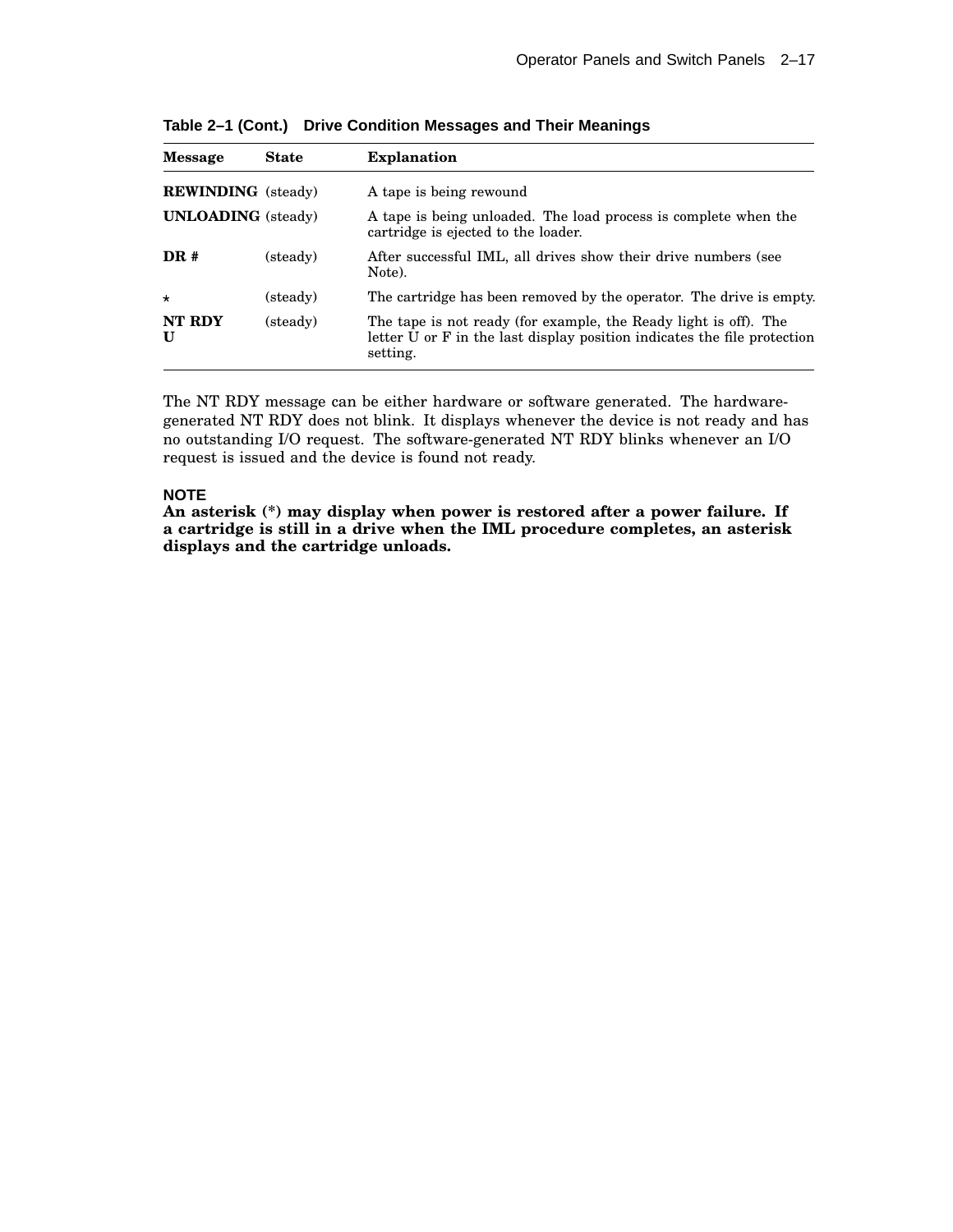#### **2.3.1.6 Check Code Messages**

A check code message appears on the message display when a hardware error is detected in the drive (Figure 2–17). This message has priority over the other kinds of messages and **is not replaced by any other message until the error is corrected.** The customer engineer uses the check code to identify the cause of the error. The check code message has the following format on the message display:

#### ( )**CHK XY** ( )

The first and last characters are special symbols and **XY** is the hexadecimal error code.

Please note that if a CHK **XY** message displays, the special symbols do not mean that the drive is off line.

When a check code message displays, see Appendix B, Check Code Table. If service is required, record the check code and give it to the customer engineer.



**Figure 2–17 Displaying Check Codes**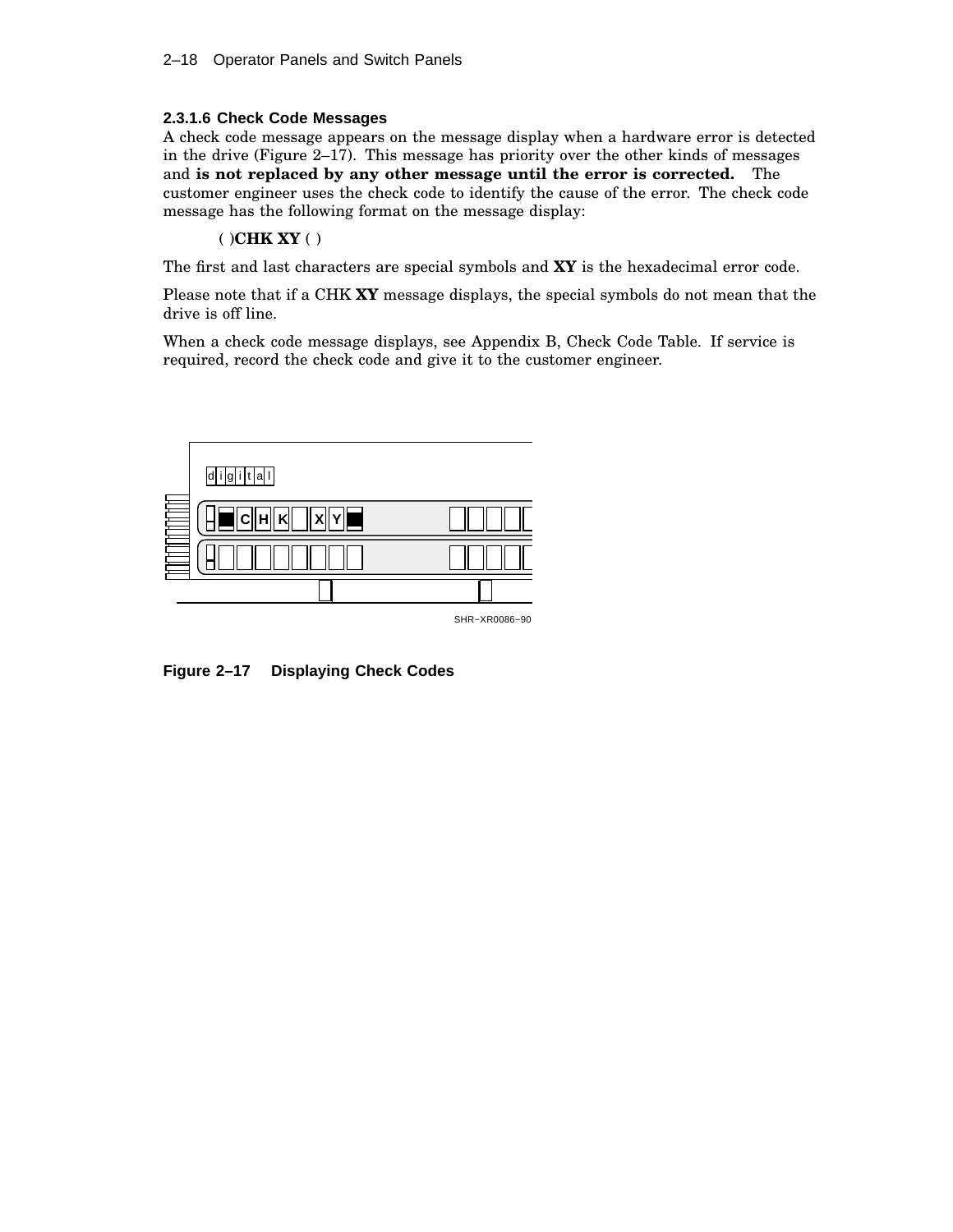# **2.4 Cartridge Loader Operator Panel**

This panel has switches and indicators to control and monitor the cartridge loader (Figure 2–18).



**Figure 2–18 Cartridge Loader Operator Panel**

### **2.4.1 Indicators**

There are several indicator lights on the loader operator panel:

- The green indicator  $\bullet$  is the power indicator. This is on when the voltages required by the cartridge loader are present.
- The yellow attention indicator  $\bullet$  has two functions.
	- When the indicator is flashing, the input stack is empty, the output stack is full, or some other operator service is required. See Section 5.7, Cartridge Loader Recovery Procedure.
	- When the indicator is on continuously (not flashing), an error has been detected by the loader, and operator intervention is required to attempt recovery. See Section 5.7, Cartridge Loader Recovery Procedure for additional information.
- The other indicators are used to show which mode of operation has been selected.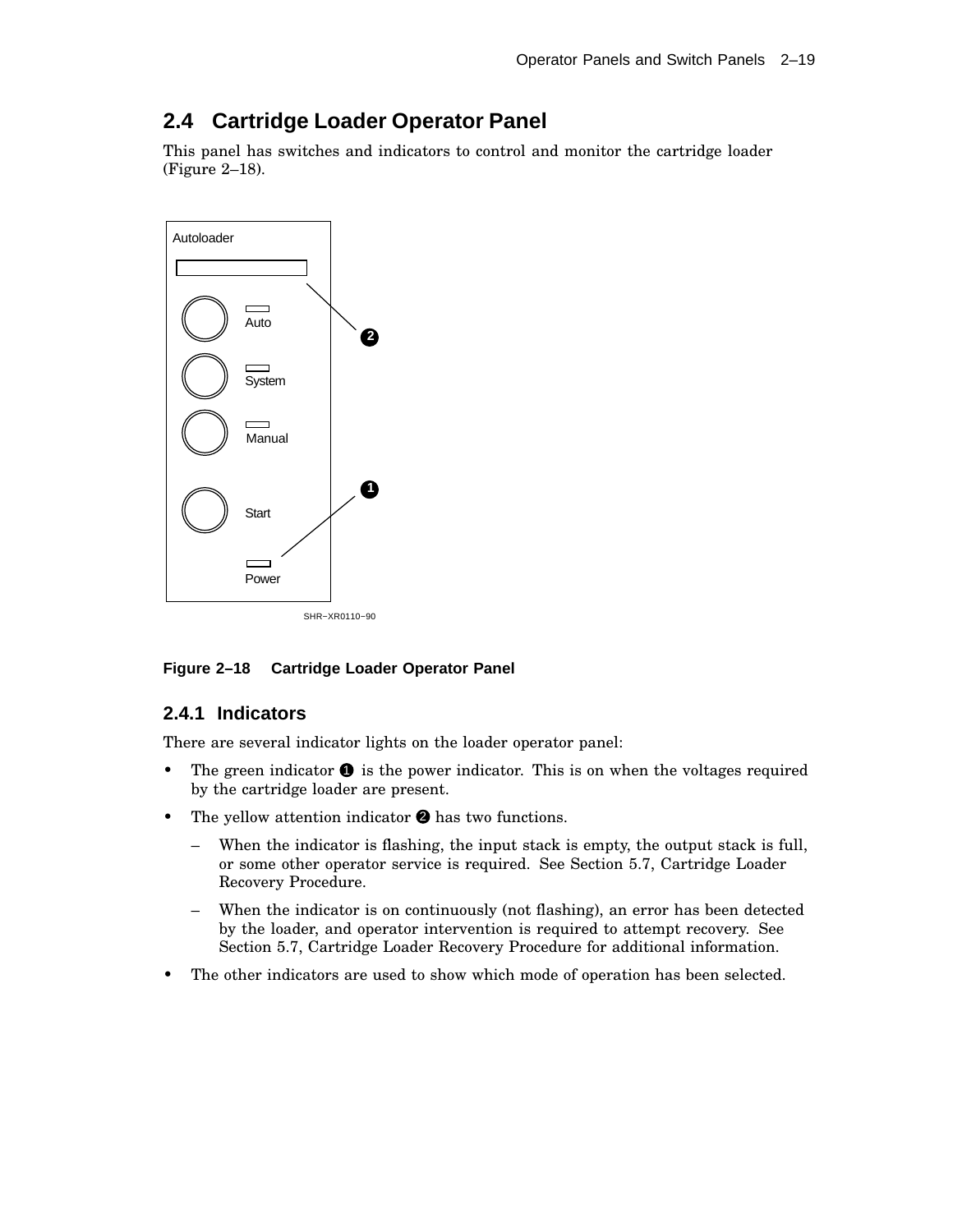## **2.4.2 Mode Selection Switches**

These switches control the mode in which the cartridge loader operates. The two modes are Auto  $\bullet$  and Manual  $\bullet$ .

Auto and manual modes run on any operating system that supports the TA91 subsystem.

#### **System mode is not currently supported although a System mode switch exists.**



#### **Figure 2–19 Cartridge Loader Mode Selection Switches**

#### **2.4.2.1 Auto Mode**

The following is a general description of Auto mode. For step-by-step procedures on how to use Auto mode, see Section 3.9.1, Using Auto Mode.

Auto mode allows an operator to prestage up to six cartridges, which are automatically loaded as the preceding cartridge is unloaded (Figure 2–19).

Auto mode is most effective for:

- Loading only one cartridge at a time, when the operator wants the cartridge automatically indexed (moved) to the output stack. This frees the drive for the input of the next cartridge, and allows the operator to remove the processed cartridge when it is convenient, or when the output stack is full (six cartridges).
- Prestaging scratch cartridges when it is known that *only* scratch cartridges are going to be requested by the system.
- Prestaging cartridges for applications when multiple cartridges are required and the operator knows which cartridges are required and in what order.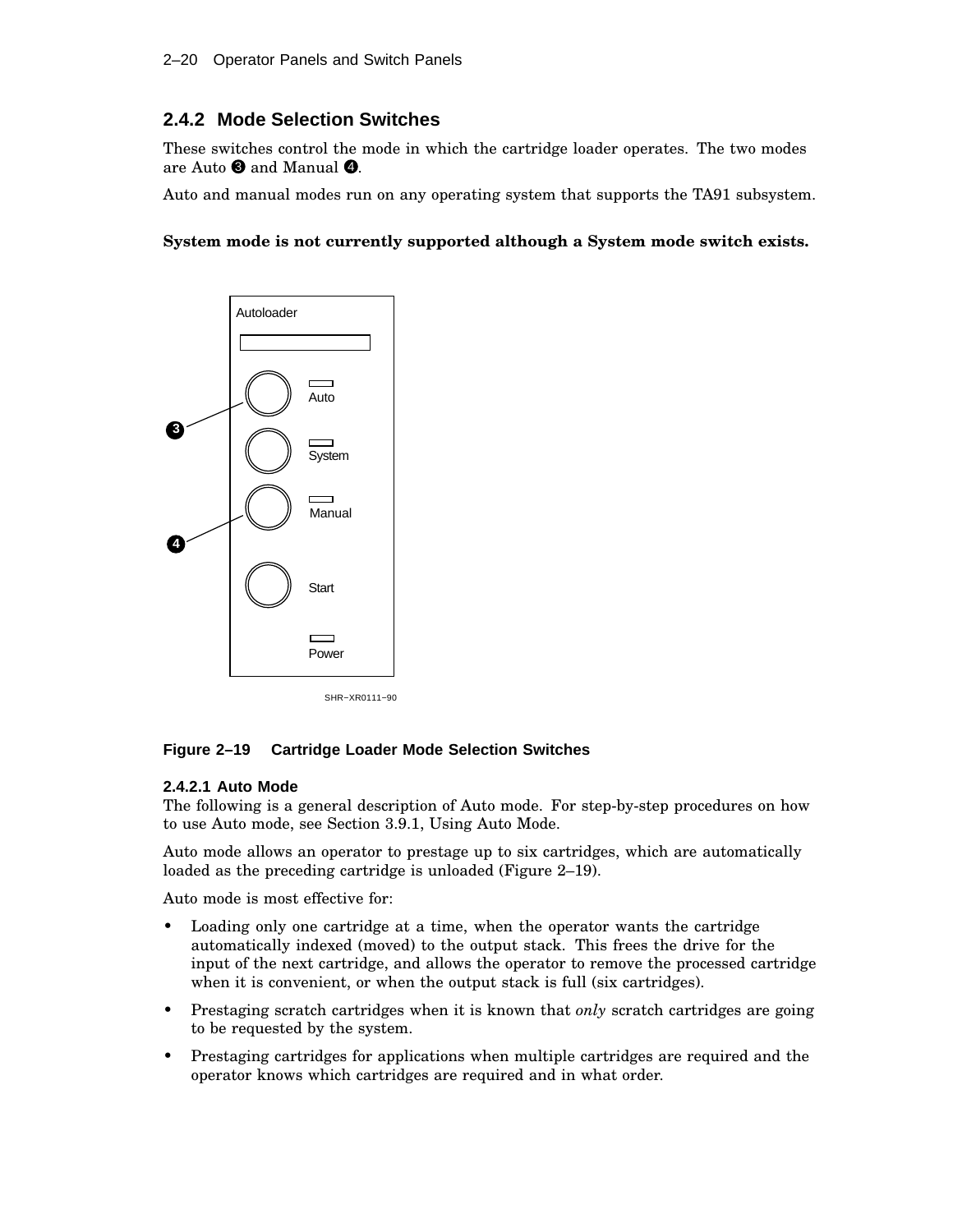#### **2.4.2.2 Manual Mode**

The following is a general description of Manual mode. For step-by-step procedures on how to use Manual mode, see Section 3.9.2, Using Manual Mode.

Manual mode allows the manual insertion and removal of tape cartridges (Figure 2–19).

Manual mode is most effective:

- When you want the loader to function like a TA91 tape drive without the loader feature.
- When you want to hold premounted cartridges in the input stack until the job that requires them is run. The Start switch must be pressed to start loader operation.
- When you want to stop the cartridge feeding and loading in auto mode. Any function in progress is completed before the loader switches to Manual mode. For example, if a cartridge was being processed on the drive, it would continue to process until finished, then unload to the feed position.
- When you want to permit continued use of a drive if the indexing function of the loader fails.
- When you want to raise and maintain an empty output stack to allow maintenance on the adjacent drive. Some maintenance procedures require that the output stack be in the fully raised (unloaded) position. Manual mode does not use the output stack, allowing continued use of the drive.
- When using those applications that require only one cartridge.

#### **2.4.2.3 Changing Modes**

Modes can be changed at any time. If a function is in progress at the time, it will complete before the loader switches to the new mode. For example, if a cartridge was being processed on the drive, it would process until finished, then unload.

After using the mode selection switch to change modes, the operator must press the Start switch to restart loader operations. However, any operator actions (such as inserting cartridges) should be performed before pressing the Start switch.

If a cartridge unloads to the feed position in Manual mode, and then you change modes, the loader will recognize that the cartridge in the feed position has been processed. If you remove the processed cartridge from the feed position, and reinsert or replace it with another cartridge, the loader recognizes it as a new cartridge.

If you switch from Auto mode to Manual mode while a cartridge is loaded, that cartridge unloads to the feed position when it is through processing, and must be removed manually.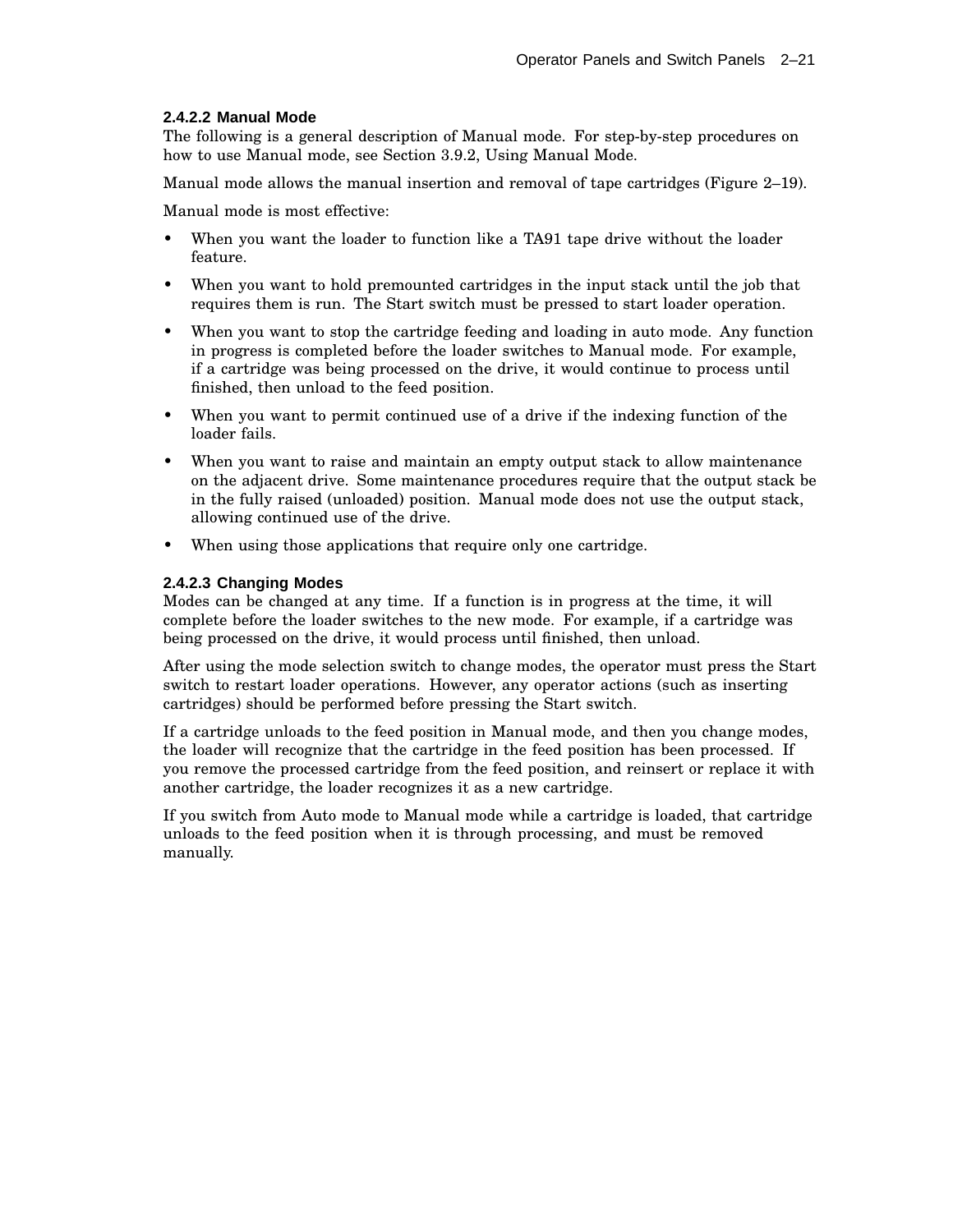### **2.4.3 Start Switch**

Press the Start switch  $\bigcirc$  to cause an index and/or load procedure to occur or, under error conditions, an unload procedure to occur (Figure 2–20).

Press the Start switch for the following conditions:

- After changing the mode selection switch between Auto or Manual to start activity in the new mode
- To restart activity after some required operator action has been performed
- To allow recovery actions to continue after a problem
	- Pressing the Start switch allows recovery actions to continue after cartridges have been manually removed from the feed position or output stack in response to a problem.
	- After a subsystem IML or after a load request to the TA91 tape control unit, a cartridge may be unloaded to the output stack with the output tray  $\Theta$  remaining up. Pressing the Start switch allows the cartridge to be removed from the loader.

The Start switch is ignored if it is pressed when not required.



**Figure 2–20 Cartridge Loader Start Switch**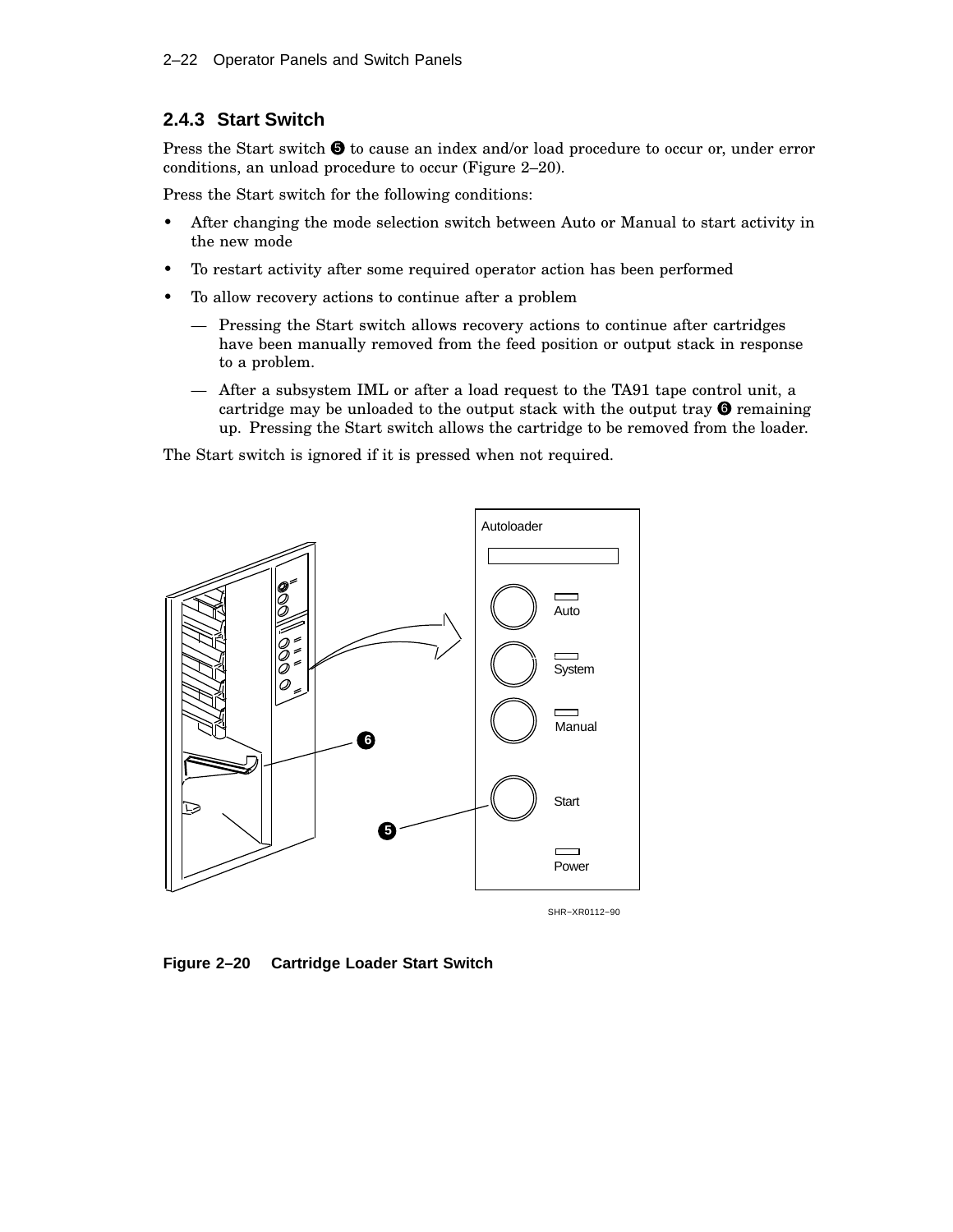# **3 Operating Procedures**

# **3.1 Overview**

Operating the TA91 subsystem requires several procedures. These include:

- Loading the microprogram into the tape control unit
- Removing and restoring power to the subsystem
- Setting the File-Protect selector on a cartridge
- Loading and unloading a tape cartridge
- Rewinding loosely wound tape
- Loading and unloading tape cartridges on drives with the cartridge loader

# **3.2 Loading the Microprogram into the Tape Control Unit**

The subsystem microprogram must be loaded into each tape control unit whenever power is turned on, or if an error occurs that disrupts the microprogram.

The microprogram is contained on a  $3\frac{1}{2}$  inch diskette that is inserted into the diskette reader. The customer engineer puts the diskette into the reader when the subsystem is installed. Generally, the diskette remains in the reader at all times.

The tape control unit starts the procedure for loading the microprogram, called initial microprogram load (IML), when power is turned on at the tape control unit. When the IML starts, the light on the diskette reader comes on and the Wait light starts blinking. If the IML completes successfully, the light on the diskette reader goes off, and the Wait light stays constantly on. However, if the IML does not complete successfully, the diskette reader light goes off and the Error light comes on.

If the diskette is not inserted in the diskette reader when power is turned on at the tape control unit, the IML cannot start automatically.

While the IML procedure is running, the light on the front of the diskette reader is on and the Wait light is blinking. When the IML procedure completes successfully, the diskette reader light goes off, the Wait light stays constantly on, and the Disable lights go out. If one of the Disable lights fails to go out, refer to Section 5.3 for instructions. If an error occurs that prevents the microprogram from loading successfully, the Error light comes on instead of the Wait light. If the IML procedure is not successful, refer to Section 5.3 for instructions.

For normal tape control unit operations following the IML, the TCU On Line Test/Off Line Test switch should be in the On Line Test position.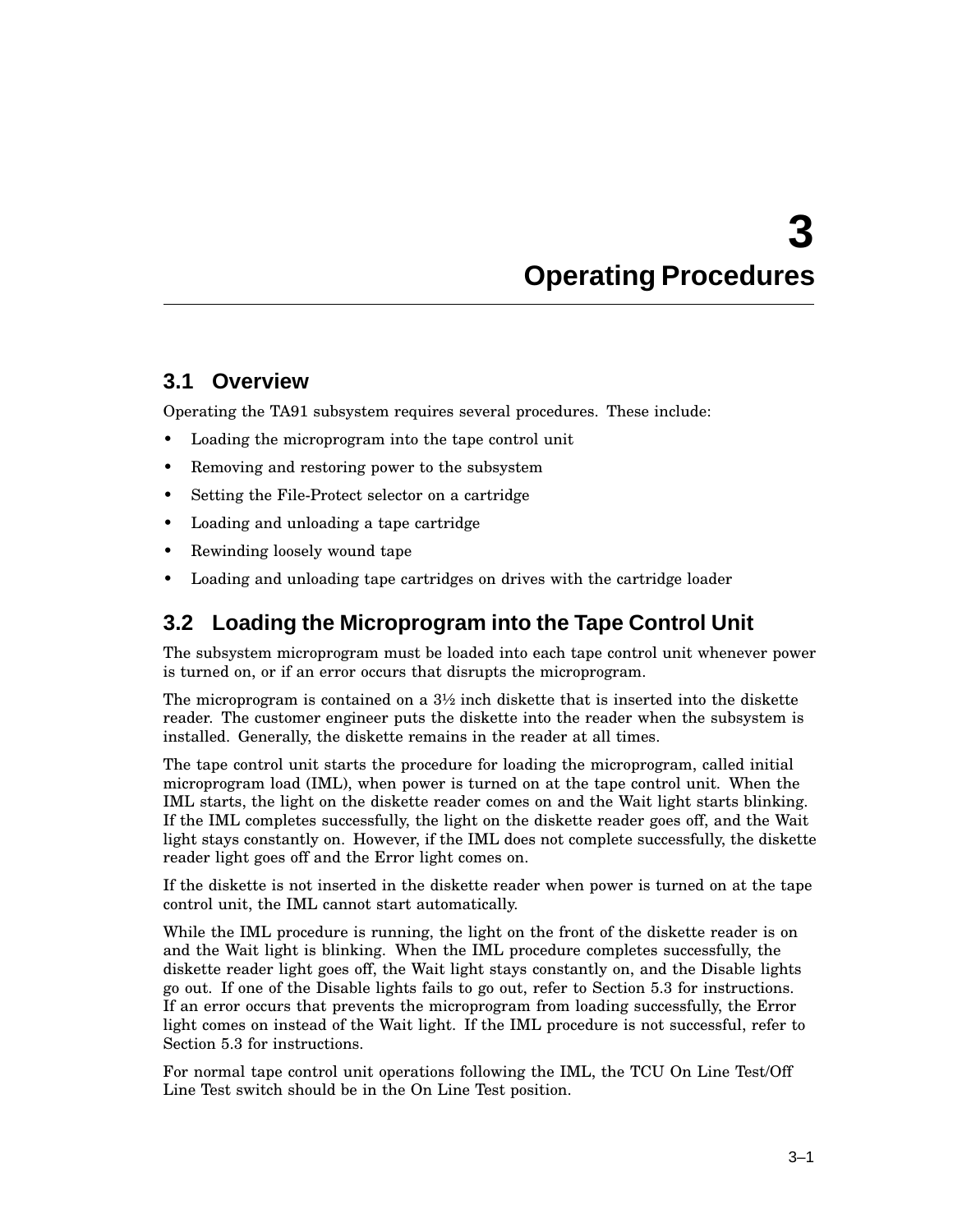## **3.3 Removing Power in an Emergency**

Use the Unit Emergency Power switch on the tape control unit front cover or on the rear setup panel to remove subsystem power in emergencies, such as smoke coming from the unit, or liquids spilling into the tape control unit or any of the drives.

#### **NOTE**

#### **Do not use the Unit Emergency power switch during normal operations.**

If an emergency occurs, **move either of the Unit Emergency Power switches to the Power Off position** on the tape control unit.

Power is immediately removed from the subsystem.



SHR−XR0080−90

**Figure 3–1 Unit Emergency Power Switch on Front Cover**



**Figure 3–2 Unit Emergency Power Switch on Rear Setup Panel**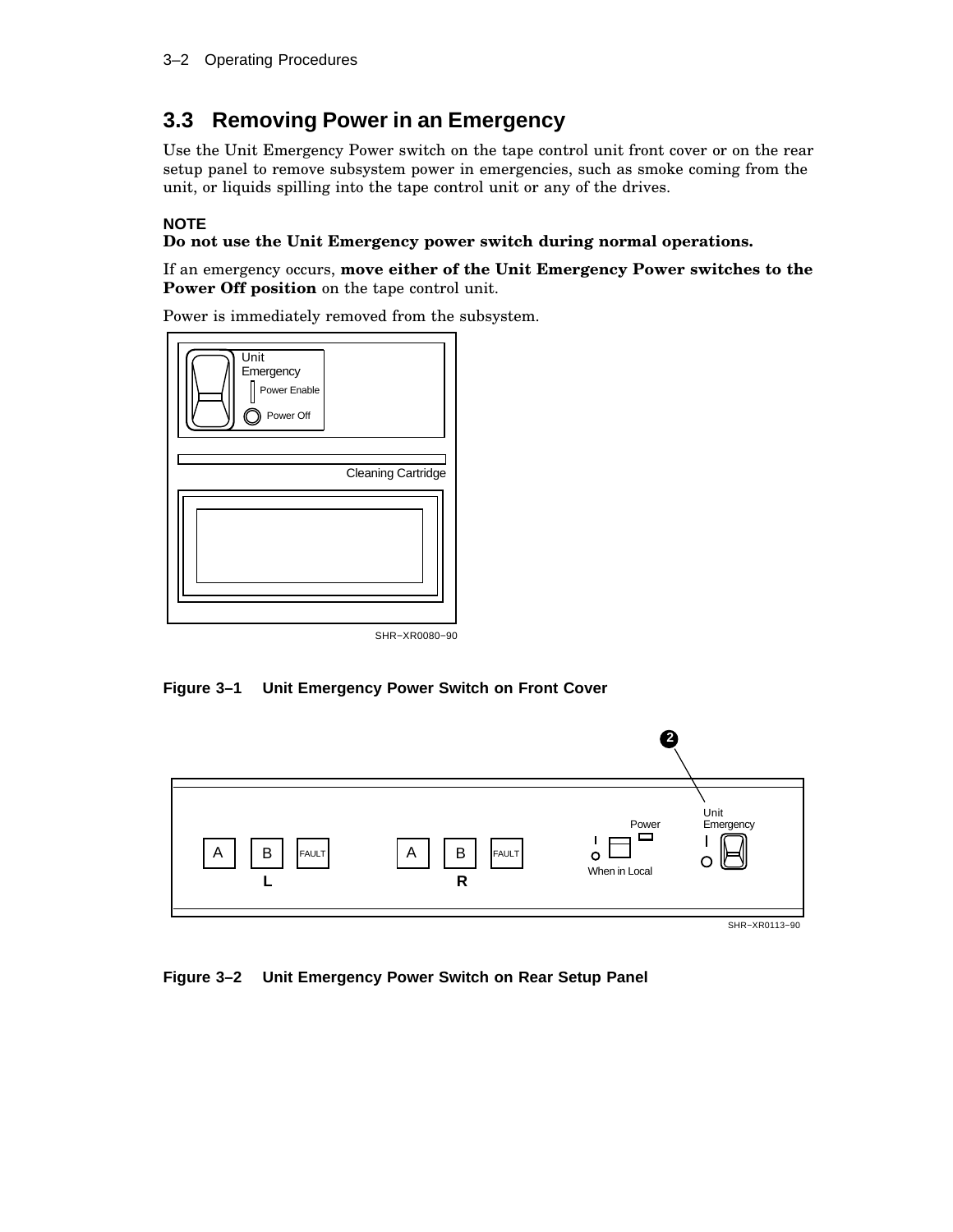## **3.4 Restoring Power After Emergency**

After you use the Unit Emergency Power switch on either the front panel or the tape control unit setup panel to remove power from the subsystem, you must press the Local Power Enable pushbutton on the tape control unit setup panel before power can be restored to the subsystem.

1. Place the TCU On Line Test/Off Line Test switch  $\bigcirc$  in the On Line Test position.



#### **Figure 3–3 Restoring Power after an Emergency**

- 2. Move either of the tape control unit's Unit Emergency Power switches  $\bullet$  or  $\bullet$  to the Power enable position.
- 3. Press the Local Power Enable pushbutton  $\bullet$  on the tape control unit operator setup panel.

The IML procedure starts automatically if the IML diskette is inserted into the diskette reader. If the diskette was removed from the diskette reader, see Section 3.2 for instructions to start the IML procedure.

#### **NOTE:**

**Before proceeding, verify that the Wait light is on, otherwise, an error may occur.**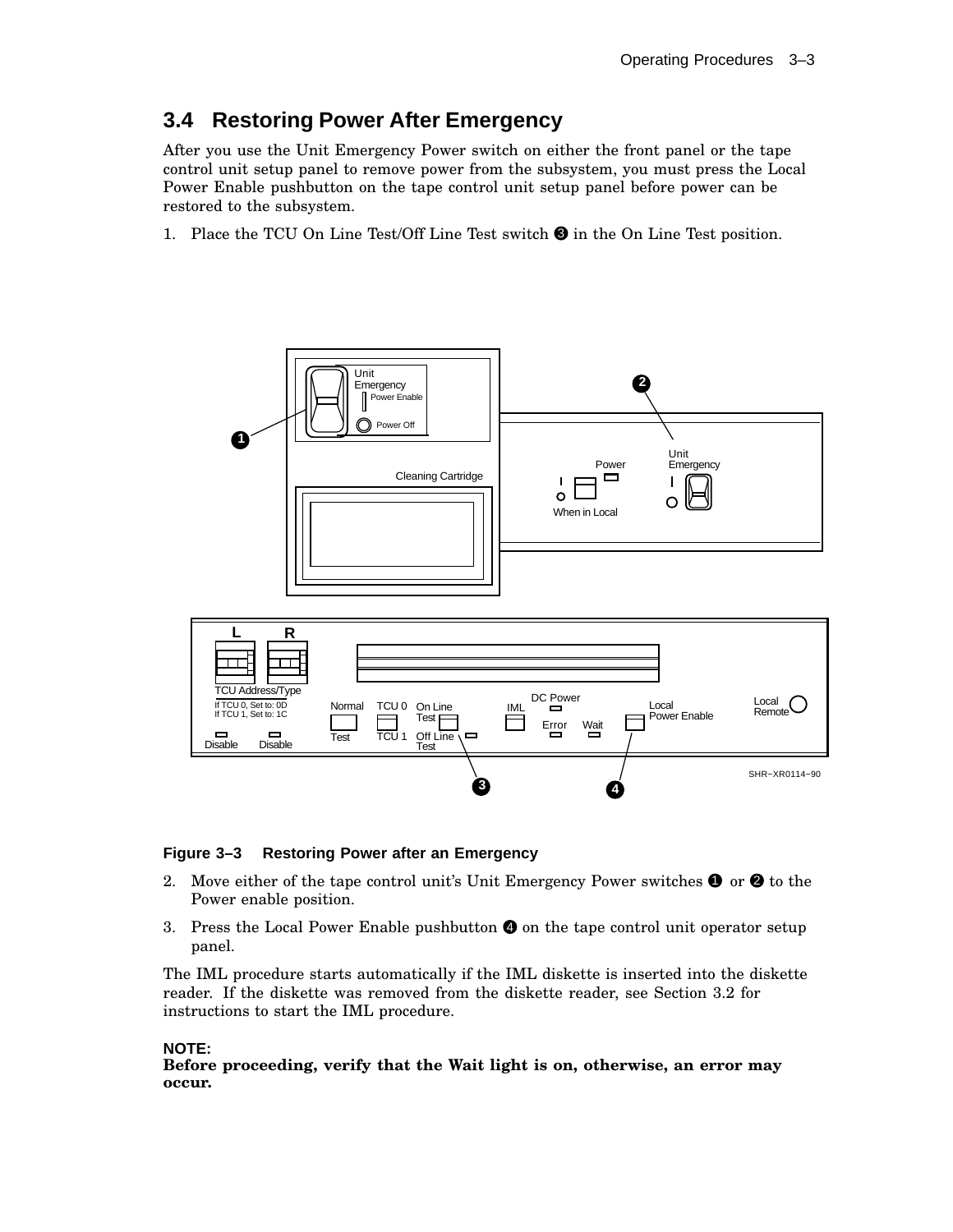#### 3–4 Operating Procedures

- 4. Press the Tape Drive operator panel Unload switches to remove all tape cartridges that were inserted in drives when the power went off.
- 5. Move the TCU On Line Test/Off Line Test switch  $\bigcirc$  to the TCU On Line test position.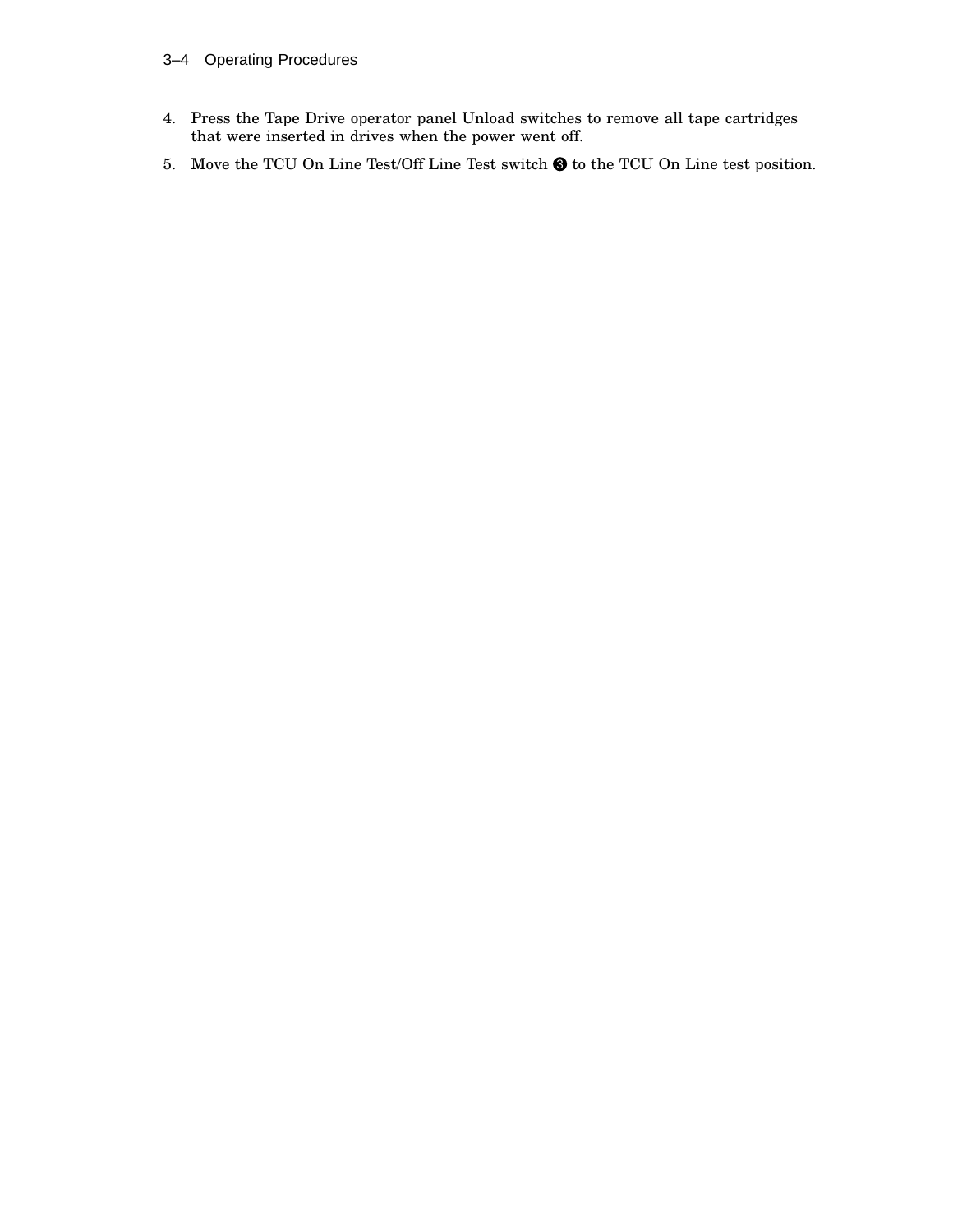## **3.5 Removing Power During Normal Operations**

To remove power from the subsystem:

- 1. Have all users dismount their tapes.
- 2. Place the tape control unit TCU On Line Test/Off Line Test switch  $\bigcirc$  in the Off Line test position.



#### **Figure 3–4 Removing Power during Normal Operations**

3. Wait for the TCU Off Line Test light  $\bigcirc$  to come on.

Generally, the TCU Off Line Test light comes on within five seconds. However, if a job is running that consists of many read or write commands, the TCU Off Line Test light might not come on for up to five minutes.

If the TCU Off Line Test light did not come on within five minutes, the activity may be caused by something outside of the subsystem's control. Stop trying to get the tape control unit off-line and notify your system operator or supervisor.

4. Rewind and unload all the cartridges currently loaded in drives attached to the tape control unit.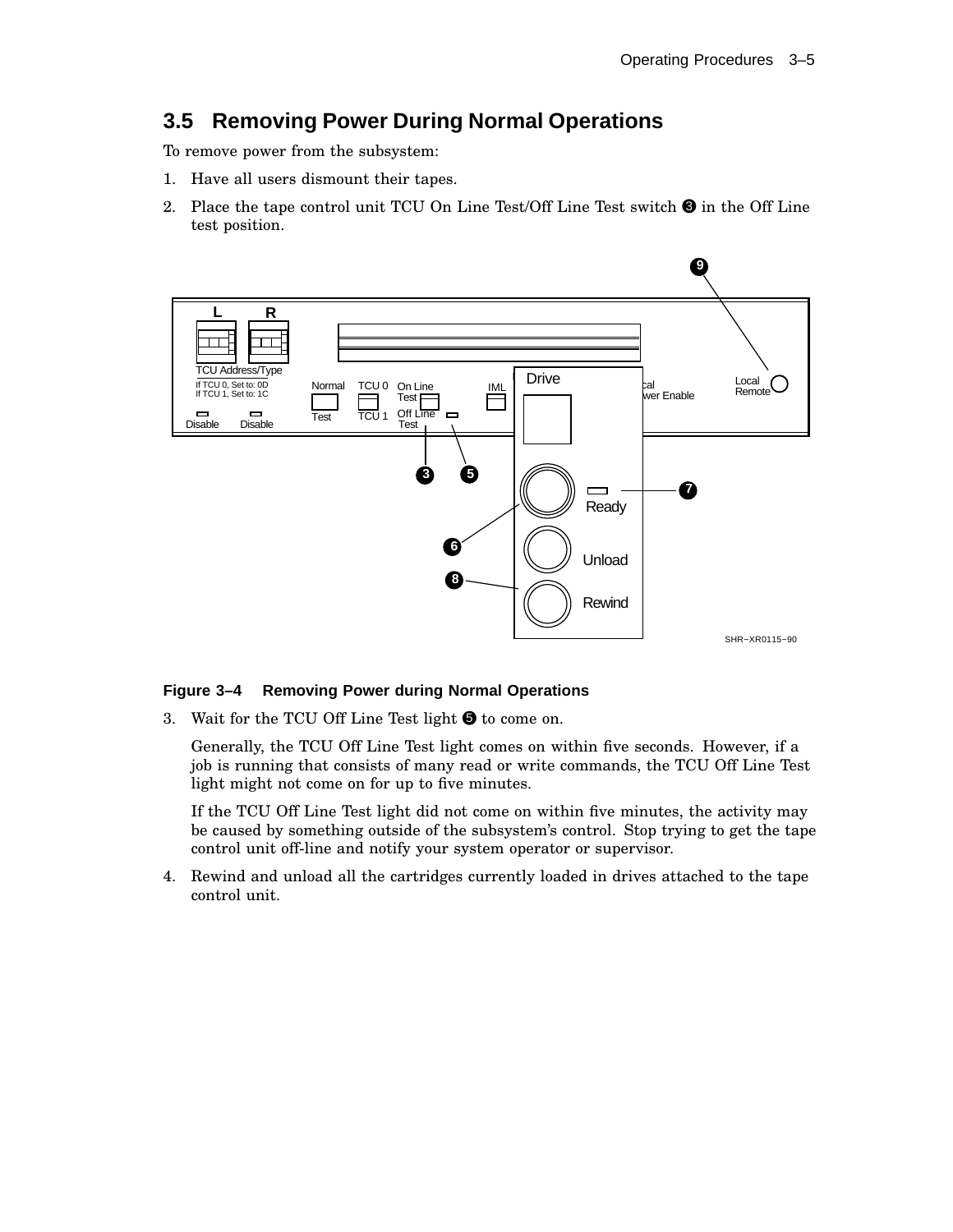a. Set the Ready switches  $\bigcirc$  on all drives to their not ready states and wait for the ready light(s)  $\bullet$  to go off.



### **Figure 3–5 Removing Power during Normal Operations**

- b. Press the Unload switches <sup>3</sup>. Wait for all cartridges to be unloaded.
- 5. If the Remote/Local switch  $\bullet$  on the tape control unit operator setup panel is in the Remote position, move the switch to the Local position and continue with the next step.
- 6. On the tape control unit A/B Fault panel, place the Power On/Off switch in the Off position.

The Power On light goes off immediately.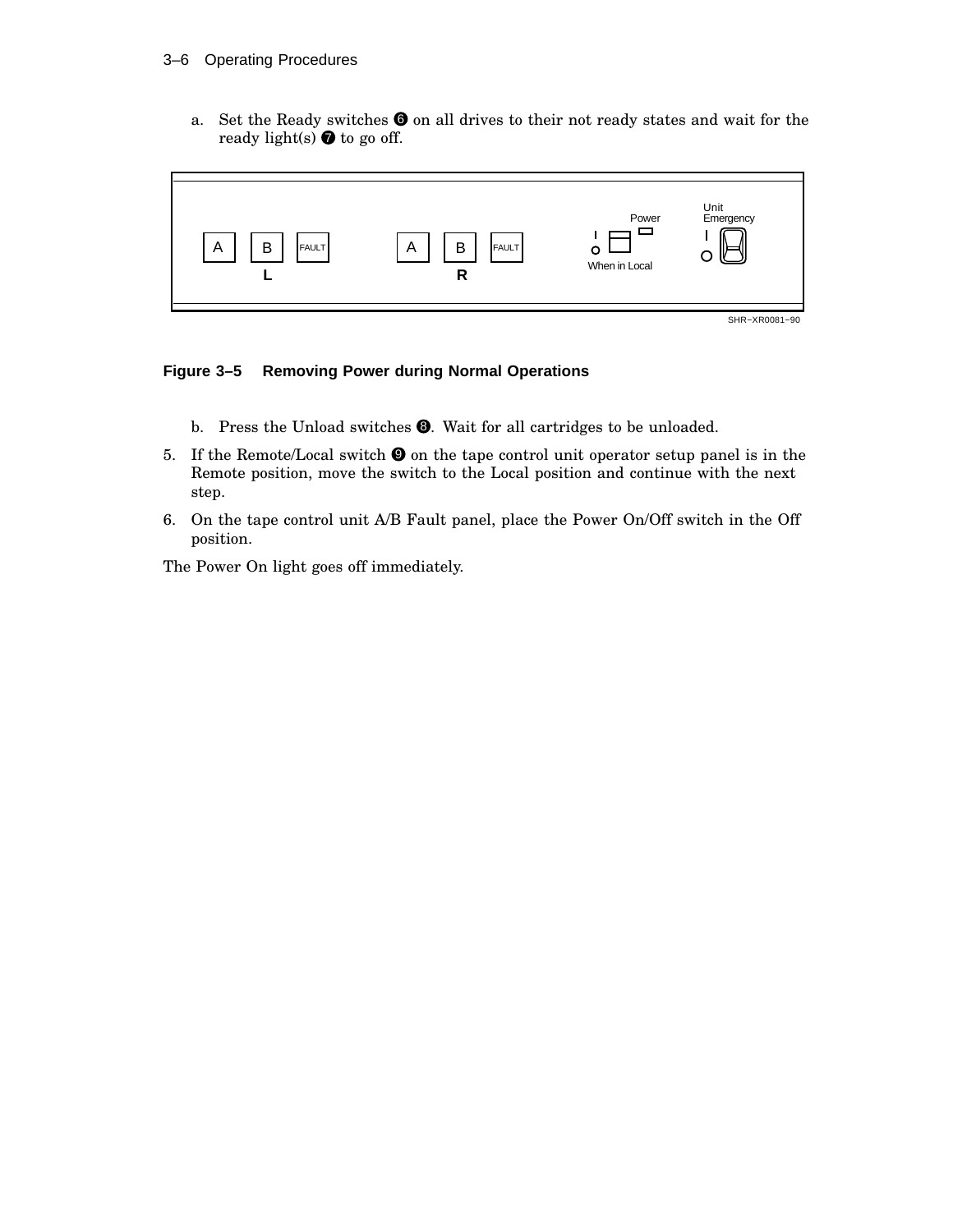## **3.6 Restoring Power During Normal Operations**

- 1. On the tape control unit setup panel, make sure that the TCU On Line Test/Off Line Test switch is in the On Line Test position.
- 2. Place the Power On/Off switch in the On position  $\Phi$ .



#### **Figure 3–6 Restoring Power during Normal Operations**

3. The Power On light  $\Phi$  comes on when power is restored.

If the IML diskette is in place in the diskette reader, the IML procedure starts automatically. If the IML diskette is not in place when power is restored, refer to Loading the Microprogram into the Tape Control Unit in this chapter for instructions.

- If you usually operate with the Remote/Local switch on the tape control unit operator setup panel in the Remote position, place the switch in the Remote position now and resume operation.
- If you usually operate with the switch in the Local position, you may immediately resume operation.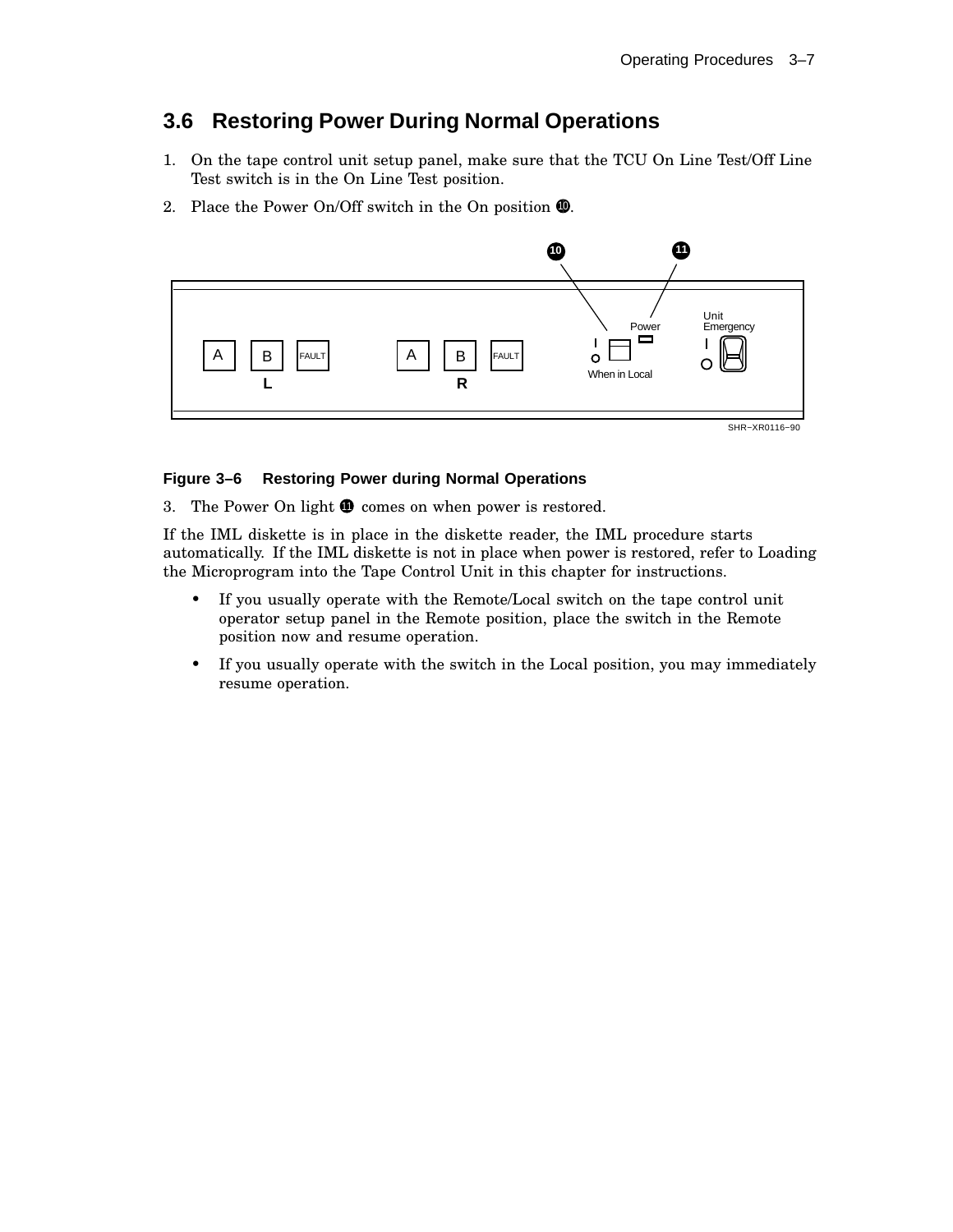### **3.7 Inserting Tape Cartridges and Starting Operations with the Cartridge Loader**

The procedure for inserting tape cartridges and starting operations on the loader is divided into four sections:

- 1. Inspecting tape cartridges
- 2. Setting the file-protect selector
- 3. Inserting tape cartridges
- 4. Starting operations

Perform the following procedure before you begin inserting tape cartridges in the automatic cartridge loader.

### **3.7.1 Inspecting Tape Cartridges**

1. Inspect the cartridge for damage *before* inserting it in the drive.

#### **A damaged cartridge may not permit the tape to be threaded correctly and could cause damage to the drive.**

A cartridge should be taken out of service if:

- The tape was wound completely out of the cartridge onto the machine reel and was then reattached to the cartridge reel by the service representative. This repair is temporary and permits the cartridge to be loaded one time so that the data can be copied to a replacement cartridge.
- The cartridge case is cracked or broken.
- The leader block is broken.
- The leader block latch is broken.
- The File-Protect selector is damaged.
- The cartridge case contains any liquid.
- The cartridge has any other obvious damage.
- 2. If you have a damaged cartridge, substitute a back-up version of the data from another cartridge.
- 3. If the cartridge has a detached leader block but no other damage, you can repair the cartridge by using the materials in the Leader Block Repair kit. See Leader Block Detaches from Tape in Chapter 5 for information about the repair kit.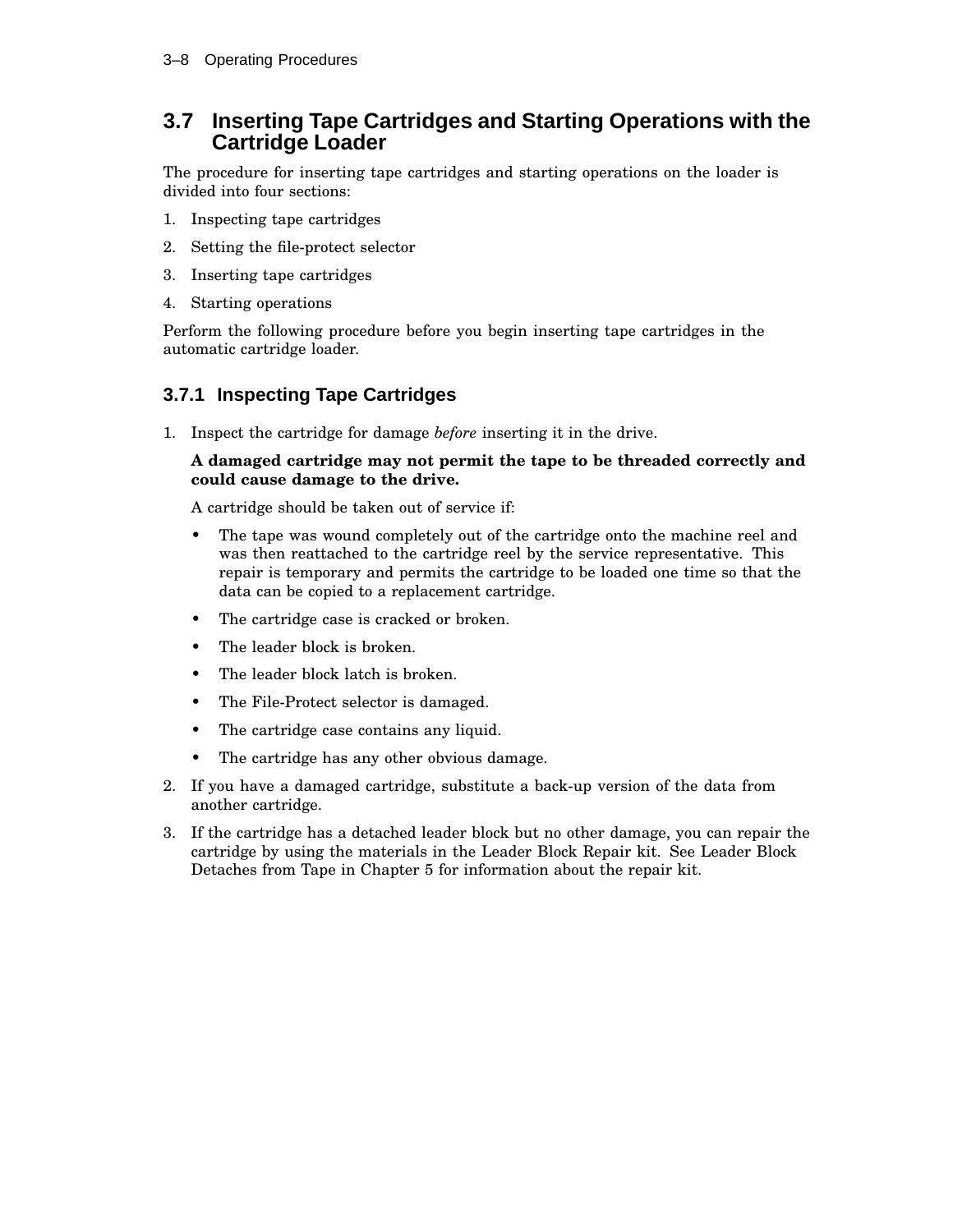### **3.7.2 Setting the File-Protect Selector**

A thumbwheel selector on the side of the cartridge can be set to one of two positions by rolling the thumbwheel to the left or right.

When the selector is in the File-Protect position, a white dot on the flat surface of the selector shows. This symbol means that the cartridge is file protected and can be used only for reading data.

When the selector is in the unprotected position, the rounded surface of the selector is visible and no symbol shows. This means the cartridge can be used for reading, writing, and erasing data.



**Figure 3–7 File-Protect Selector Position**

#### **NOTE**

**Any cartridge that is in the drive and is not file protected can be overwritten.**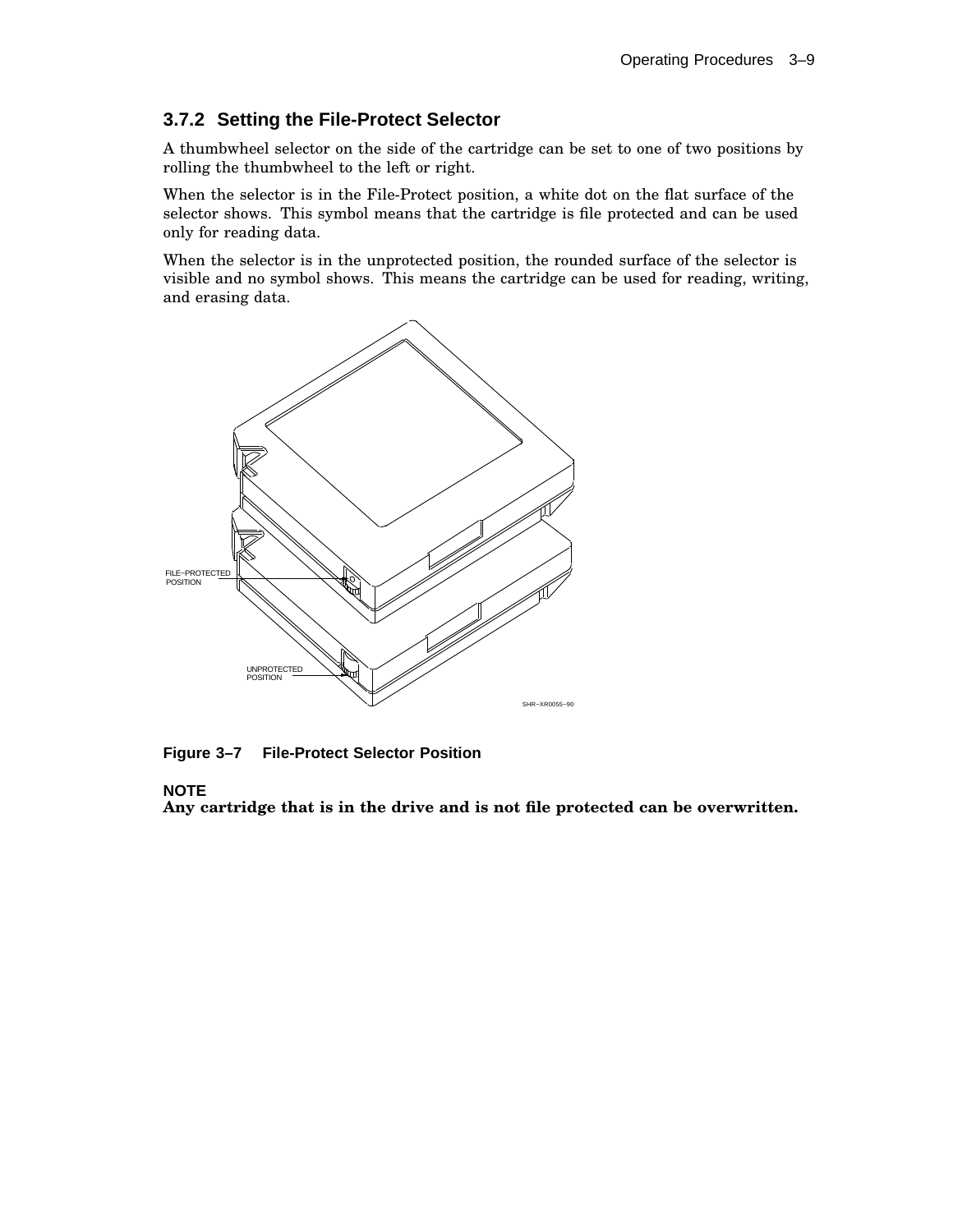### **3.7.3 Inserting Tape Cartridges**

The cartridges are placed in the loader sequentially, from the bottom of the input stack to the top. The lowest cartridge slot on the input stack is called the feed position. Cartridges should not be placed in the feed position except for specific volume requests. This prevents the following problem:

- An operator error occurs if you place a cartridge in the feed position when another cartridge is already loaded on the drive. However, the error will not be detected until the drive attempts to unload the cartridge.
- If the next system request is for a volume other than the volume mounted, you have to remove the cartridge you just placed in the feed position.

#### **NOTE:**

#### **A cartridge placed in the feed position will automatically be loaded into the drive and the drive is enabled. The Start switch does not need to be pressed.**

For most efficient operation, place the cartridges in the input stack in adjacent slots, just above the feed position.



#### **Figure 3–8 Tape Cartridge (Loading Position)**

- 1. Insert the cartridges when the indexing mechanism is not moving, such as when a tape is being processed, or when the loader is in the Manual mode.
- 2. Hold the cartridge with the smooth side up and with the leader block facing the drive.
- 3. When inserting a cartridge in the input stack, in a slot other than the feed position, line the cartridge up with a slot on the input stack and slide the cartridge in until it stops.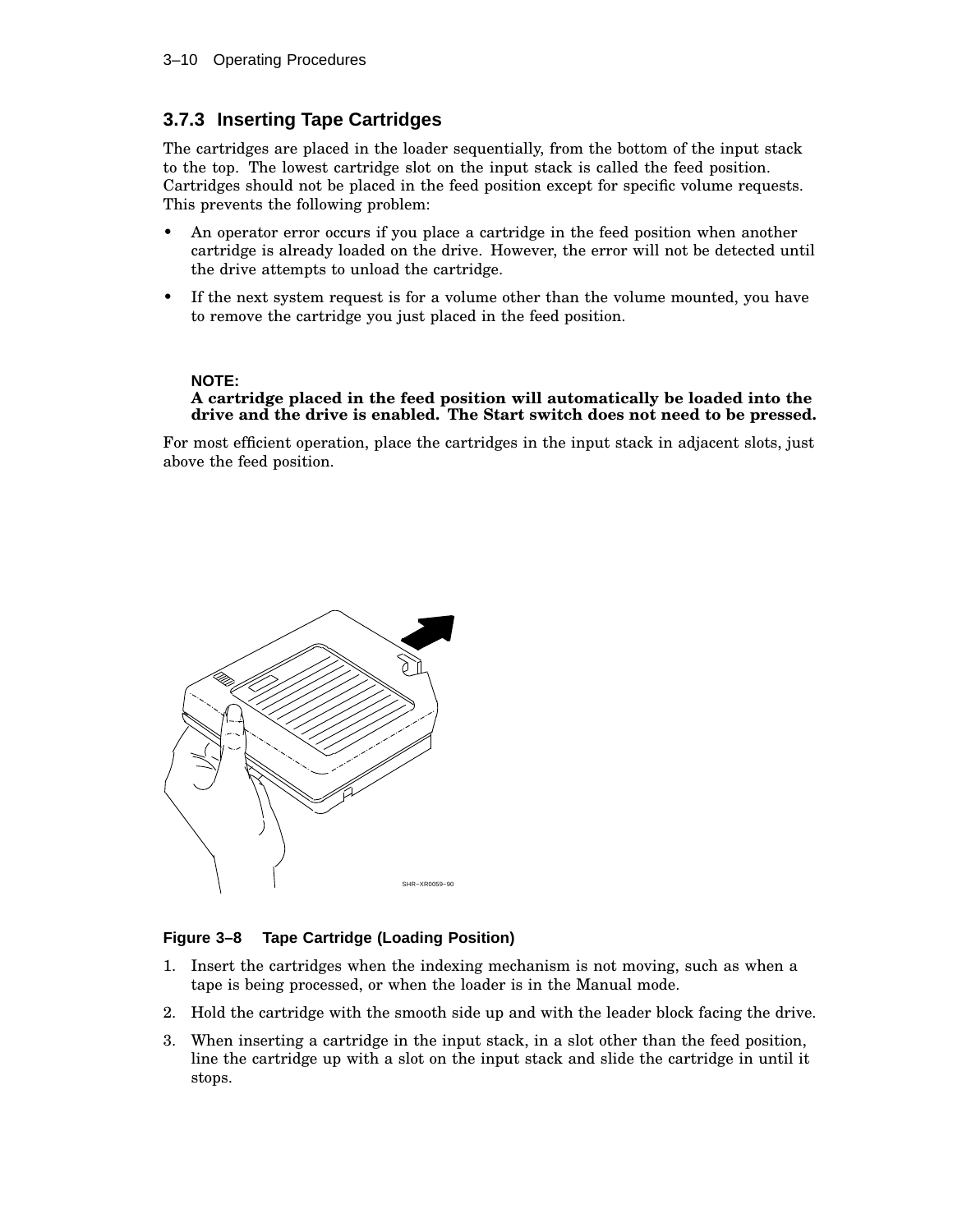4. If you are inserting a cartridge in the feed position, line the cartridge up with the feed position, and slide the cartridge in until you feel and hear the loader's tractor assemblies engage and lightly hold the cartridge.

Cartridges placed incorrectly into the loader do not successfully load, and require operator attention to correct.



**Figure 3–9 Cartridge Loader (Load Position)**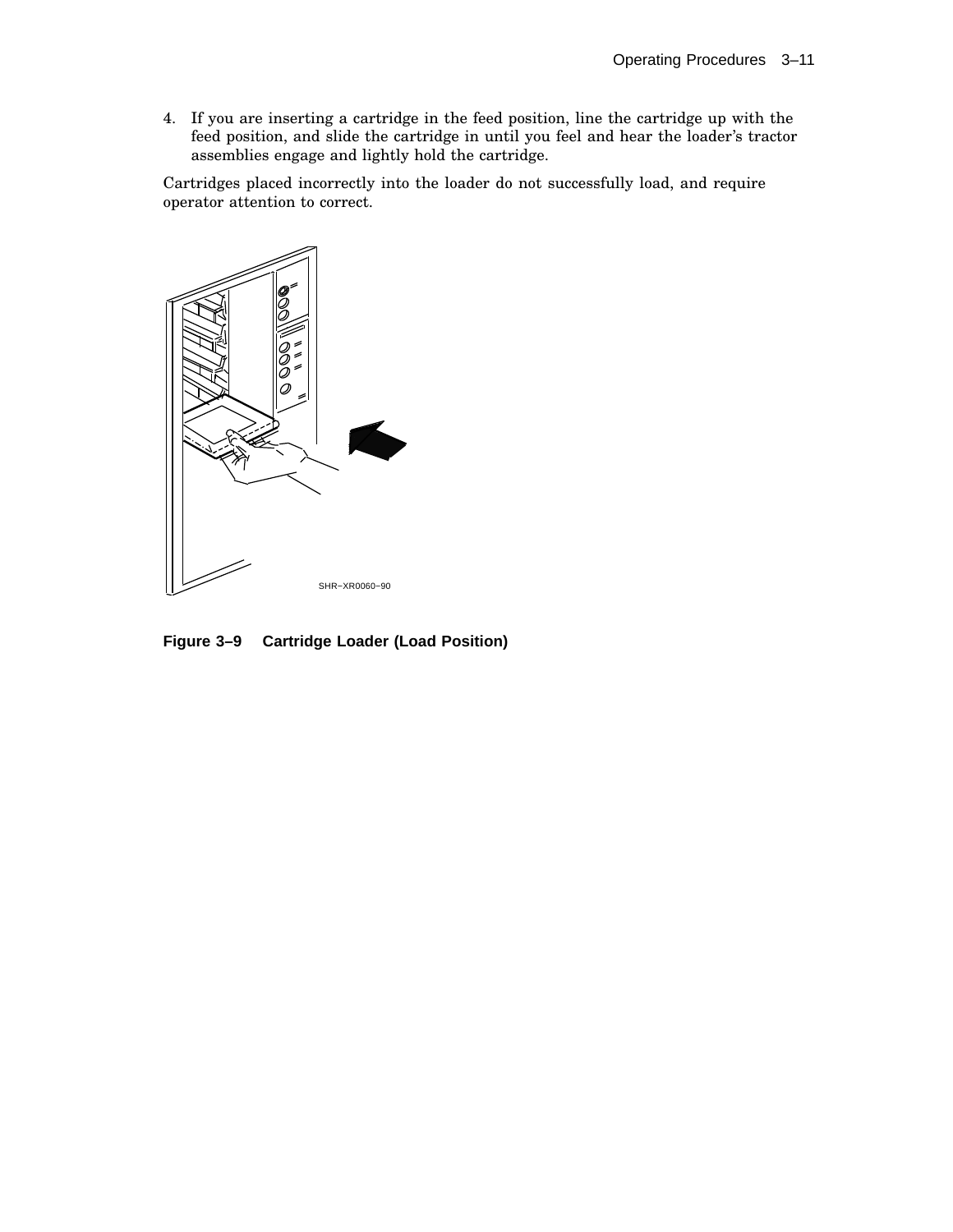### **3.7.4 Starting Operations**

- 1. Select and press the mode selection switch for the desired operating mode. For a description of the operating modes, see Section 2.4.2.
- 2. Press the Start switch  $\bullet$  on the loader operator panel.



### **Figure 3–10 Cartridge Loader (Setting Switches)**

3. Press the Ready switch  $\bullet$  on the drive operator panel to the ready position and wait for the light to go on.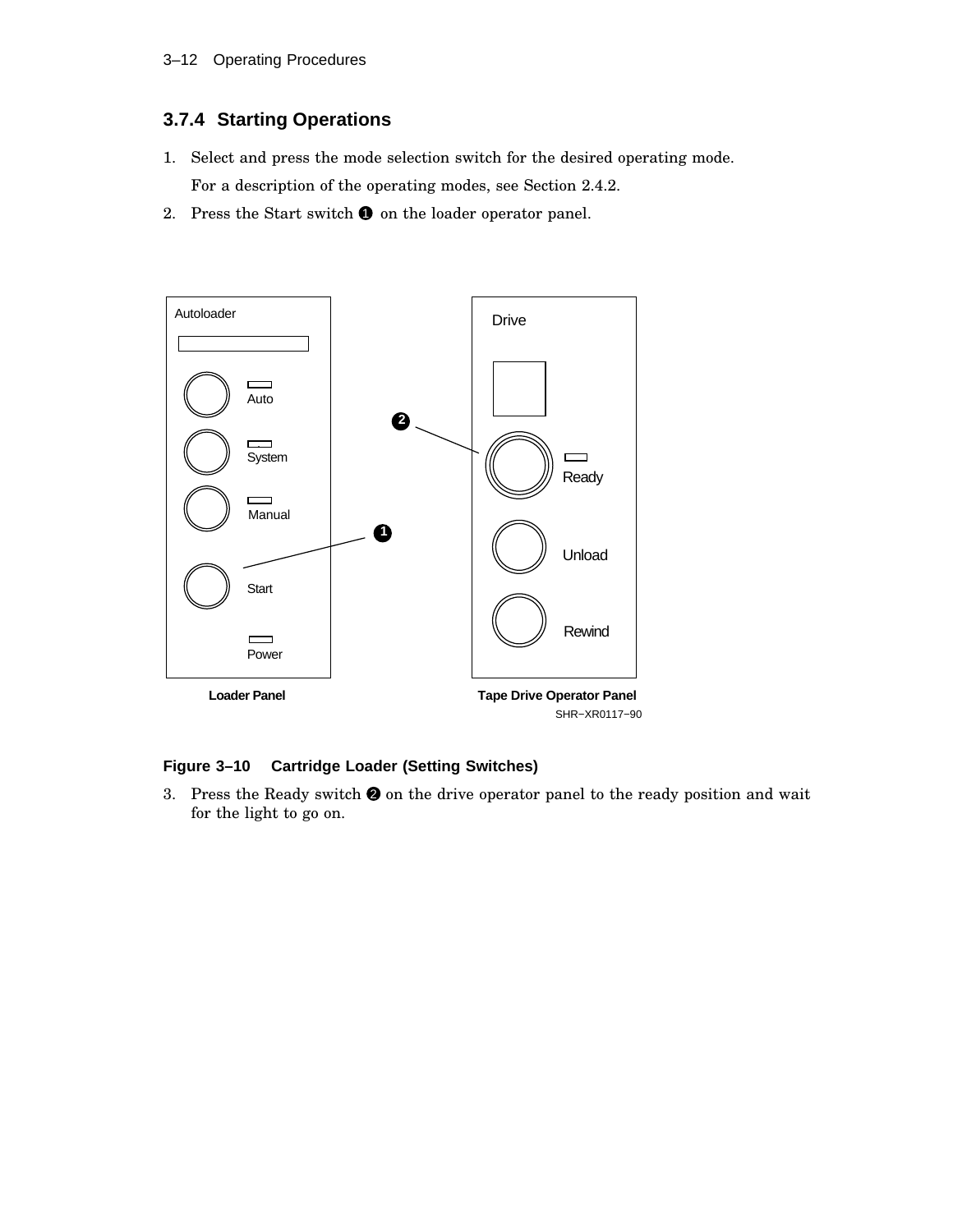The message display shows the drive condition when the cartridge is loaded. It also shows whether the cartridge is file protected (F) or unprotected (U).



**NOTE This message can be overwritten by other messages.**

#### SHR−XR0087−90

#### **Figure 3–11 Cartridge Loader (Messages)**

The loader cannot function automatically when the input stack is empty and the last processed cartridge has unloaded from the drive. The first indication of an empty input stack is the visibly empty input stack itself. In a VMS operating system, the next DISMOUNT/MOUNT request causes a blinking MOUNT message, a flashing attention light on the drive display, and a flashing Attention light on the loader, indicating that operator attention is required.



**Figure 3–12 Cartridge Loader (Messages)**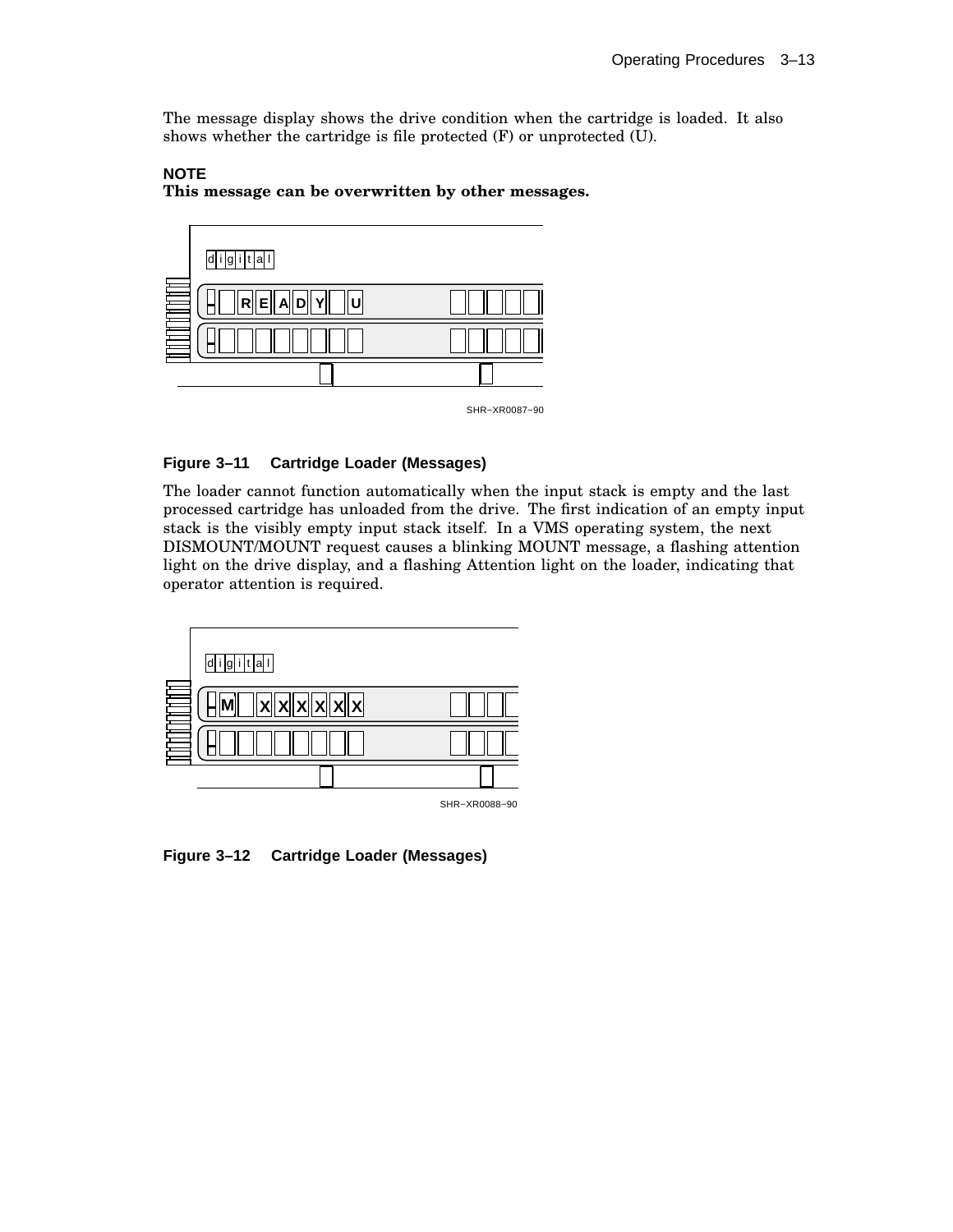## **3.8 Removing Tape Cartridges from the Cartridge Loader**

Remove tape cartridges when the indexing mechanism is not moving, such as when a cartridge is being processed, when all activity on the loader has stopped, or when the loader is in manual mode.

If you need to remove a tape cartridge that, for some reason, has not unloaded from the drive, refer to Unloading and Removing Tape Cartridges in this chapter. If you are removing tape cartridges that are not loaded on the drive, continue with the following procedure.

### **3.8.1 Removing a Single Tape Cartridge**

Remove a single cartridge from the input stack (including the feed position) by pulling it toward you.

If the loader's tractor assembly is engaged and holding a cartridge in the feed position, you may feel some resistance when you pull on the cartridge. Continue to pull the cartridge toward you until you overcome the resistance and remove the cartridge.



**Figure 3–13 Cartridge Loader (Remove Single Cartridge)**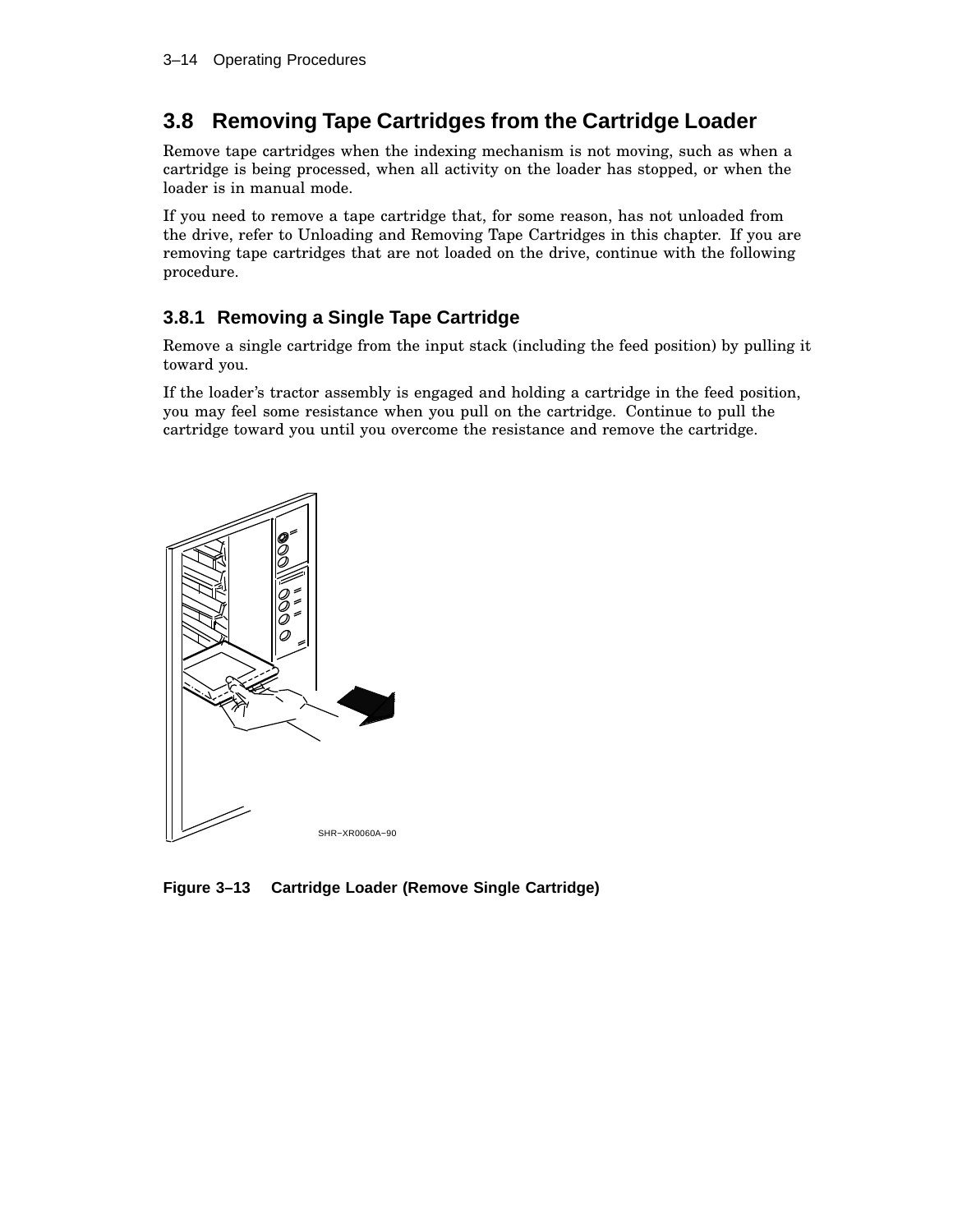### **3.8.2 Removing Multiple Tape Cartridges**

Remove multiple cartridges from the output stack by placing one hand below the stack and one hand on top of the stack to keep it steady. Pull the stack of cartridges toward you. Cartridges in the middle of the stack may slip out. Avoid carrying stacks of cartridges for long distances.



**Figure 3–14 Cartridge Loader (Removing Multiple Cartridges)**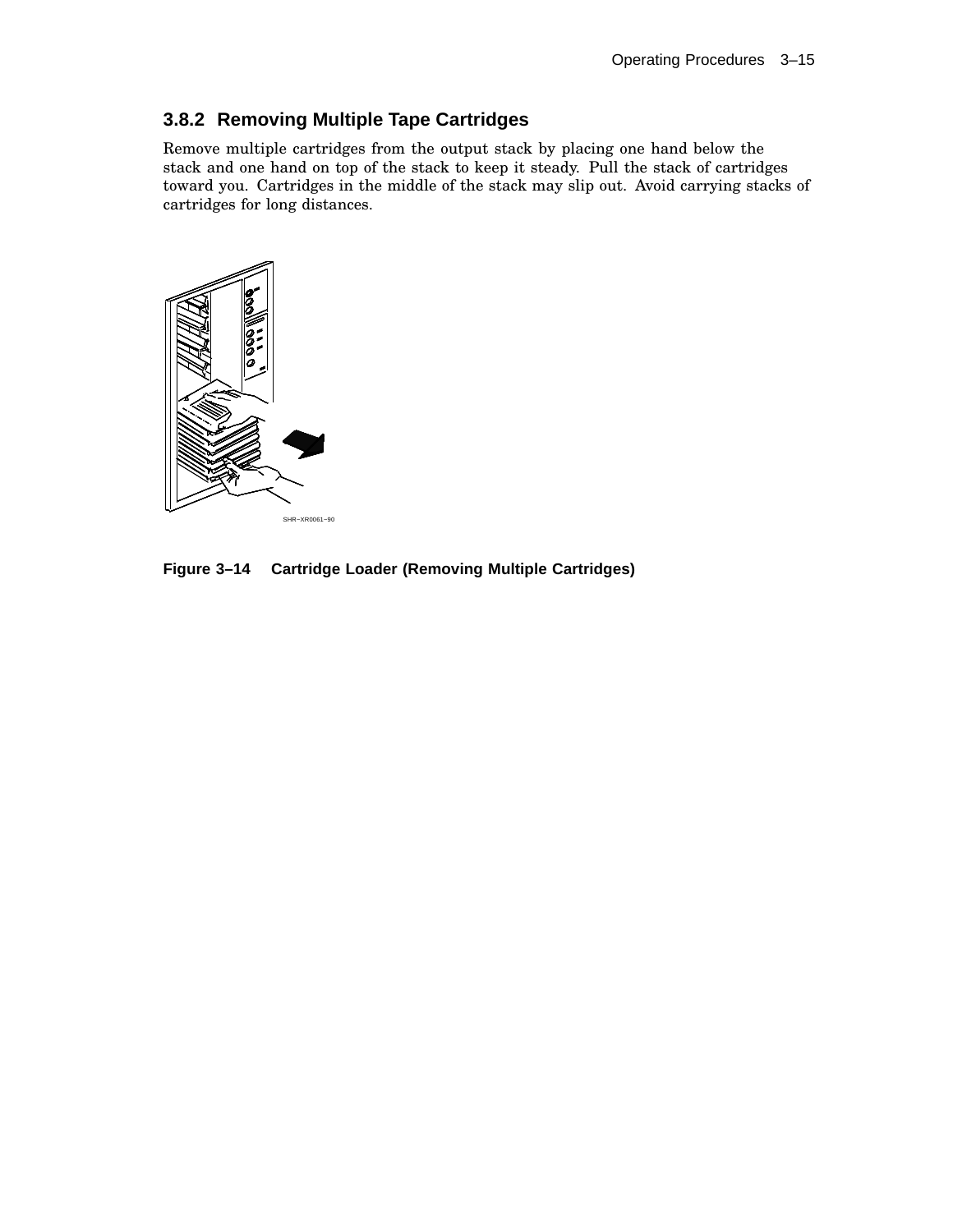### **3.8.3 Unloading and Removing Tape Cartridges**

Sometimes, you may need to unload the tape before you can remove the cartridge. In those instances, issue an UNLOAD command from the host system. If the UNLOAD command does not successfully unload the cartridge from the drive:

- 1. Place the Ready switch  $\bullet$  to the not ready position and wait for the ready light to go off.
- 2. Press the Unload switch  $\bullet$ .

#### **WARNING**

**Pressing the Unload switch when the tape has not been rewound can cause a job to abort.**



**Figure 3–15 Cartridge Loader Operator Panel Switches**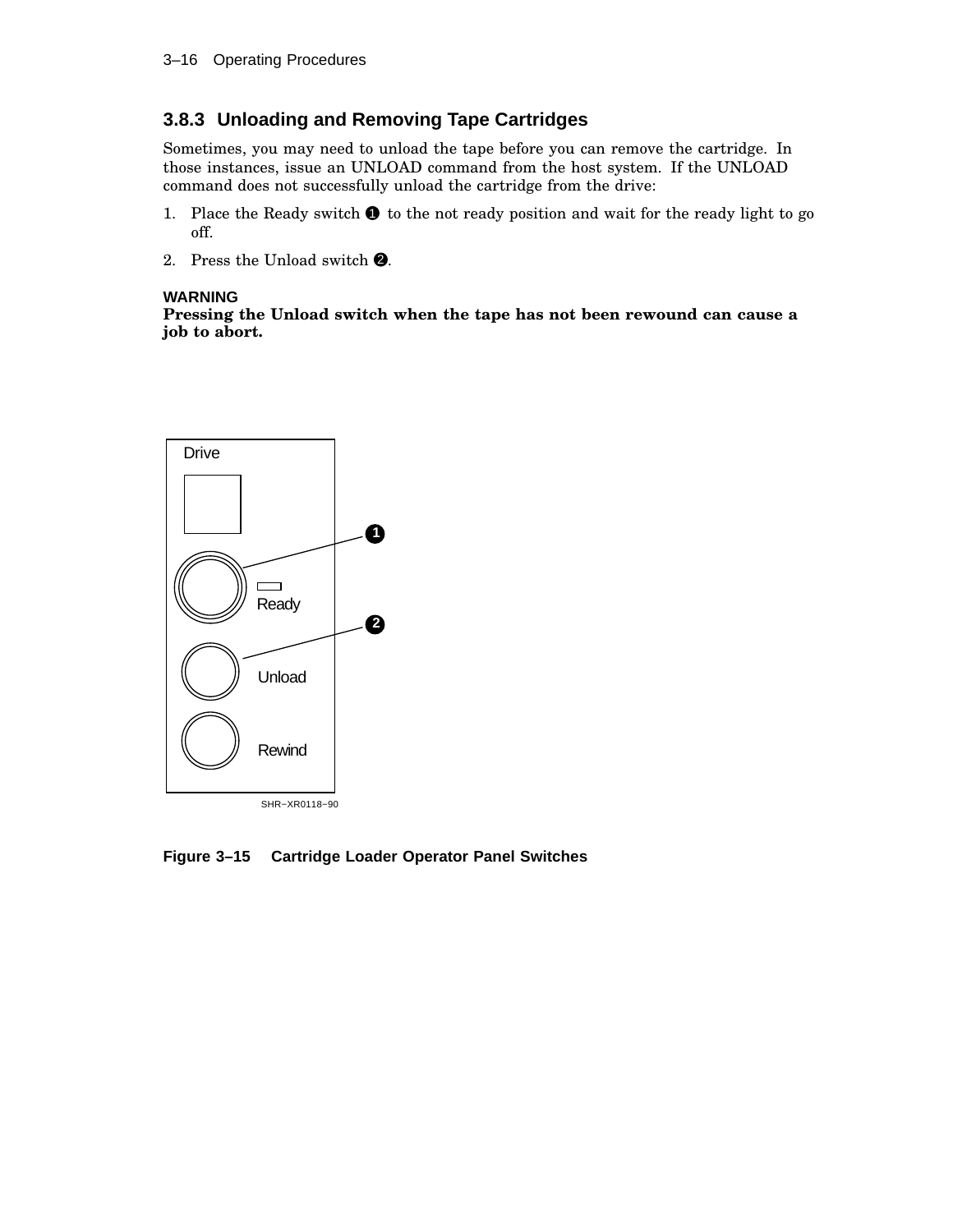The message display shows the drive condition while the rewind-and-unload operation is in progress. When the rewind-and-unload operation is complete, the message display shows an asterisk (\*).



**Figure 3–16 Cartridge Loader (Messages)**

3. When the loader has placed the cartridge in the feed position or the output stack, remove the cartridge by pulling it toward you.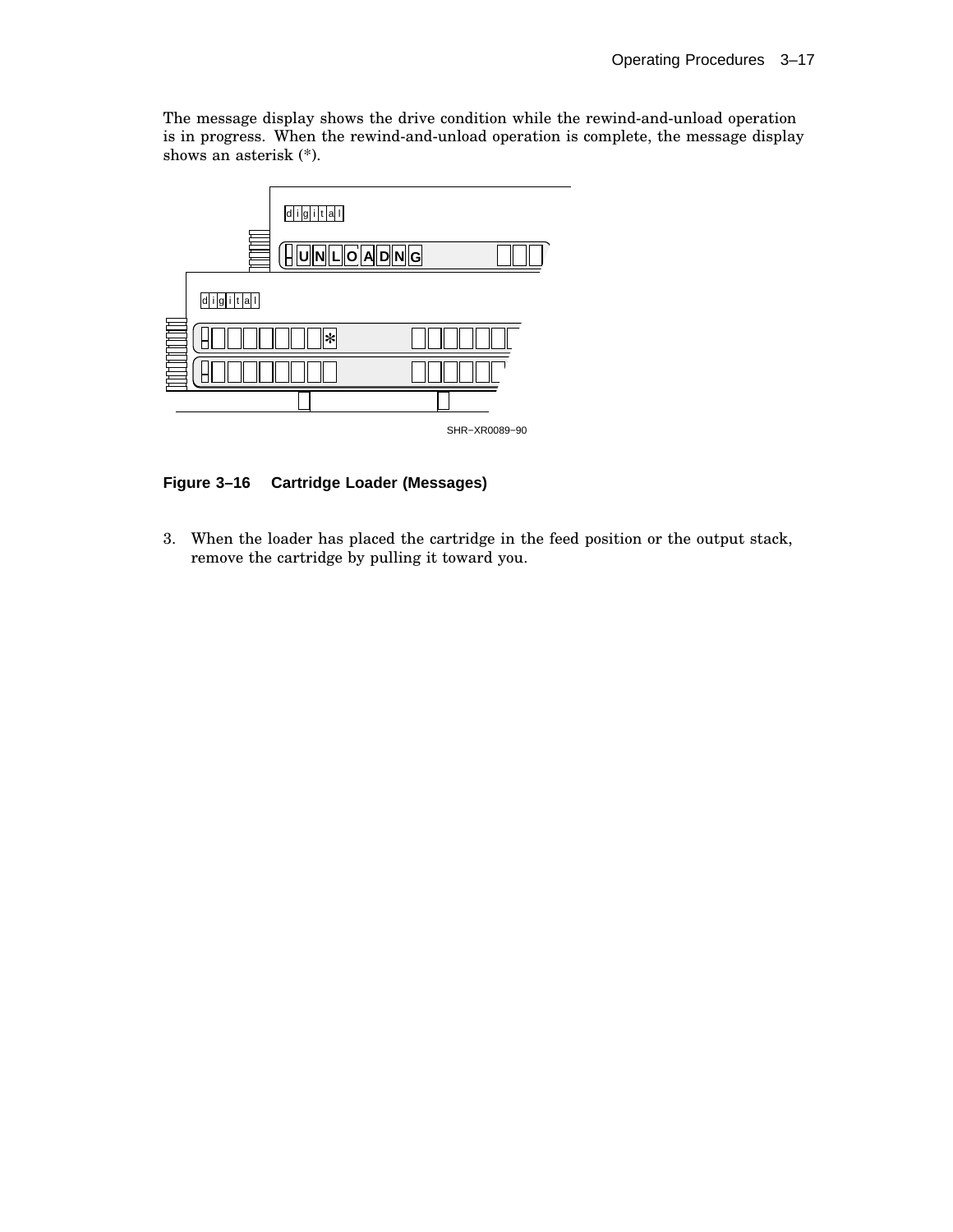### **3.8.4 Rewinding a Tape**

During normal operations, the drive automatically rewinds and unloads the tape when a job completes. However, there may be times when you need to rewind the tape but not unload it. To do this:

- 1. Press the Ready switch  $\bigcirc$  to the not ready position and wait for the ready light  $\bigcirc$  to go off.
- 2. Press the Rewind switch  $\Theta$ .



**Figure 3–17 Switches Used for Rewinding a Tape**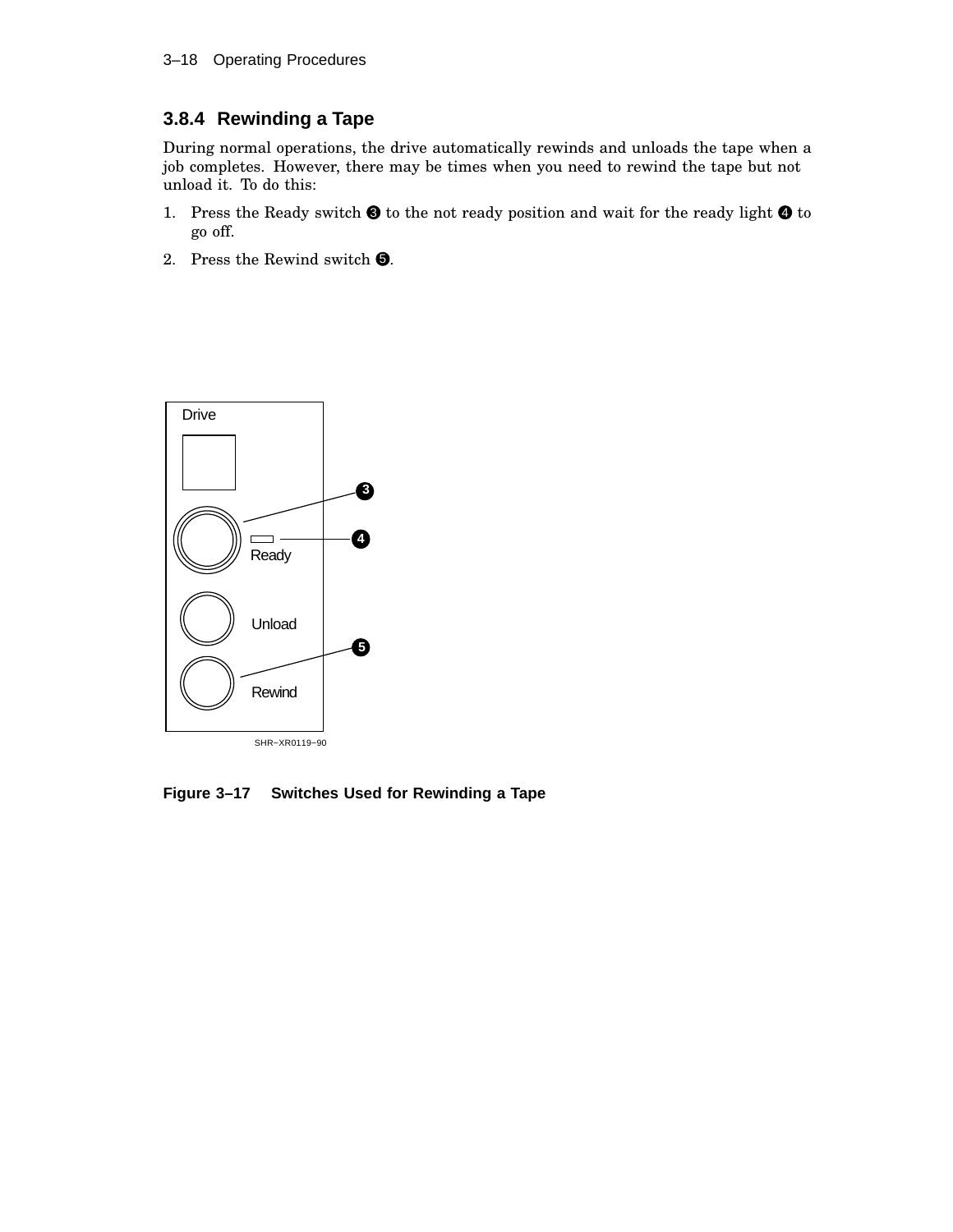The message display shows the drive condition while the rewind operation is in progress and after the tape is rewound. For example: NT RDY U is displayed when the drive is not ready and an unprotected cartridge is inserted.



#### SHR−XR0090−90

#### **Figure 3–18 Rewinding Tape Message**

3. Press the Ready switch  $\bigcirc$  to the ready position and wait for the ready light  $\bigcirc$  to come on.

The message display shows the drive condition when the drive is ready. It also shows whether the tape is file protected (F) or unprotected (U).

#### **NOTE**

**This message can be overwritten by other messages.**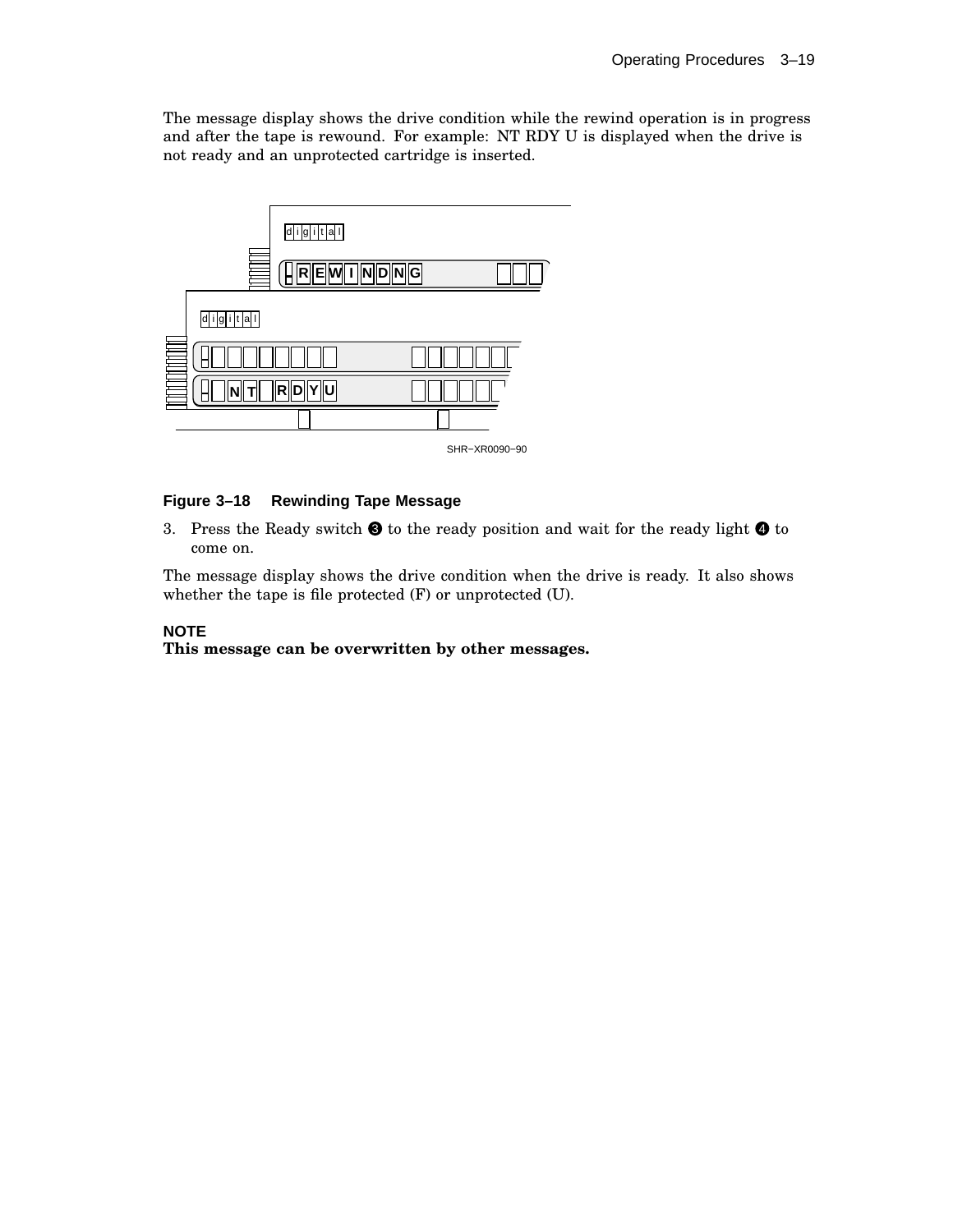## **3.9 Using Auto/Manual Modes on the Cartridge Loader**

The loader has an operator panel which allows the operator to select and change modes as desired.

### **3.9.1 Using Auto Mode**

1. Press the Auto mode selection switch  $\bullet$ .

#### **NOTE**

**If the input stack is empty in Auto mode, the Attention light on the loader panel flashes.**

2. Place one to six cartridges in the input stack.

#### **NOTES:**

- a. **If a cartridge is already loaded, do not place another cartridge in the feed position of the input stack. If a cartridge in the drive attempts to unload when a cartridge is present in the feed position of the loader, the Attention light on the loader flashes to indicate a problem.**
- b. **A cartridge placed in the feed position is automatically loaded into the drive without the necessity to press the Start switch.**



SHR−XR0120−90

#### **Figure 3–19 Cartridge Loader (Auto Mode)**

3. Press the Start switch  $\bullet$ .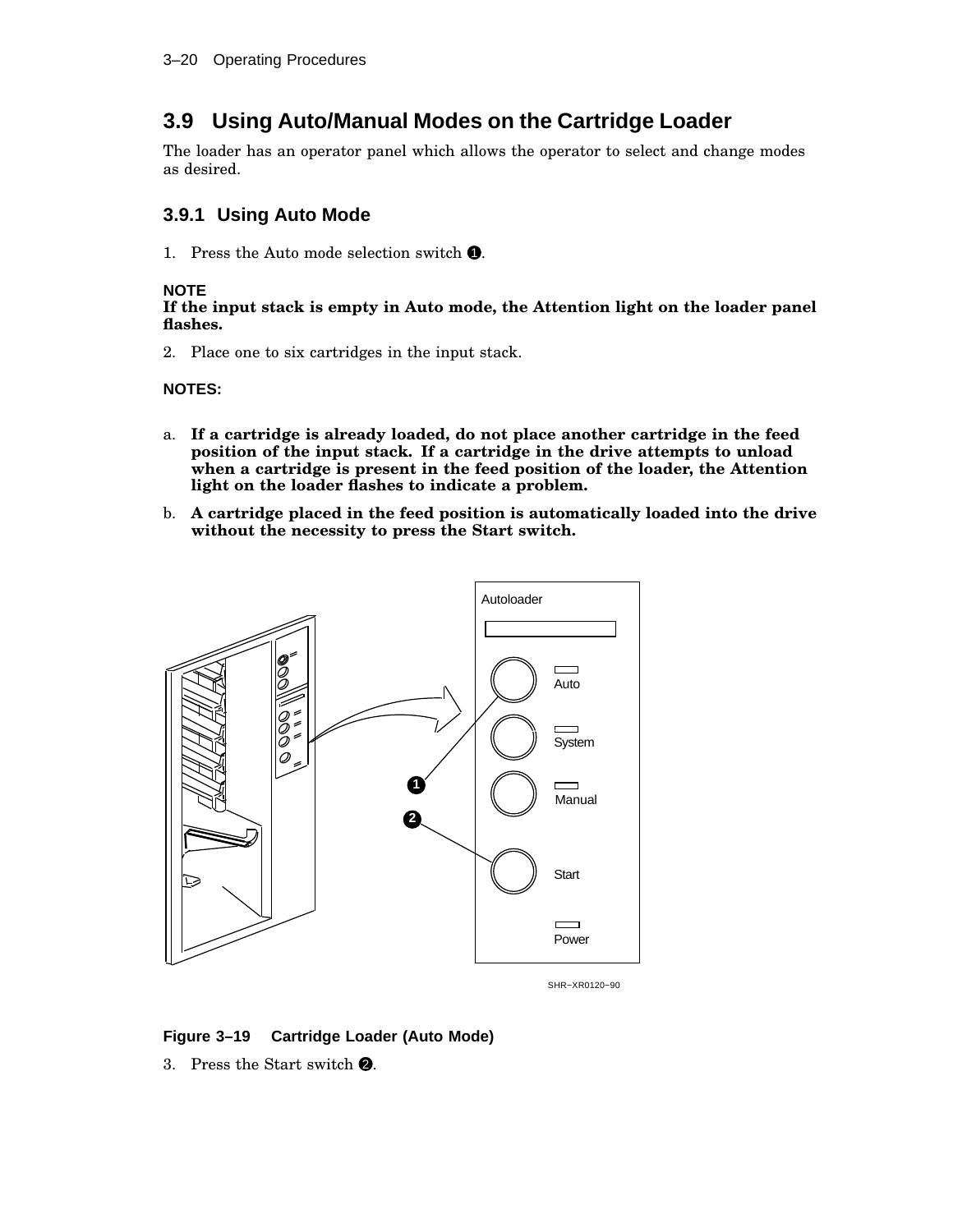The loader feeds and loads the cartridge, and waits for a request from the system.

#### **NOTE**

#### **When you switch from Manual mode to Auto mode, you must press the Start switch to start automatic operation of the loader.**

As long as the input stack is refilled before the last tape is unloaded, and the output stack is not allowed to completely fill, the cartridges continue to feed and load without any other actions.

When the input stack is empty, and the last tape cartridge has been unloaded from the drive, operation stops.

If the input stack becomes empty:

- 1. Place one or more cartridges in the input stack.
- 2. Press the Start switch to restart automatic operations.

If the output stack completely fills:

- The Attention light on the loader flashes.
- Loader operations stop. If a seventh cartridge is indexed to the feed position of the loader as the sixth cartridge is indexed to the output stack, the seventh cartridge is processed and returned to the feed position.

Do the following:

- 1. Remove one or more cartridges from the feed position and/or output stack.
- 2. Press the Start switch to restart automatic operations.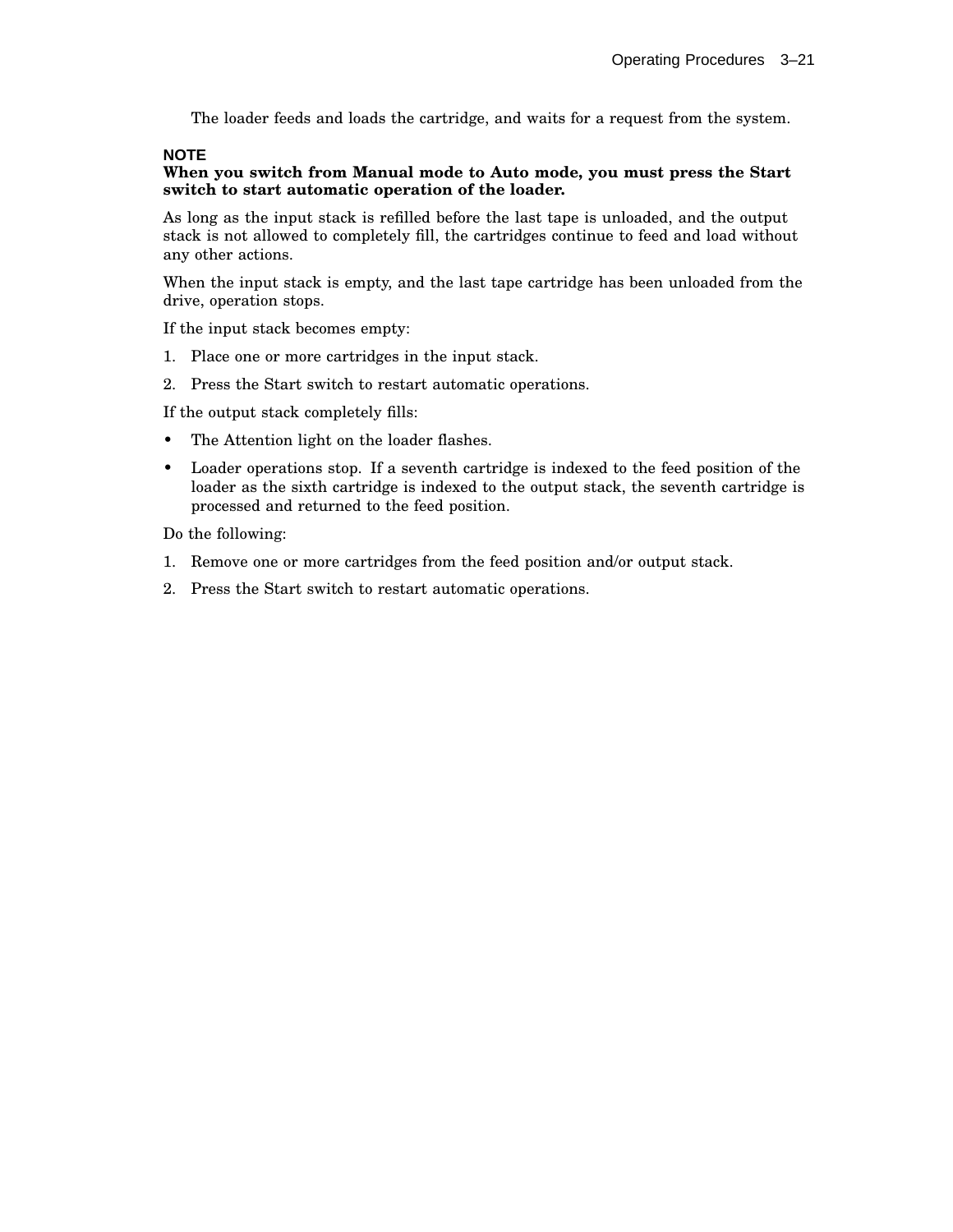### **3.9.2 Using Manual Mode**

- 1. Press the Manual mode selection switch  $\bigcirc$ .
- 2. When a MOUNT message appears on the drive display or system console, place the requested volume in the input stack.

The feed position (the lowest position on the input stack) saves time because the loader does not have to index. If cartridges that you do not currently want to use are premounted in the input stack, placing a cartridge in the feed position prevents them from being indexed and loaded.

If you do not place a cartridge in the feed position, the first available cartridge in the input stack is indexed and loaded when you press the Start switch.



#### **Figure 3–20 Cartridge Loader (Manual Mode)**

3. Press the Start switch  $\Theta$ , unless a cartridge was placed in the feed position.

When a cartridge unloads, it remains in the feed position until it is removed manually. If you want to reuse the same cartridge for the next MOUNT request on that drive, you must remove and reinsert the cartridge.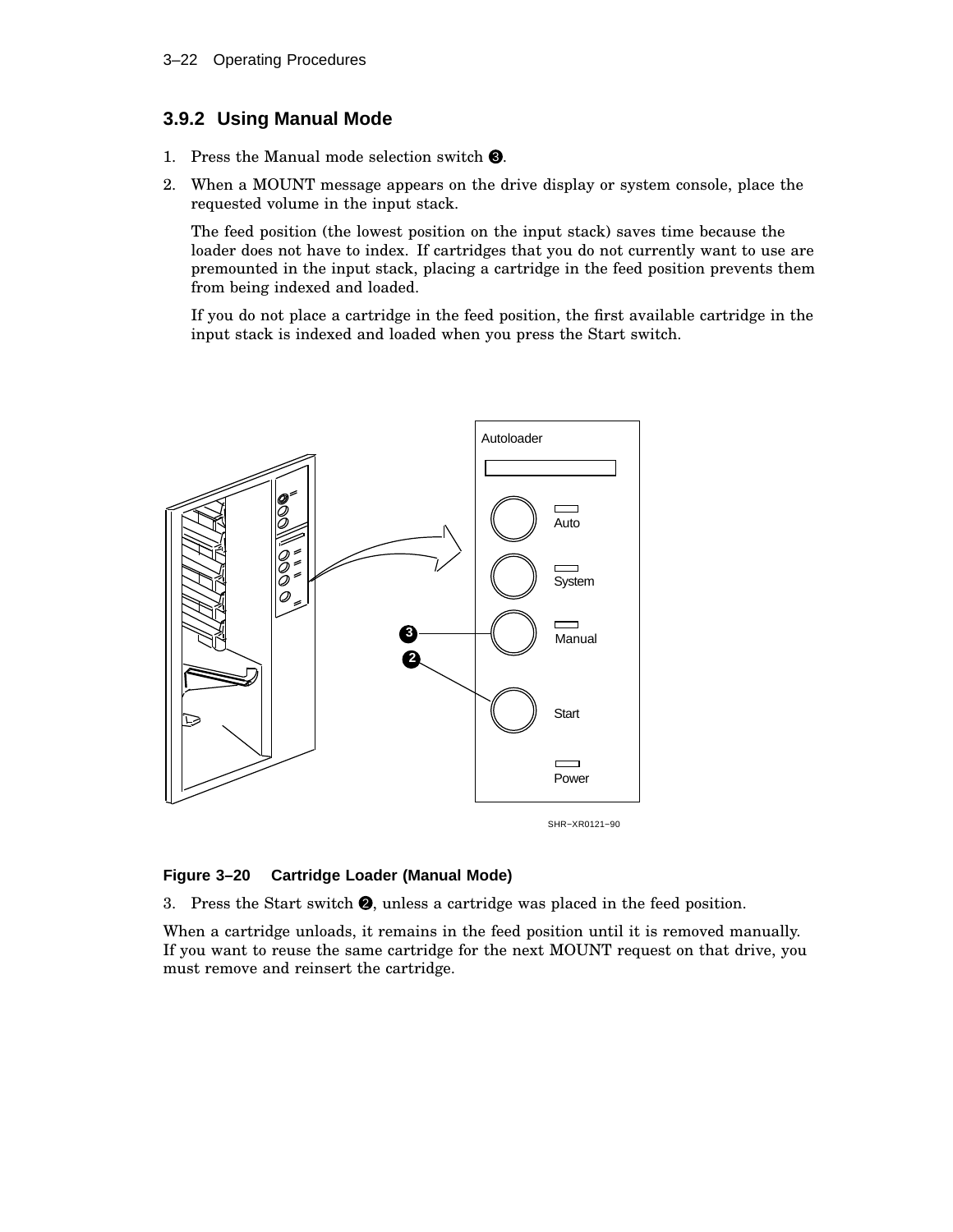#### **3.9.2.1 Raising an Empty Output Tray in Manual Mode**

To raise an empty output tray without having to load a cartridge, do the following:

- 1. Make sure no cartridge is loaded or in the feed position.
- 2. Press the Manual mode  $\bullet$  selection switch.
- 3. Place a cartridge in the input stack, but not in the feed position.
- 4. Press the Start switch  $\bullet$ .
- 5. When the output tray begins to rise, remove the cartridge from the input stack before it loads.



SHR−XR0121−90

**Figure 3–21 Cartridge Loader (Manual Mode)**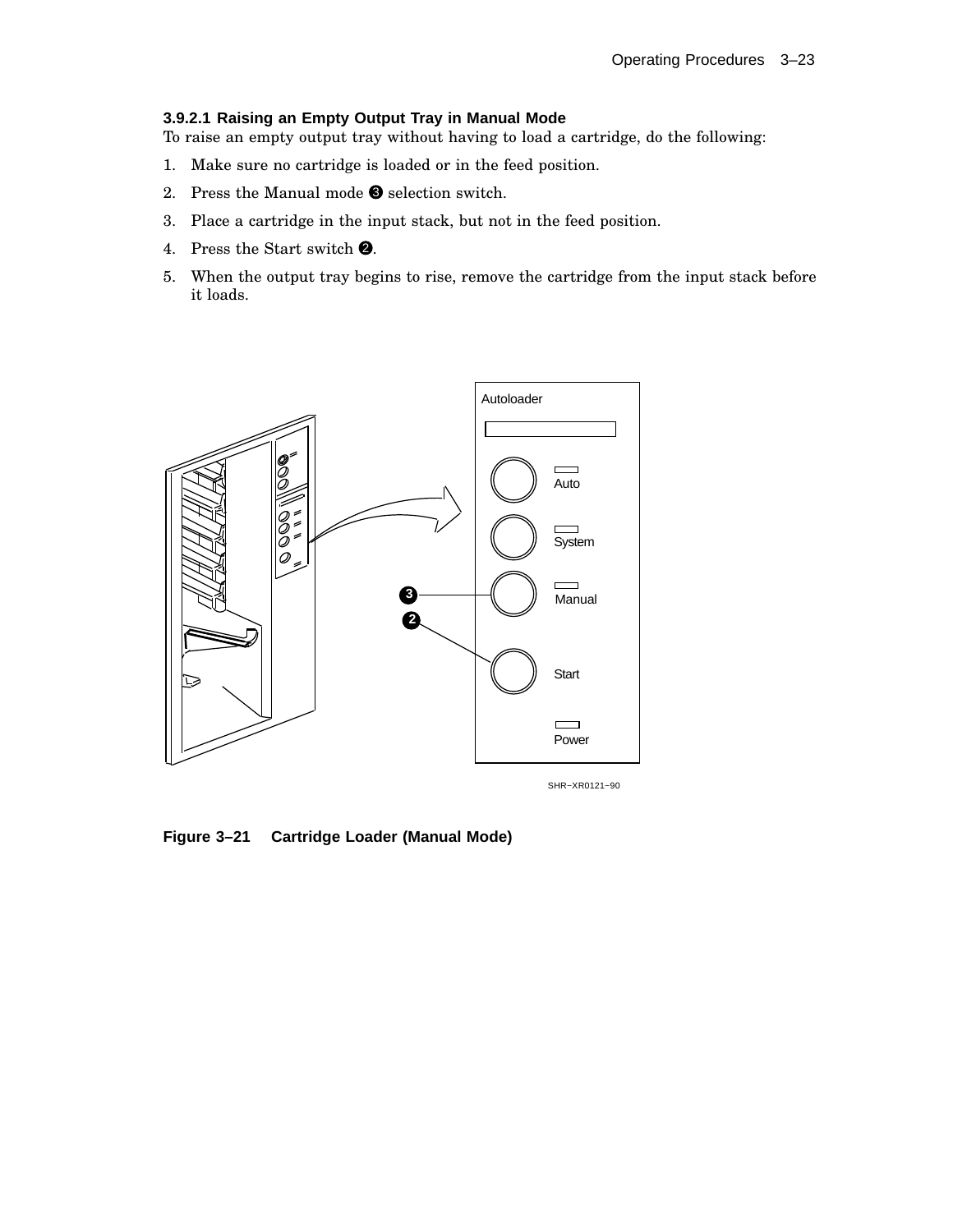## **3.10 Cleaning Procedures**

The tape path must be kept clean to prevent errors caused by contamination. A cleaning cartridge is shipped with each tape control unit. We recommend that the cleaning cartridge be replaced after 500 uses. You can keep track of the number of uses by marking the label provided with each cartridge. Do not us a china-marking (grease) pencil on the label.

The cleaning cartridge should be undamaged and clean when it is inserted into a tape drive.





### **3.10.1 Cleaning the Tape Path**

The tape path on each drive should be cleaned at least once every seven days. Processing an unusually large amount of tape requires cleaning every 8 hours. The drive displays a \*CLEAN message after a predetermined amount of tape has processed. If you see this message, clean the drive tape path as soon as possible. However, you should clean the tape path once each shift regardless of whether a \*CLEAN message is displayed.

The drive usage status, and the cleaning process, are drive-only functions. They are unknown to the TA91 tape control unit and system processor. Therefore, information about drive usage can be lost during maintenance or reconfiguration. In addition to the regular weekly cleaning cycle and \*CLEAN message requirements, the drives should be cleaned before returning them to service after any of the following reset conditions occur:

- Drive power on: clean the drive that was powered on.
- Tape control unit power on—clean all the drives that are powered by the tape control unit that was powered on.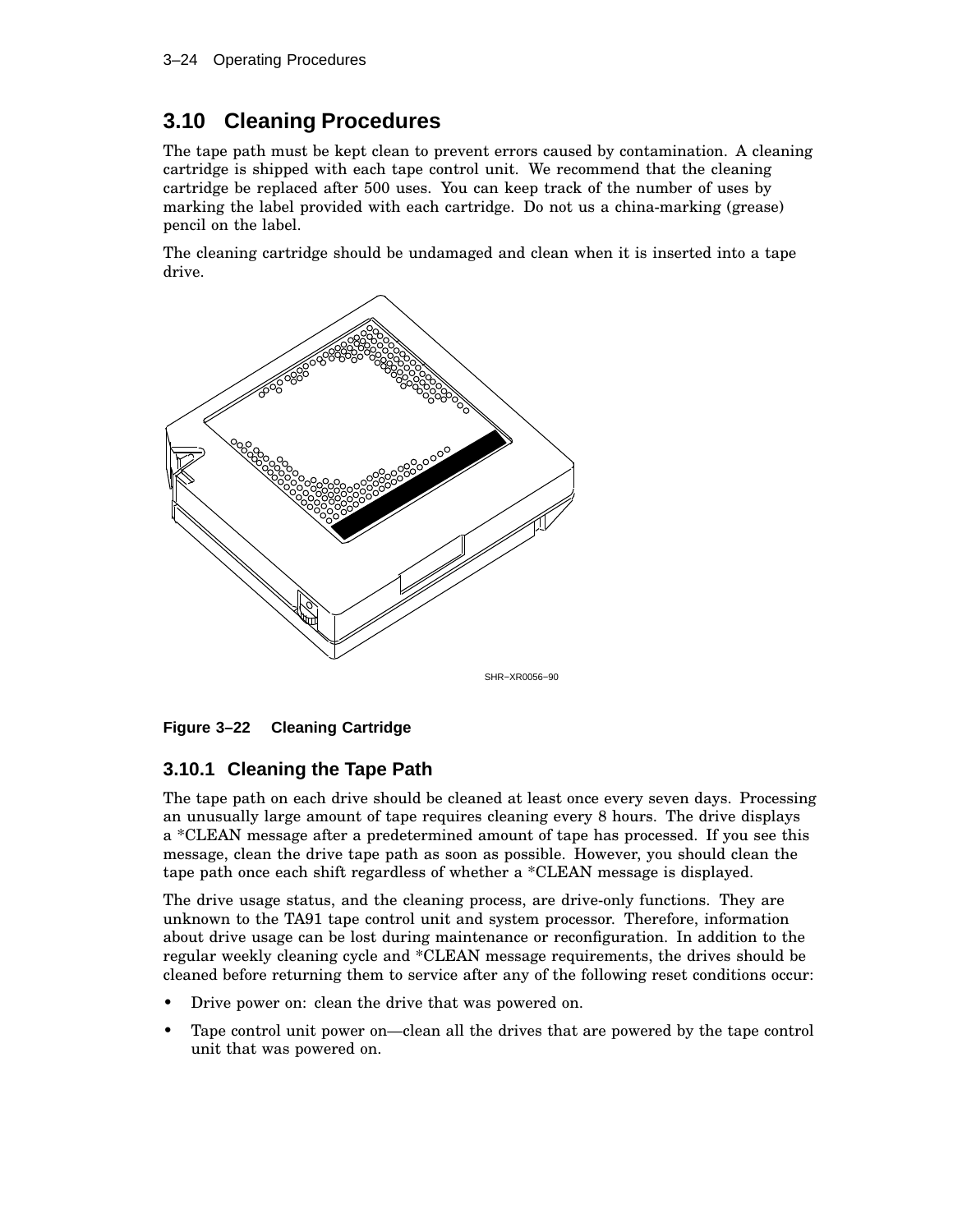• Drive maintenance or checkout procedures: clean the drive that was serviced.

#### **To clean the Tape Path:**

1. Insert the cleaning cartridge the same was as a normal tape.

#### **NOTE:**

#### **The cleaning cartridge should be undamaged and clean when it is inserted into a tape drive.**

Put the cartridge in the feed position (the cartridge will be loaded automatically into the drive). It is **not** necessary to move the Mode switch or press the Start switch. The cleaning cartridge can be put in the input stack, and the cleaning procedure will take place whenever the cleaning cartridge is loaded into the drive. The cleaning procedure has no effect on a job that is processing on the drive.

The drive threads the cleaning tape and then rewinds and unloads it when the cleaning procedure completes.

2. When the cartridge has completed the unloading procedure, remove it.



**Figure 3–23 Loading the Cleaning Cartridge**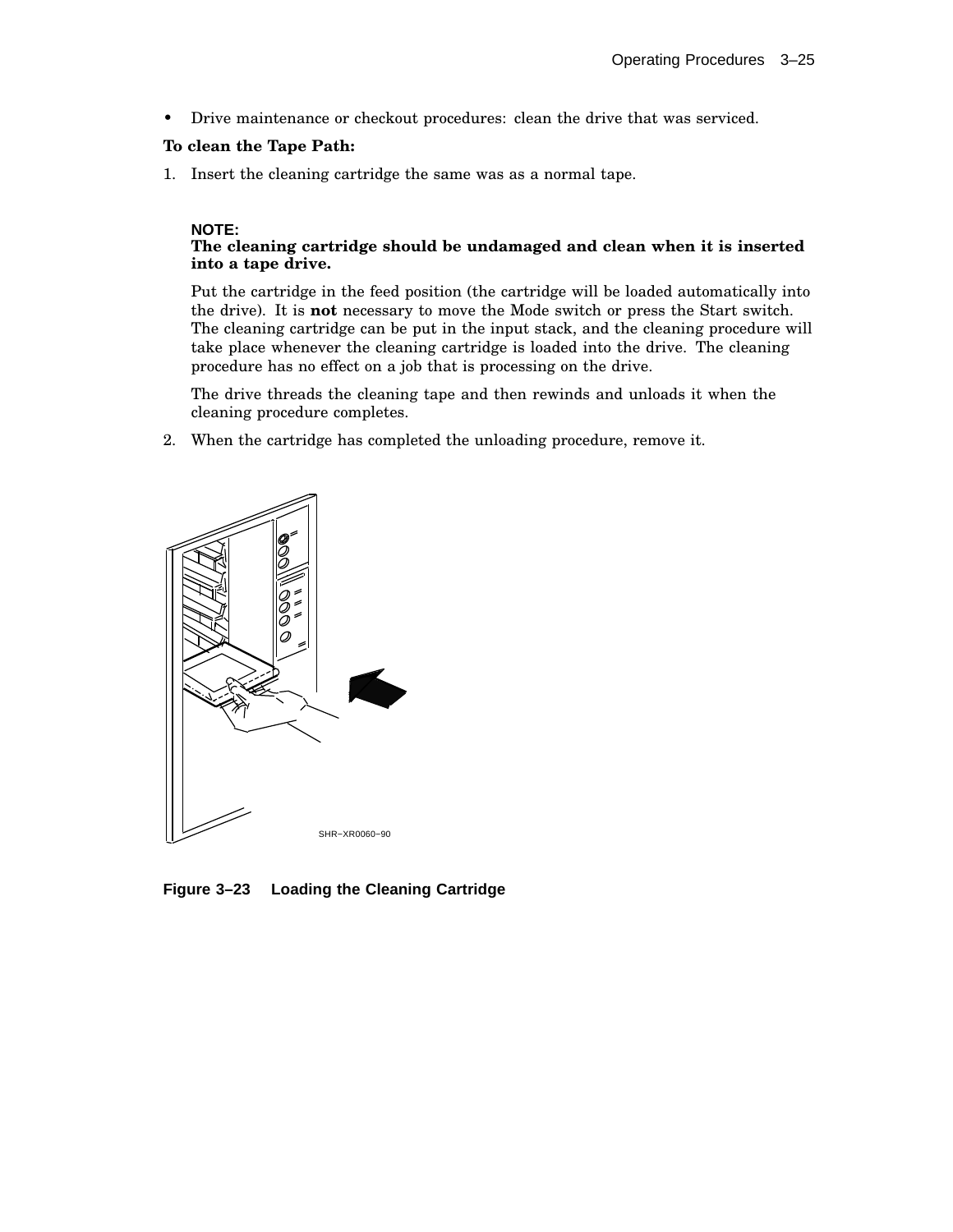## **3.11 Cleaning a Tape Cartridge**

Inspect the cartridge for damage or dirt before inserting it into the drive. damaged or dirty cartridges can reduce subsystem reliability and cause data loss. If dirt appears on the cartridge, wipe the outside surfaces with a lint-free cloth that has been lightly moistened with DIGITAL cleaning fluid (PN TUC01).

### **WARNING**

### **Do not allow anything wet, including cleaning fluid, to contact the tape.**

Make sure all cartridge surfaces are dry and the leader block is snapped into place before loading the cartridge.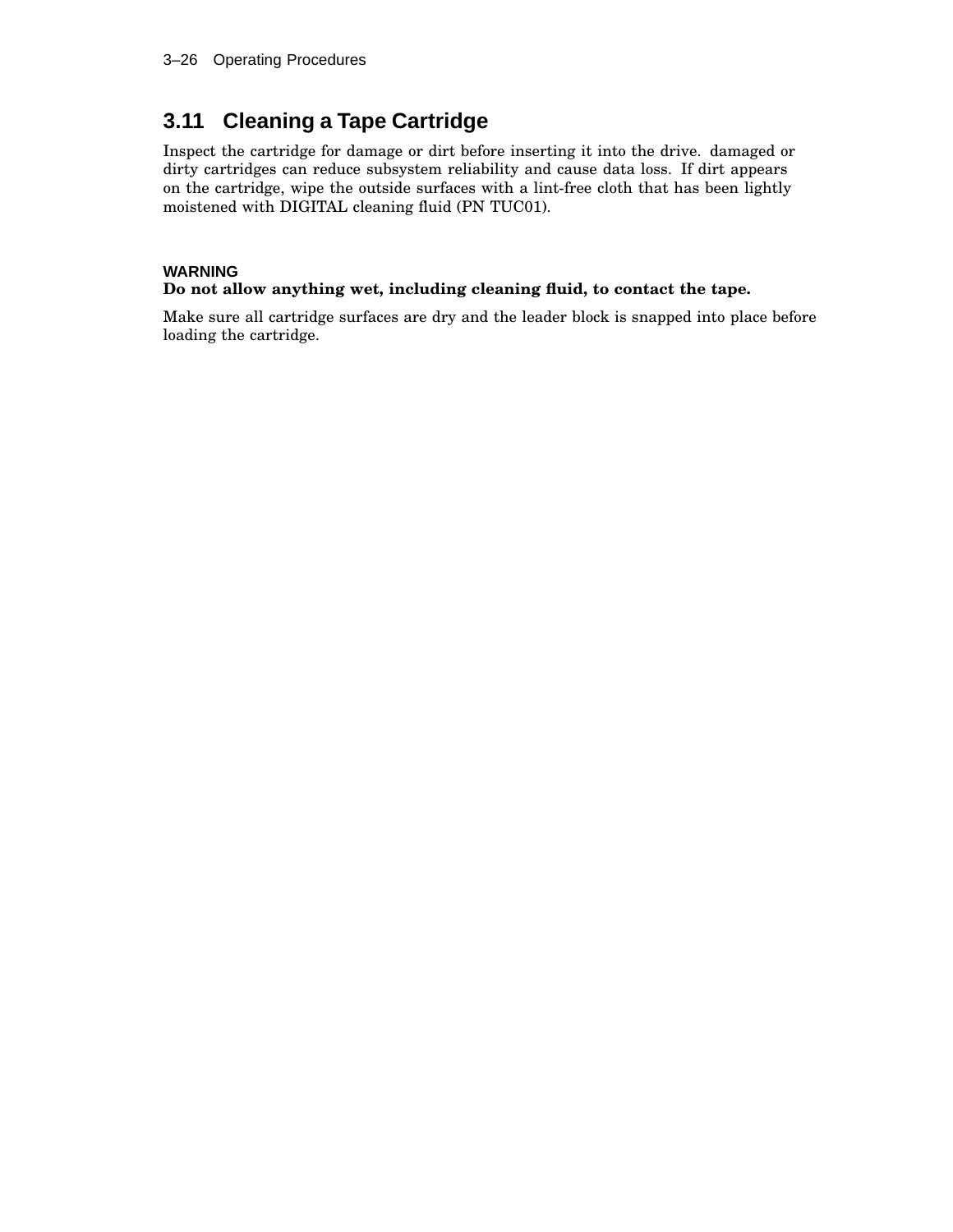# **Care and Handling of the Magnetic Tape Cartridge**

## **4.1 Cartridge Description and Handling**

The tape cartridge (PN 30-29907-01) consists of one reel of 12.65 millimeter magnetic tape in a cartridge case.



**Figure 4–1 Magnetic Tape Cartridge**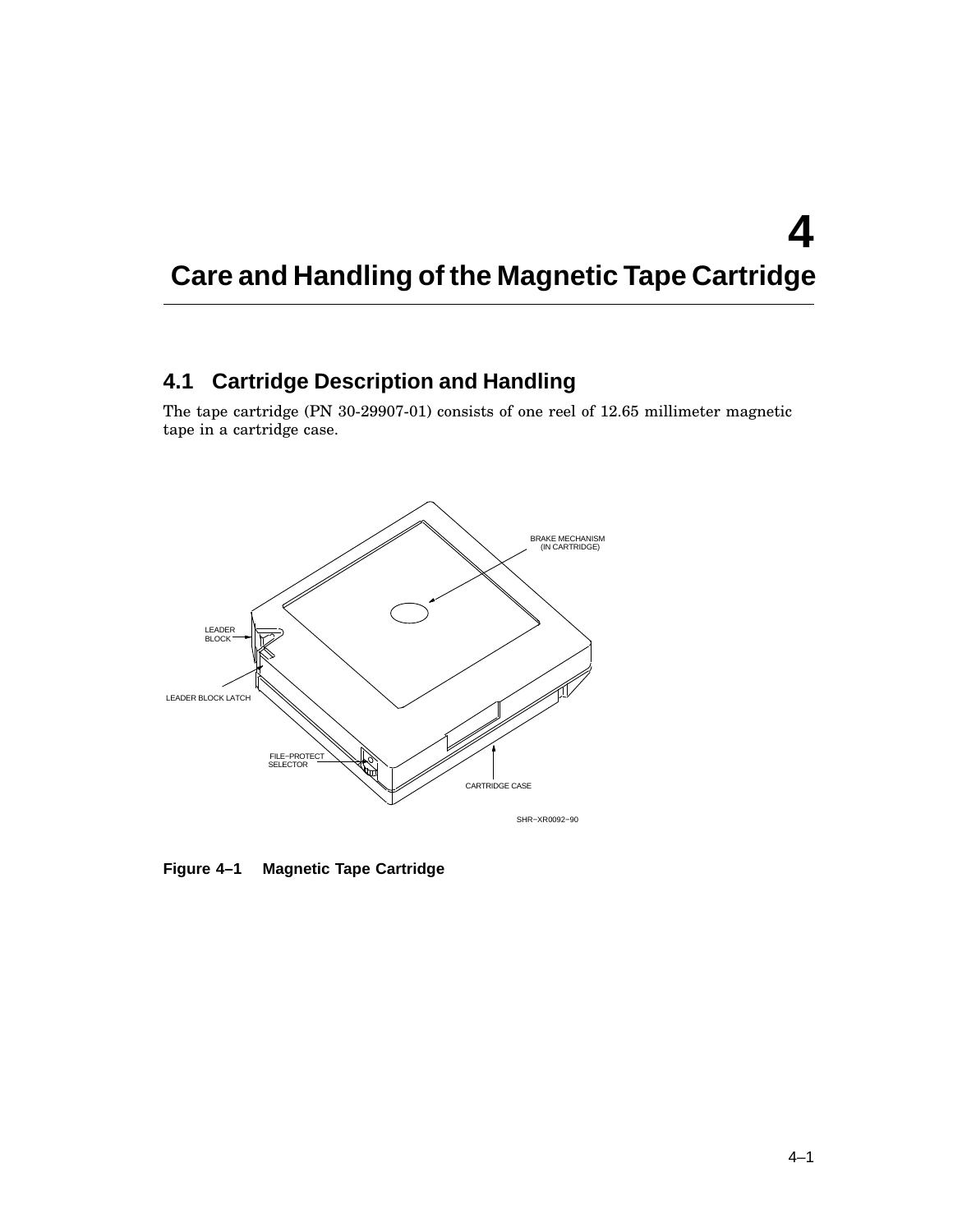#### 4–2 Care and Handling of the Magnetic Tape Cartridge

Each cartridge consists of a:

- Reel of magnetic tape
- Cartridge case with a leader block latch
- Leader block
- File-protect selector
- A brake mechanism

Cartridges are shipped in cartons. Every carton of cartridges contains 30 cartridges packed in 3 rows of 10. Each row of ten cartridges within the carton is sealed in plastic to protect the cartridges from contamination during shipment. The plastic wrap is provided with a tear string for easy opening.



SHR−XR0078−90

**Figure 4–2 Tape Cartridge Packaging**

## **4.2 Tape Media Requirements**

All of DIGITAL's tape drive products are designed and manufactured for high performance and reliability. The considerations that are given to produce such products must include the tape media that is to be used on them.

DIGITAL is constantly evaluating tape media in an ongoing effort to ensure a high quality product. To date, there are no back-coated magnetic tapes that meet DIGITAL's specifiction. Back-coating has been found to cause such problems a tape slippage, load failures, false End Of Tape (EOT) and Beginning Of Tape (BOT) sensing and more frequent drive cleaning due to the residue left on the tape drive by the back coating. As a result of these problems, back-coated magnetic tapes are not recommended for use on the TA9X family of tape drives.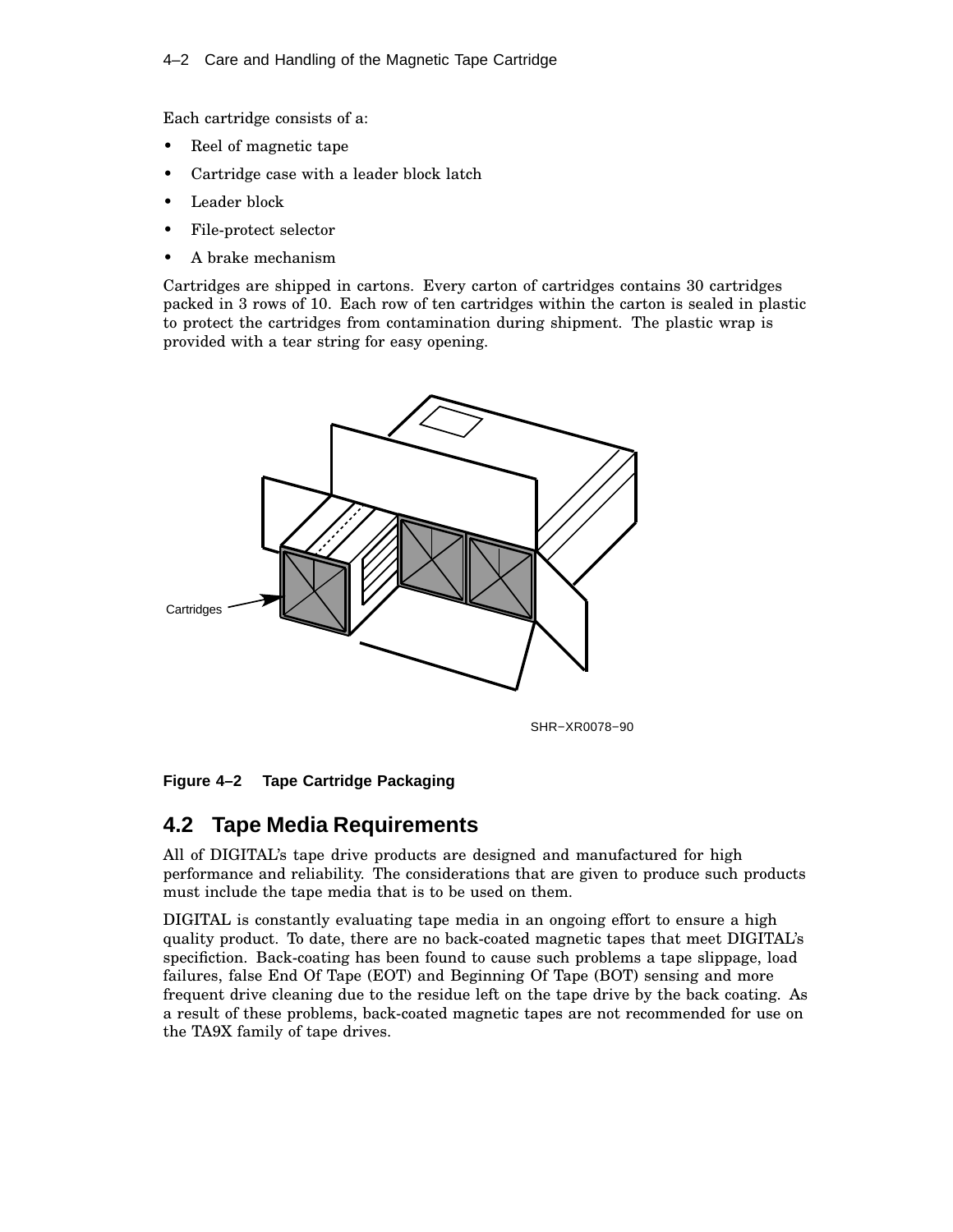## **4.3 Unpacking and Handling**

Incorrect handling, or an incorrect environment, can damage the magnetic tape or the cartridges. See Section 4.6 for information.

To avoid damage to your tape cartridge, and to ensure continued subsystem reliability:

Leave the cartridges in their protective wrapping until you use them. When unpacking new cartridges, remove the protective wrapping in your computer room. Use the tear-string to remove the protective wrapping (do not use a sharp instrument).

Inspect each cartridge to ensure that the leader block is correctly latched. If not, push the leader block toward the cartridge until it catches in the latch.

- Before using the cartridges, condition them to the normal operating environment for at least 24 hours. See the Operating Environment section in this chapter.
- When loading a cartridge into the tape drive, or when handling a cartridge, be sure that the cartridge case is not dirty. Dirty tape cartridges can cause cartridge loading problems or data loss. If a cartridge case is dirty, follow the instructions in the Cleaning Procedures section in this chapter.
- Do not carry cartridges loosely in a box or basket. The leader blocks can catch on other cartridges and unlatch. If the leader block is not correctly latched into the cartridge, loading errors can occur.
- **Do not load a damaged tape cartridge into a tape drive.** Damaged cartridges can interfere with the reliability of your subsystem. (For specific information about damaged cartridges, see the Damaged Cartridges section in this chapter.) If a cartridge is dropped, inspect it for damage before using it.
- Do not pull tape from the cartridge after releasing the leader block. Opening the cartridge can damage the tape leader block and the tape attachment, thus causing load failures. See the Damaged Cartridges section in this chapter.
- Do not handle tape that is outside the cartridge. Handling the tape can damage the tape surface or tape edges, which might interfere with the read or write reliability. Pulling on tape that is outside of the cartridge can damage the tape and brake mechanism.
- Do not expose the tape cartridge to moisture or direct sunlight.
- Do not expose recorded cartridges to stray magnetic fields, such as those existing near high-current cables or power supplies. Such exposure can cause the loss of recorded data.
- Do not expose unrecorded cartridges to stray magnetic fields such as those existing near dc motors or ac generators. Exposure to such magnetic fields can degrade tape performance.

#### **NOTE**

#### **AC erasing all the magnetic records from the tape (degaussing) for security purposes will not damage the tape.**

• Maintain the conditions described in the Storage Environment section in this chapter for all cartridges stored outside your operating environment.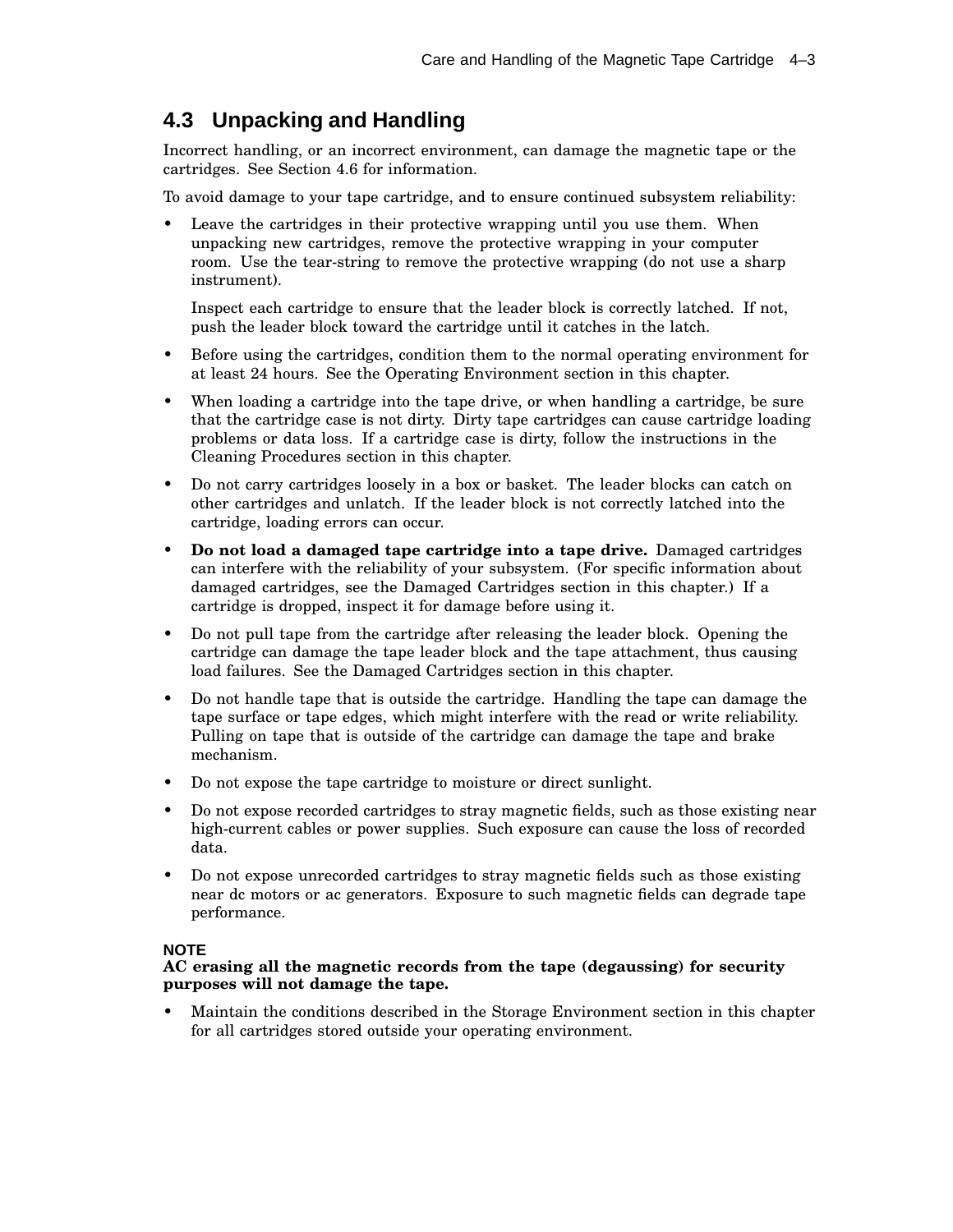## **4.4 Cartridge Labels**

Recesses are provided in the cartridge surface for attaching labels.

There are two kinds of cartridge labels: a customer label, and a volume/serial number label. Attach the customer label to the top surface of the cartridge; attach the volume/serial number label to the side opposite the file-protect selector as shown in Figure 4–3. Place the labels in the recessed cartridge label areas only.

#### **NOTE**

#### **Labels that extend outside of the recess areas can cause loading problems in the drive, particularly when using an cartridge loader.**

When using cartridge labels, make sure to:

- Use peel-clean labels that do not leave a residue after they are removed.
- Always remove the old label before applying a new label. Do not erase information from labels on the cartridges.
- Write information on the labels with markers that will not smear or leave a residue on the cartridge. Do not use china marking pencils.



### **Figure 4–3 Cartridge Label Locations**

## **4.5 Stacking Cartridges**

Cartridges are shipped vertically and should be stored with the reel in the vertical position, but, you can lay the cartridges flat while moving them. The bottom of each cartridge has two raised areas that fit into the indented label area on the top of another cartridge. This helps prevent the cartridges from sliding.

Do not stack more than six cartridges. See the Storage Environment section in this chapter.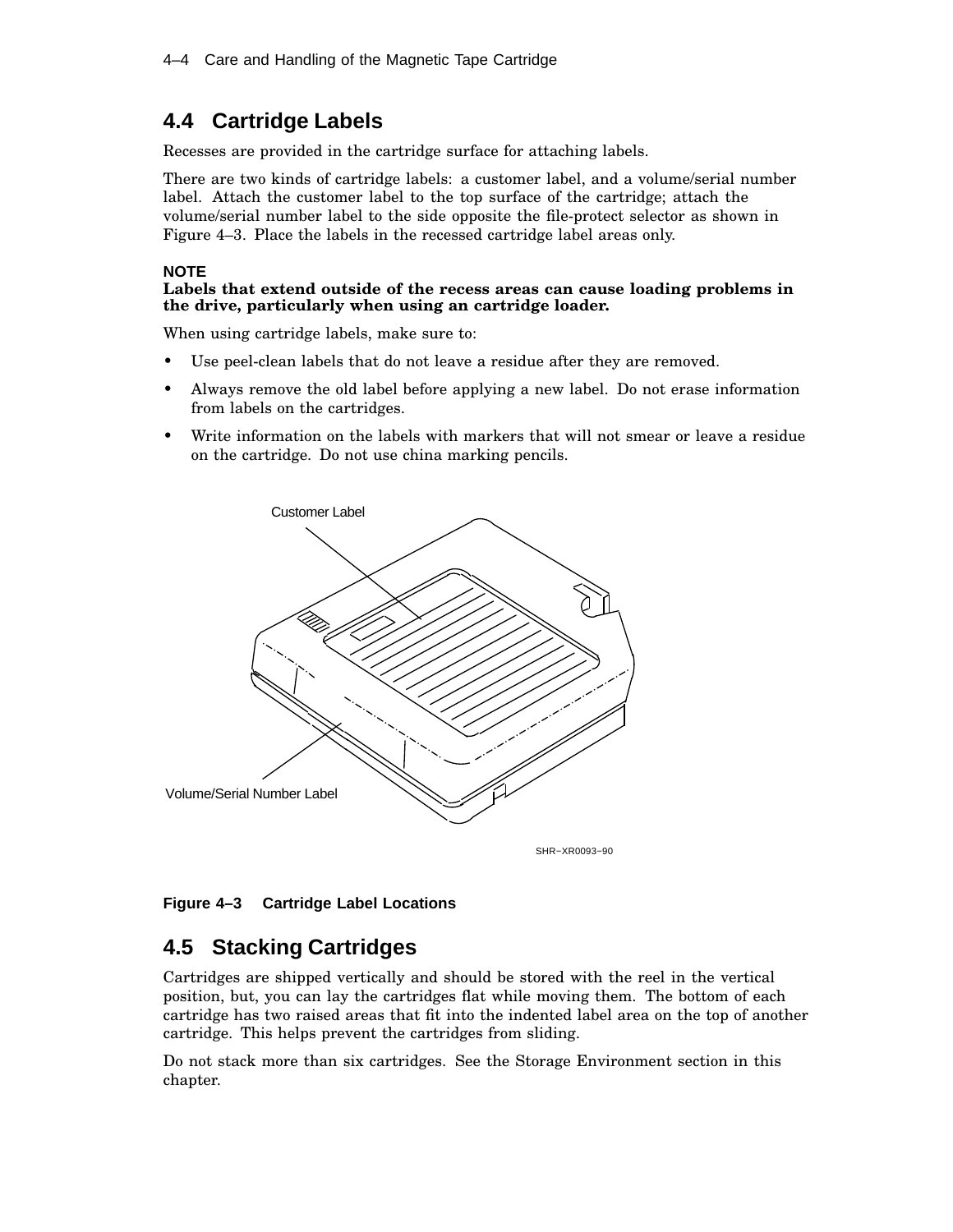## **4.6 Damaged Cartridges**

The cost of a tape cartridge is low compared to the cost of damage to tape drives and possible loss of recorded data. Therefore, check the cartridge for damage before using it in the tape drive. A good practice is to copy essential records and keep them in a secure storage area.

To ensure continued use of your cartridges and subsystem:

- **Do not attempt to open the cartridge case at any time.** The upper and lower parts of the case are welded. Separating them destroys the usefulness of the cartridge.
- **Do not load a damaged cartridge into a tape drive.** During an emergency, if you need to recover data from a damaged cartridge, call your service representative.

The damage that can occur to a cartridge includes (Figure 4-4):

- The cartridge case is cracked or broken.
- The leader block latch is broken.
- The leader block is broken.
- The tape has become detached from the leader block.
- The braking mechanism is jammed or broken.
- The file-protect selector is damaged.
- The cartridge case contains any liquid.
- The tape was wound completely out of the cartridge onto the machine reel and then reattached to the cartridge reel by the service representative. This repair is temporary and permits the cartridge to be loaded one time so that the data can be copied to a replacement cartridge.
- The cartridge has any other obvious damage.

### **4.7 Tape Cartridge Environment**

The environment includes all aspects of the operating and storage environment that can affect the magnetic tape cartridge.

#### **4.7.1 Operating Environment**

The ambient operating environment for the drives using the tape cartridge should be:

- 15.6°C to 32.2°C (60°F to 90°F) dry bulb
- 20 to 80 percent relative humidity
- 25.6°C (78°F) maximum wet bulb.

#### **NOTE**

**Before using a cartridge, condition it to the operating environment for a time equal to, or greater than, the time it was out of the operating environment. If the cartridge has been out of the operating environment for more than 24 hours, condition it only up to 24 hours.**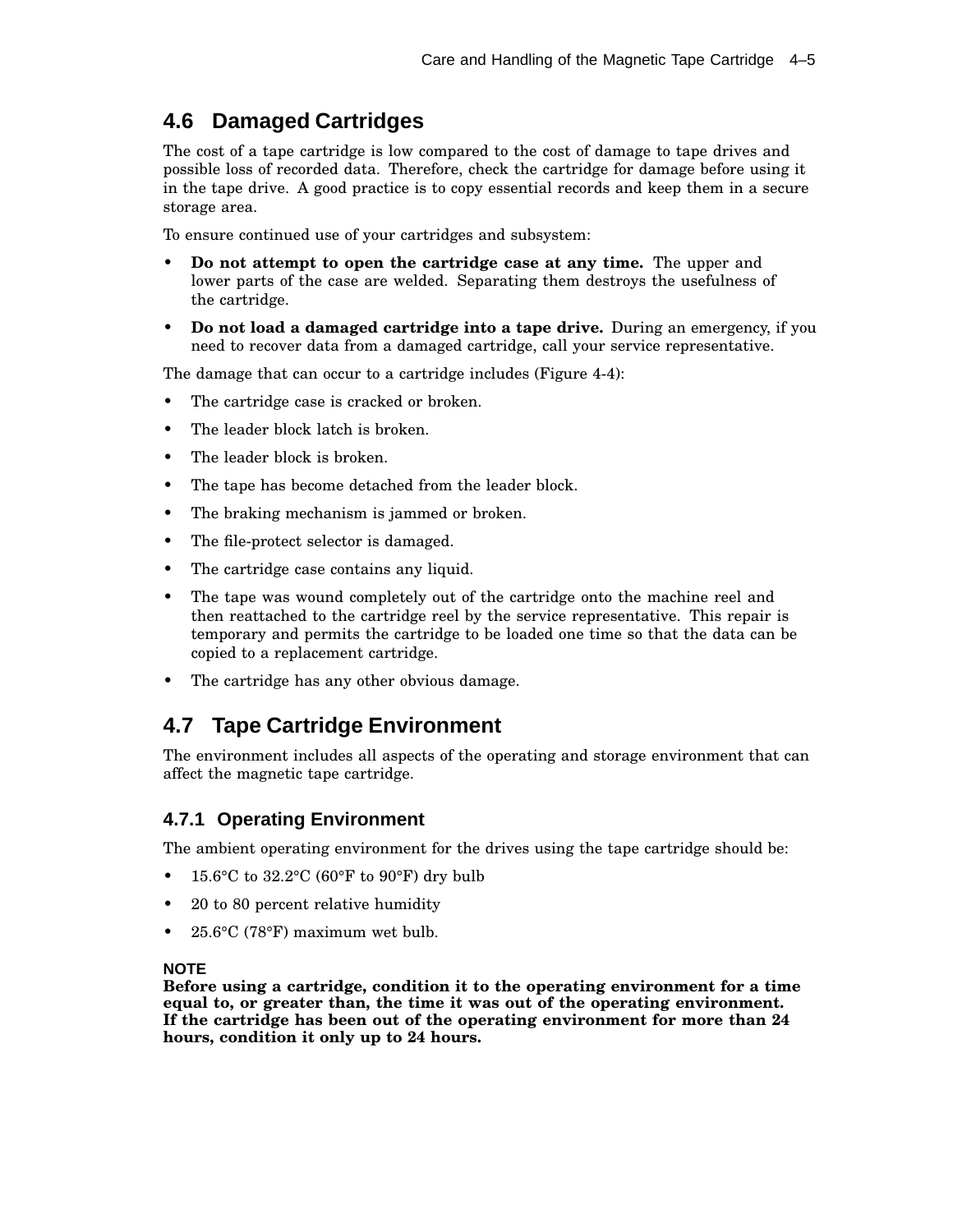### **4.7.2 Storage Environment**

The original shipping container is the best storage container for the cartridges until it is opened because the plastic wrapping prevents contamination and partially protects them from humidity changes.

Cartridges can be stored within the following temperature and humidity ranges:

- 4.4 $\rm ^{o}C$  to 32.2 $\rm ^{o}C$  (40 $\rm ^{o}F$  to 90 $\rm ^{o}F$ ) dry bulb
- 5 to 80 percent relative humidity
- $26.7$ °C (80°F) maximum wet bulb.

#### **NOTE**

**Digital Equipment Corporation does not recommend continuous, extended storage of the tape cartridges in the maximum temperature and humidity environment. However, if necessary, you can store the cartridges in the maximum-condition environment for up to four weeks without damaging the data or the cartridge.**

## **4.8 Cartridge Disposal**

Disposing of the magnetic tape cartridge is a regulated procedure, governed by the rules of the Environmental Protection Agency (EPA), regulation 40CFR261. The TA91 tape cartridge is currently classified as nonhazardous waste and, as such, it may be disposed of in the same way as normal office trash. (These regulations are amended from time to time and should be reviewed at the time of disposal.)

If your local, state, or country (non-U.S.A.) regulations are more restrictive than EPA 40CFR261, they must be reviewed before cartridge disposal. You may contact your account representative for information about the materials that are in the cartridge assembly.

## **4.9 Data Security**

Data security issues are an important aspect of magnetic tape management, and include:

Erasing Burning Shredding

### **4.9.1 Erasing**

The data on cartridges can be erased using a high-energy (a minimum of 1200 oersted peak field over the entire space to be occupied by the cartridge) ac degausser. This will not harm the cartridge or tape and the cartridge can be reused.

The data on the tape can be entirely erased by heating the cartridge and tape to a temperature above the Curie temperature (the temperature at which the magnetic particles in the tape lose their magnetic characteristics).

For DIGITAL tape, the Curie temperature is 125°C (257°F). For effective data erasure, the tape should be heated to 130°C (266°F). **Cartridges heated to this temperature are not reusable.**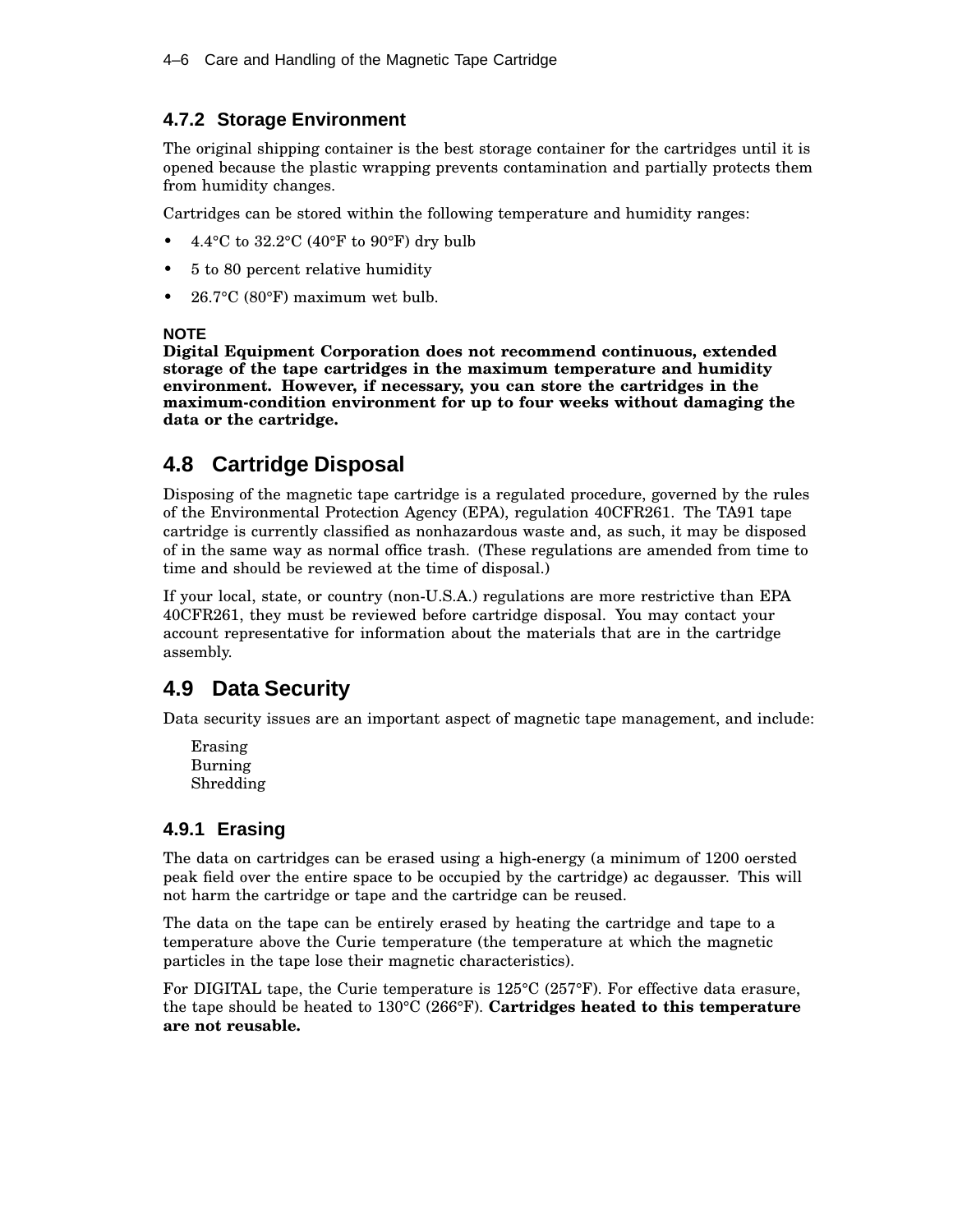### **4.9.2 Burning**

Comply with all applicable incineration regulations when burning cartridges and/or the tape.

### **4.9.3 Shredding**

DIGITAL recommends that you do not shred the cartridge or tape. If you do, make sure that the process used for shredding and disposal complies with all regulations.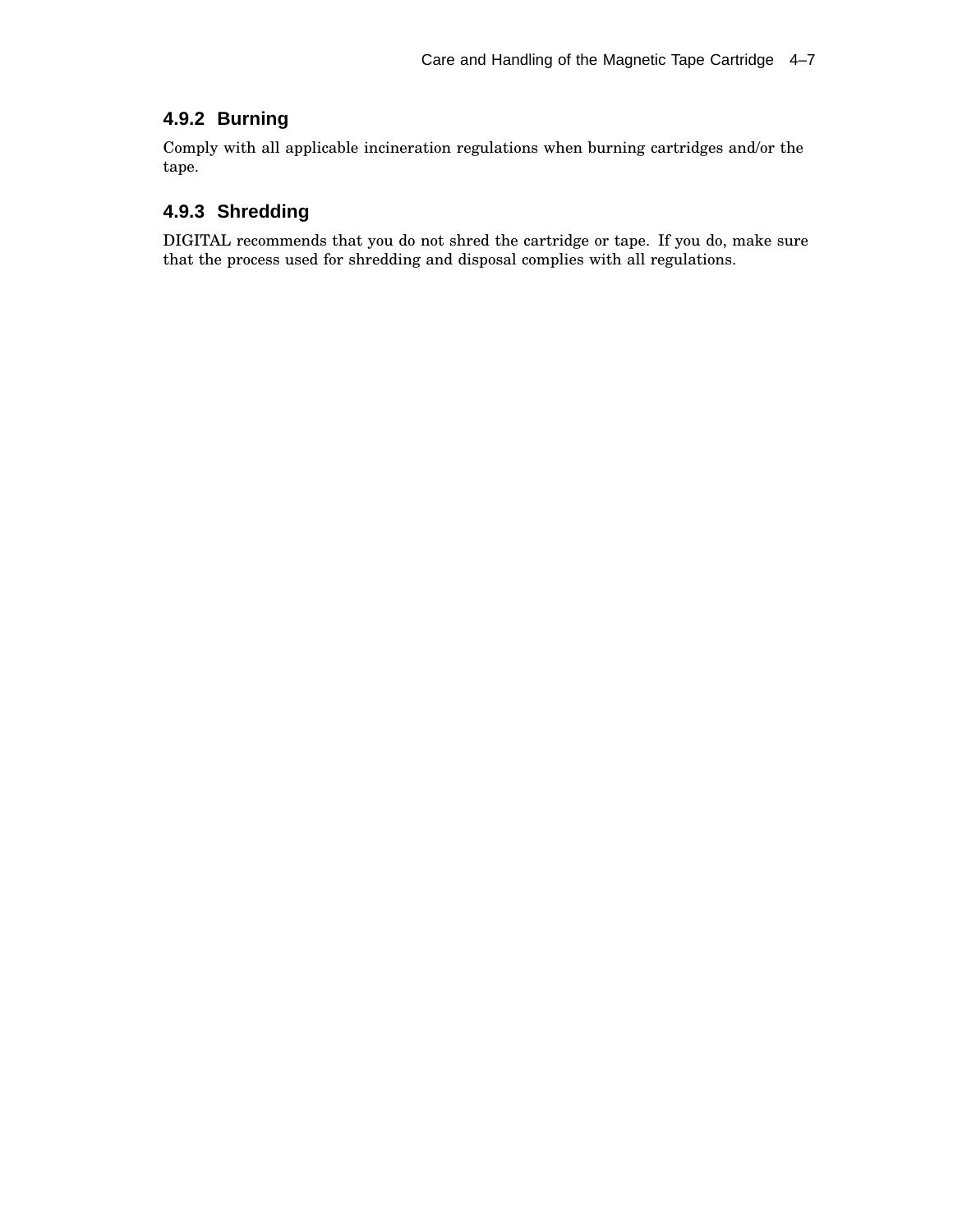# **What to Do if You Have a Problem**

This chapter identifies some of the problems that can occur while using the TA91 subsystem. Possible solutions are suggested after each problem. If a **CHK XY** message is displayed, record the **XY** number and refer to the Check Code Table in Appendix B and follow the instructions in the Action Required column.

| Problem                | Refer to                                                                                                                                                                                                                                                             |
|------------------------|----------------------------------------------------------------------------------------------------------------------------------------------------------------------------------------------------------------------------------------------------------------------|
| Cartridge<br>Loading   | Section 5.1, You Can't Insert a Cartridge<br>Section 5.10, There is a Check Code Message on the Message Display<br>Section 5.4, A Drive Does Not Become Ready<br>Section 5.9, Leader Block Detaches from Tape<br>Section 5.6, Tape Winds Completely Out of Cartridge |
| Cartridge<br>Unloading | Section 5.11, You Want to Unload a Cartridge after a Power Failure<br>Section 5.9, Leader Block Detaches from Tape<br>Section 5.5, Tape Does Not Rewind or Unload<br>Section 5.3, IML Procedure Fails                                                                |
| <b>IML</b> Procedure   | Section 5.3, IML Procedure Fails                                                                                                                                                                                                                                     |
| Message Display        | Section 5.10, There is a Check Code Message on the Message Display<br>Section 5.4, A Drive Does Not Become Ready<br>Section 5.2, Message Display is Blank<br>Section 5.3, IML Procedure Fails                                                                        |
| Cartridge Loader       | Section 5.7.1, Attention Indicator is Flashing<br>Section 5.7.2, Attention Indicator is On Continuously (Not Flashing)<br>Section 5.8, You See a Message Code on the Message Display                                                                                 |

**Table 5–1 Problems? Quick Look Up Guide**

## **5.1 You Can't Insert a Cartridge**

If the cartridge will not load:

- Inspect the cartridge for damage. See Section 3.7.3, and Chapter 4 for more information on cartridge handling.
- Try to load another cartridge.
	- 1. If the new cartridge can be inserted, the original cartridge may be defective. Have your customer engineer inspect it for damage.
	- 2. If the cartridge is not damaged but cannot be inserted, call your customeer engineer.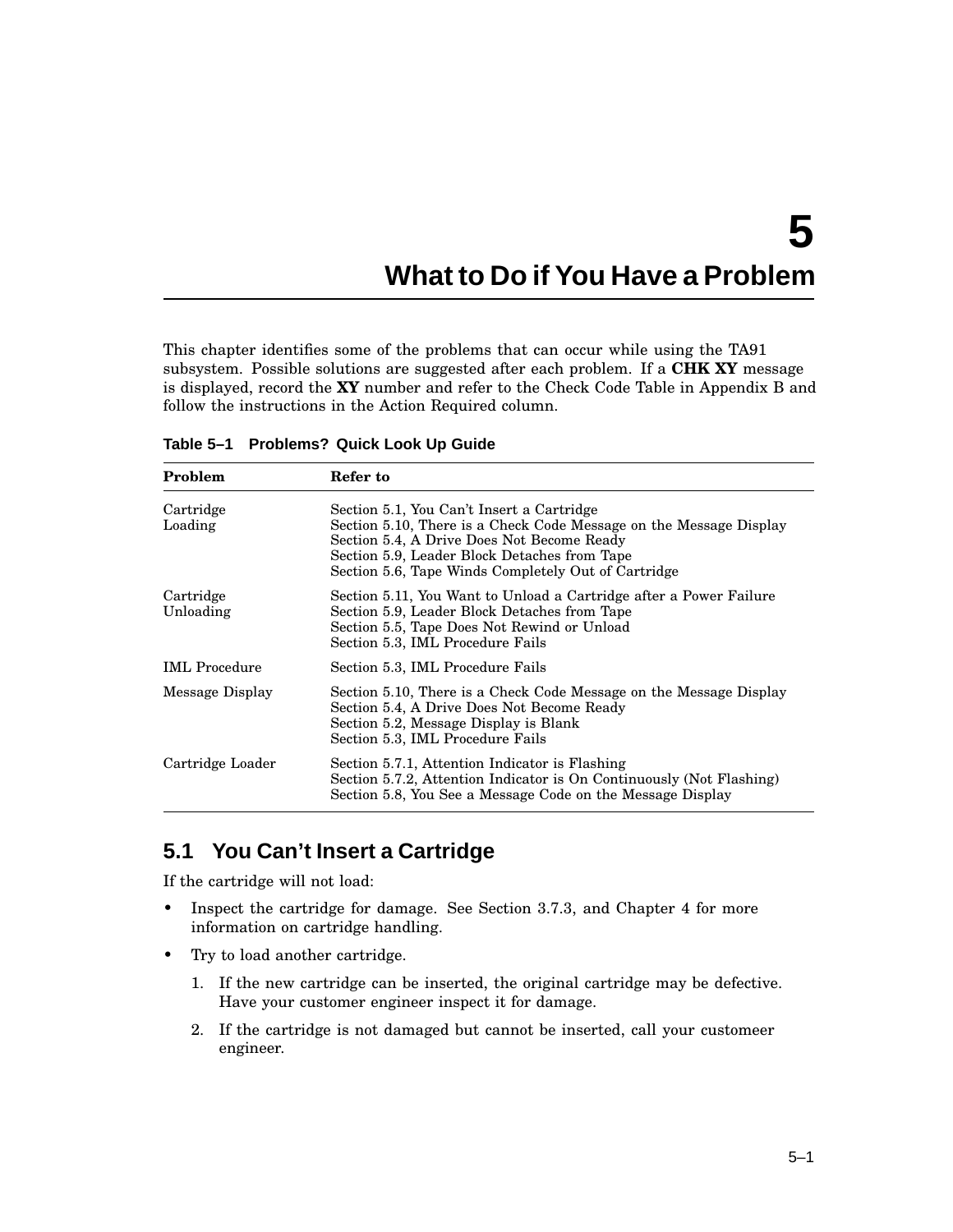## **5.2 Message Display is Blank**

If the message display is blank:

- Power may not be supplied to the tape control unit. Set the tape control unit Power On/Off switches to On.
- The main service power to the subsystem may not be on. Follow your system operating procedures for turning on the main power supply. See Section 3.6.
- If the message display is still blank, call your service representative.

## **5.3 IML Procedure Fails**

If there is an error during the IML procedure and the Error light displays (instead of the Wait light):

- Set the On Line Test/Off Line Test switch to Off Line Test and press the IML pushbutton on the tape control unit operator set up panel. Immediately set the On Line Test/Off Line Test switch back to On Line Test.
- If the IML procedure still fails, call your customer engineer. Message displays may hold useful information which should be relayed to your customer engineer.

## **5.4 A Drive Does Not Become Ready**

If the drive will not become ready:

- The Ready switch on the drive operator panel may not be in the ready position. Press the switch to the ready position; the Ready light should come on.
- The cartridge may not be inserted correctly. Remove the cartridge and insert it again. See Section 3.8 and Section 3.7.3.
- Record the check code, (if there is a check code message on the message display), press the Unload switch, and try the operation again.

If the drive still does not become ready, or if there is a check code message on the message display, record the code and contact your customer engineer.

## **5.5 Tape Does Not Rewind or Unload**

If the tape will not rewind or unload:

- The Ready switch on the drive operator panel might be in the ready position. Press the switch to the not ready position; the Ready light should go off.
- If there is a check code message on the message display, record the check code, press the Unload switch, and try the operation again.

If the drive still does not rewind or unload, or if there is a check code message on the message display, record the code and contact your customer engineer.

## **5.6 Tape Winds Completely Out of Cartridge**

If the tape winds out of the cartridge, call your customer engineer. If there is a check code message on the message display, record the code and report it to your customer engineer.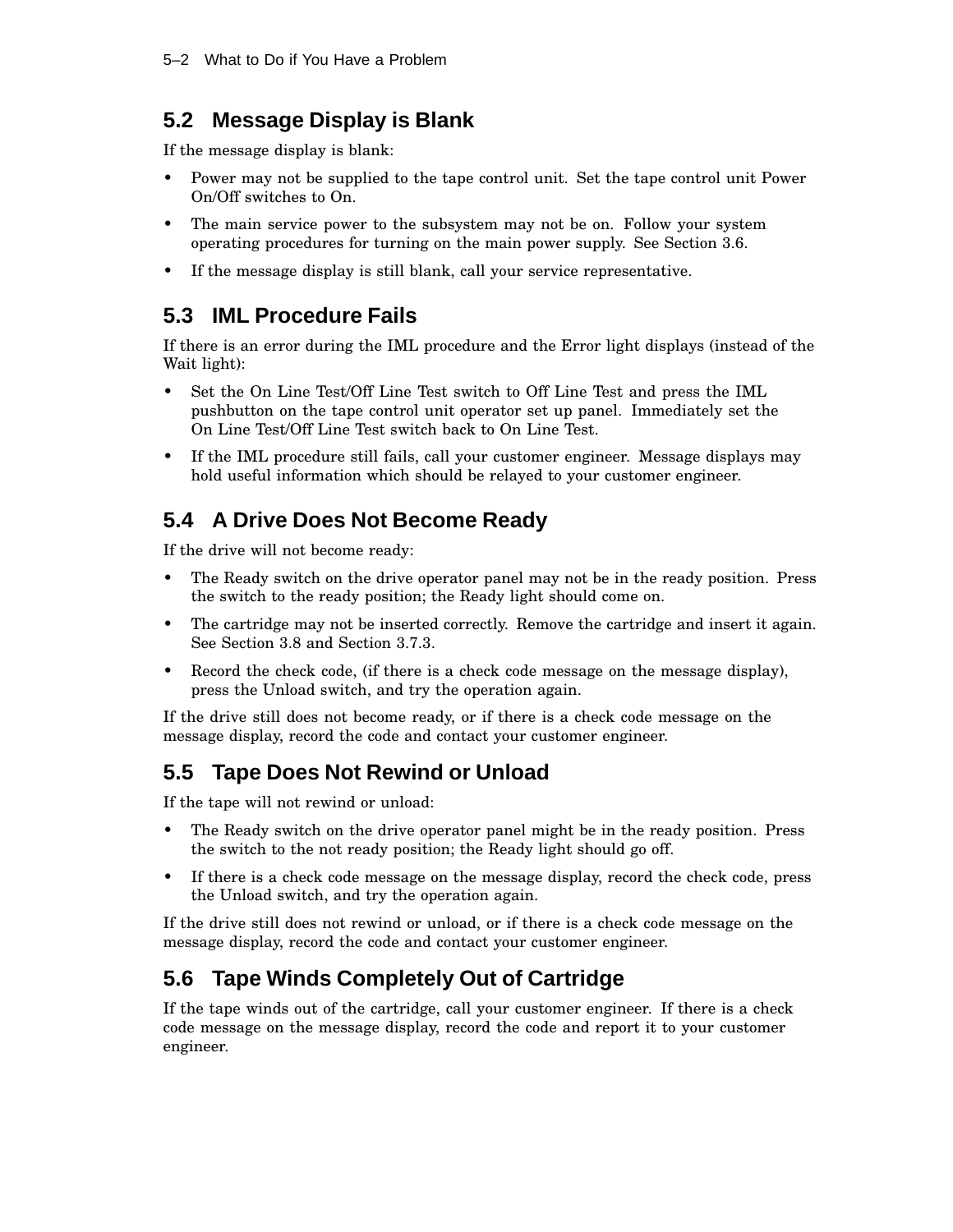## **5.7 Cartridge Loader Recovery Procedure**

There are two cartridge loader recovery procedures, one for loaders with flashing Attention indicators, and the other for loaders with continuous Attention indicators (not flashing). Perform the recovery procedure that is appropriate for your loader's condition.

### **5.7.1 Attention Indicator is Flashing**

If the attention indicator is flashing:

- Remove the cartridge from the feed position (if present).
- Remove the cartridges from the output stack.
- Add cartridges to the input stack if the loader is in Auto mode.
- Press the Start switch to resume operation.

Further operator service may be required during the recovery situation if one of the following conditions occurred:

- A cartridge in the drive was returned to the feed position. Remove the cartridge and press the Start switch again to resume operation.
- In Manual mode, an attempt was made to load the same cartridge that was just processed. If the same cartridge is to be used again, remove and reinsert it. Press the Start switch to resume operations.

#### **NOTE The Attention indicator on the loader is turned off when the problem is corrected.**

### **5.7.2 Attention Indicator is On Continuously (Not Flashing)**

If the attention indicator remains on, an error may have occurred within the loader and the drive message display check code can aid in problem determination. See the Check Code Table in Appendix B. If the check code table refers to this section, or if no check code appears, continue with the following steps:

- Remove the cartridge from the feed position (if present).
- Remove the cartridges from the output stack.
- Initiate a manual recovery attempt by pressing the Unload switch on the TA91:
	- The recovery is successful if the attention indicator on the loader is turned off.
	- If the Attention indicator on the loader begins flashing, perform the actions listed in the Section 5.7.1.
- If the attention indicator on the loader remains on continuously after pressing the Unload switch three times, press the drive reset pushbutton and do the following:
	- 1. Deallocate the drive. This must be done from an operating system which currently has a path access to this device.

If the Attention indicator remains on continuously, proceed with the following steps.

- 2. Dismount the drive.
- 3. Allocate and mount the drive.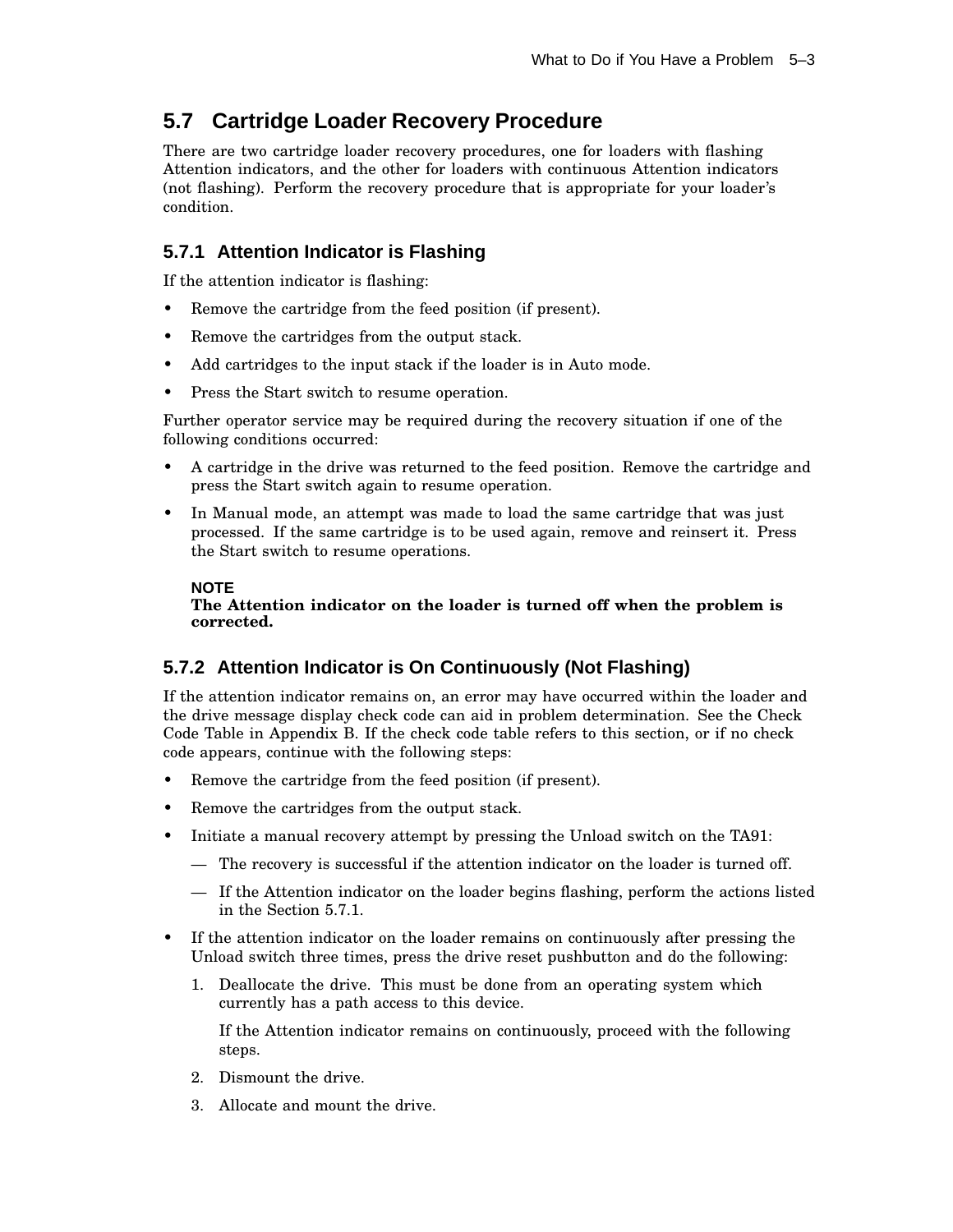#### 5–4 What to Do if You Have a Problem

4. If a drive **CHK XY** error message appears on the drive's message display, go to the "Check Code Table" in Appendix B and perform the actions in the Action Required column.

If the Attention indicator remains continuously on after repeating the recovery procedure three times, call your customer engineer. If there is a check code message on the message display, record the code and report it to your customer engineer.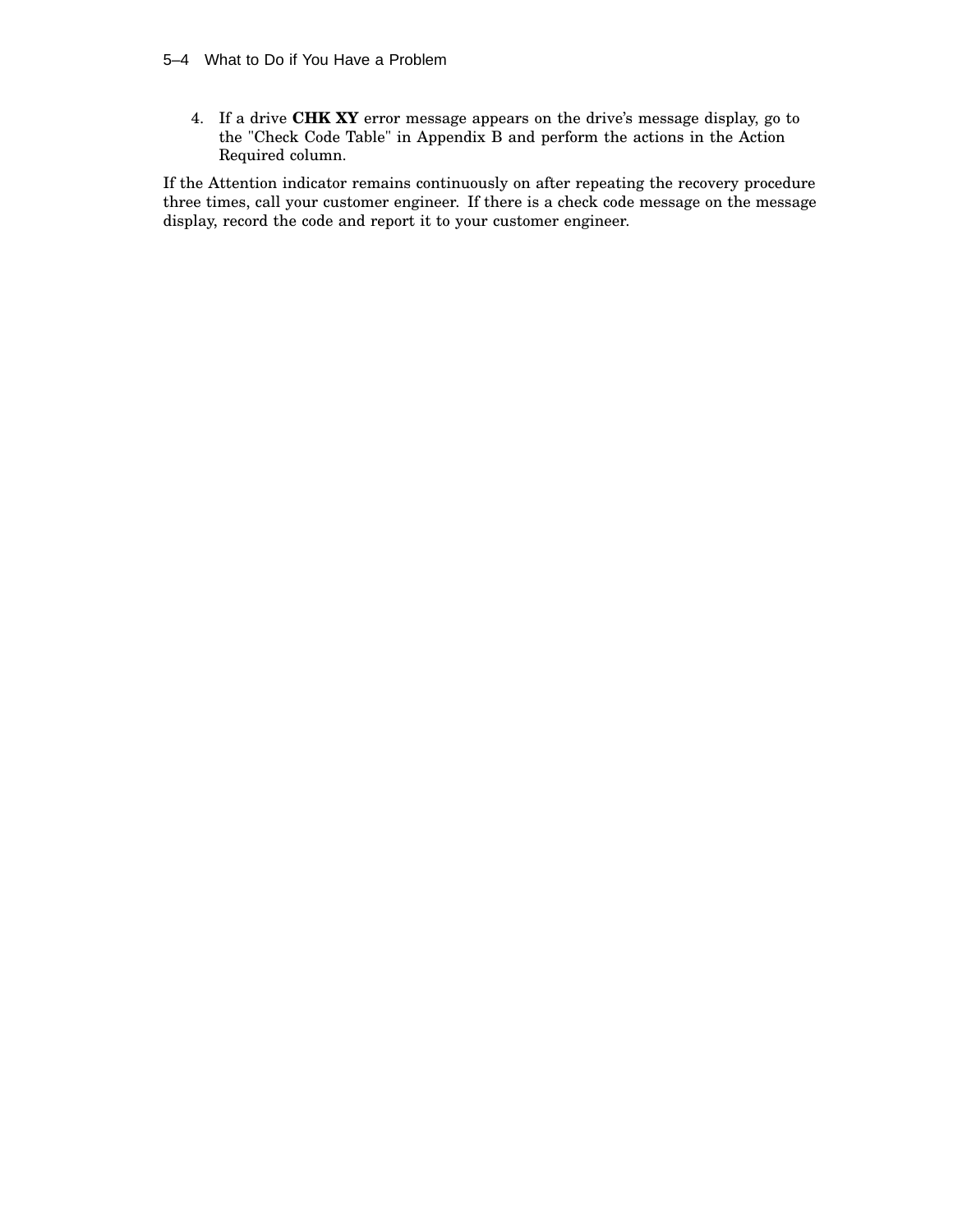# **5.8 You See a Message Code on the Message Display**

If you attempt to write on a tape that has its file-protect selector set to the file-protect position, automatic operation stops, the cartridge remains in the drive, and an error message is sent to the console and to the message display. By stopping automatic operation, the system cannot bypass any cartridge and you can maintain control of each cartridge. Pre-staged cartridges are kept in order.

You will have to go to both the console and the drive to recover from this error.

To recover:

- 1. Go to the drive and place the cartridge loader's mode switch in the Manual position. This will prevent the loader from lowering the cartridge from the feed position to the output stack and inserting the next cartridge from the input stack when Step 2 is performed.
- 2. If a tape is mounted, dismount and unload the tape.
- 3. Return to the drive.
	- a. Remove the cartridge from the feed position.
	- b. If the file-protect selector was incorrectly set, set it to the correct position. If the incorrect cartridge was mounted, replace it with the correct one.



SHR−XR0094−90

#### **Figure 5–1 File-Protect Selector**

- c. Put the original or replacement cartridge into the feed position in the loader.
- d. Reset the mode switch on the cartridge loader panel to the position it was in before Step 1.
- e. Press the Start switch.

Do not press the Ready or Unload switches when you unload the cartridge. If you do, you will cause an error on the drive. To recover from such an error:

- 1. Correct the original problem first and start the cartridge loader.
- 2. Go back to the console and mount the drive on-line.

This type of error can be avoided by making sure:

- The file-protect selector is set to write enable before putting writable cartridges in the loader.
- All cartridges have the correct label.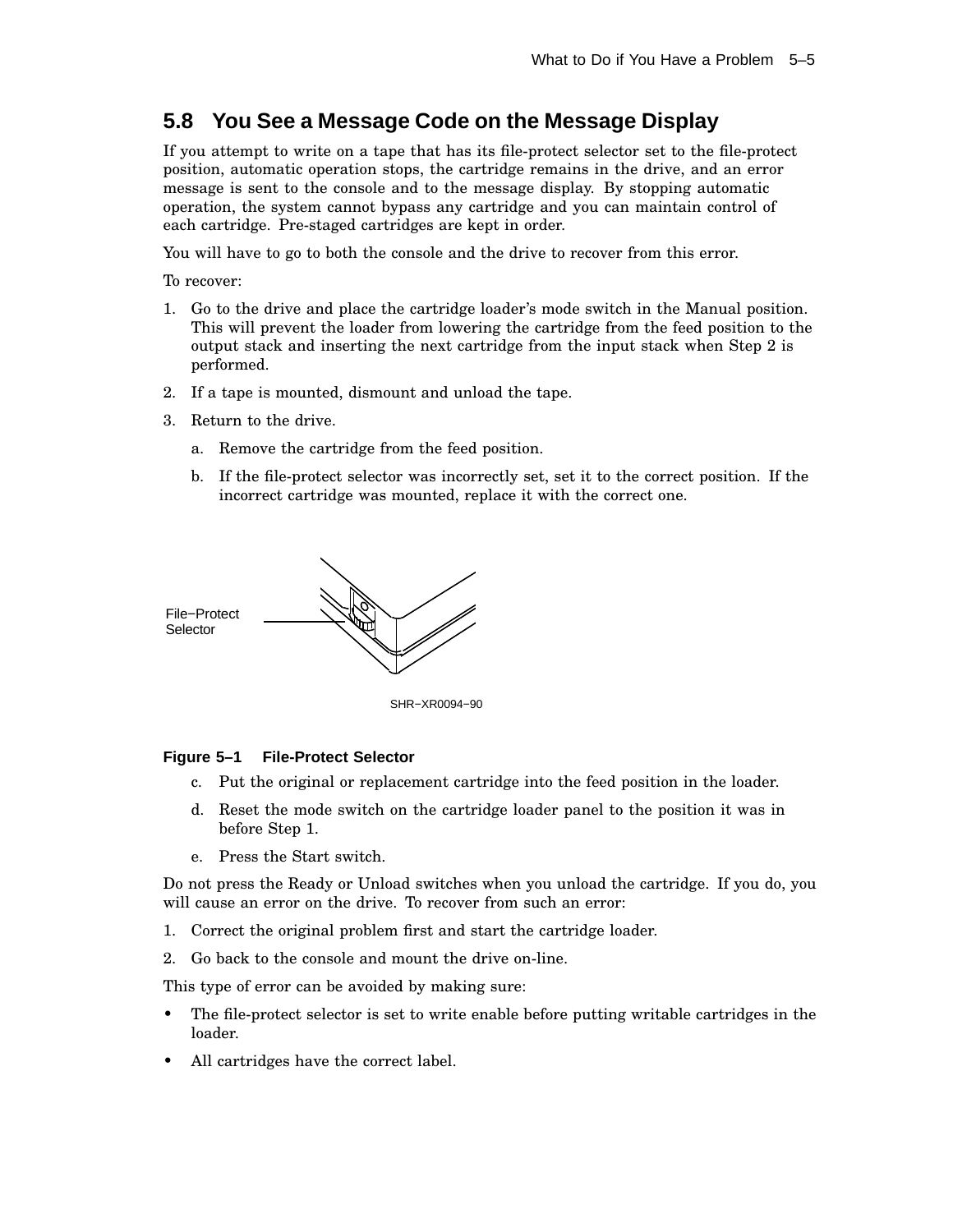• Pre-staged cartridges are in the correct order.

# **5.9 Leader Block Detaches from Tape**

- Replace the leader block on the tape by using the materials in the TA91 Leader Block Repair Kit. Contact your branch representative for information. The kit contains instructions for replacing the leader block.
- If the leader block did not come out of the drive when you removed the cartridge, do not use that drive because the leader block could be stuck in the threading mechanism. Report the problem to your customer engineer.

### **NOTE**

**Replacing the leader block is a temporary repair and lets you insert the cartridge one time so that the data can be copied to a replacement cartridge. After repairing the leader block and recovering the data, do not use the cartridge again. If the cartridge is within warranty, return it to Digital.**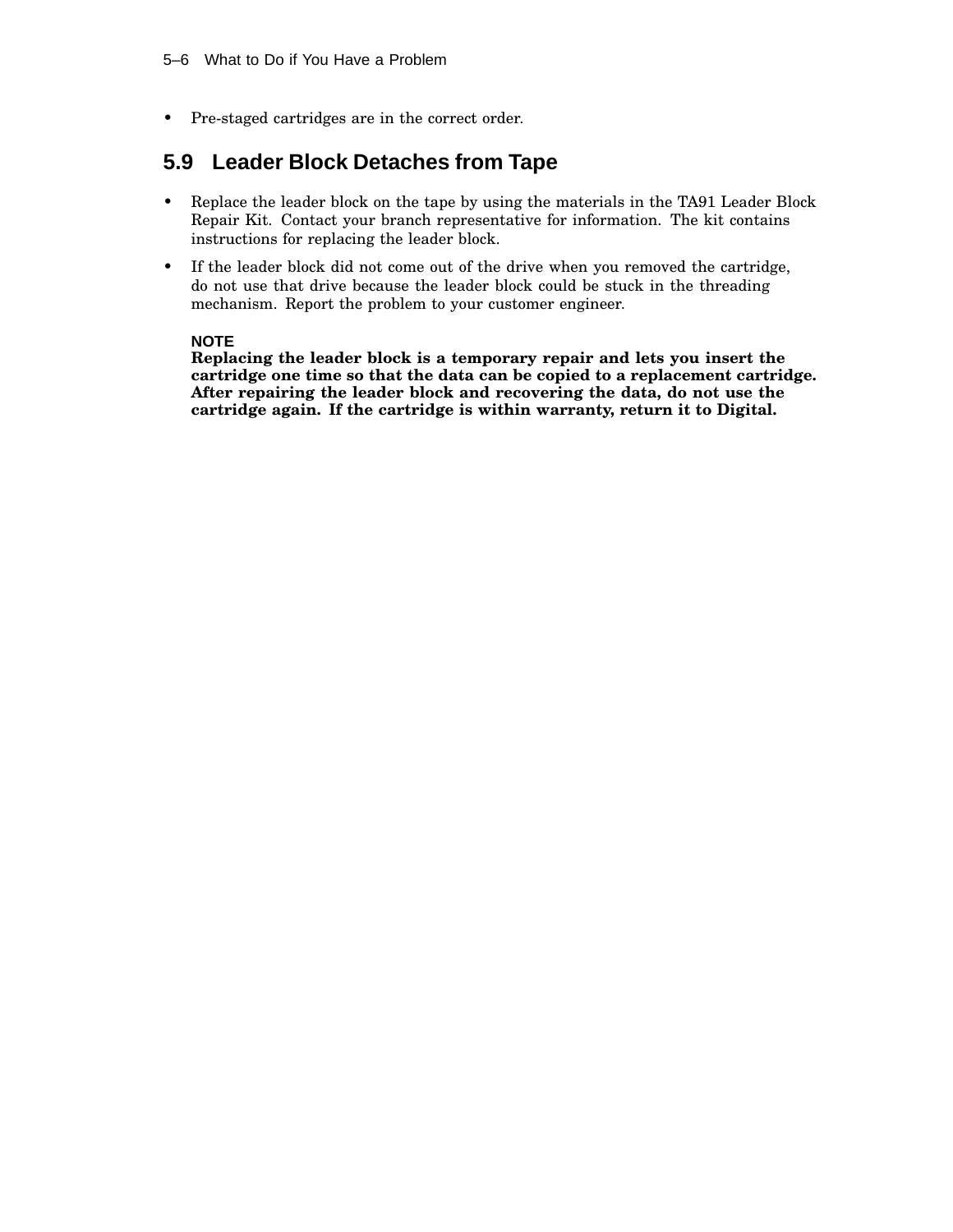# **5.10 There is a Check Code Message on the Message Display**

If there is a check code message on the message display, record the code, then go to the "Check Code Table" in Appendix B. The Check Code Table lists the check codes, their definitions, and the actions to take in response to those check codes.

The Action Required column of the Check Code Table may direct you to perform the check code recovery procedure or go to the Cartridge Loader Recovery Procedure section in Chapter 5, which is the recovery procedure for the Cartridge Loader. If there is a problem on the loader (the Attention Indicator on the loader is on or flashing), always perform the recovery actions for the loader before attempting recovery actions on the drive.

### **5.10.1 Check Code Recovery Procedure**

- Try to get the drive to unload the cartridge. See Section 3.8.4 or Section 3.8.
	- Press the Ready switch to the not ready position; the ready light should go off.
	- Press the Unload switch.
- If the drive unloads the cartridge, then retry the operation.
- If the drive does not unload the cartridge, press the Unload switch again.
- If the drive still does not unload the cartridge:
	- If there is a check code message on the message display, record the code and save it for your customer engineer.
	- Press the Unload switch.
- If the drive unloads the cartridge, retry the operation.
- If the drive still does not unload the cartridge, record the check code, if displayed, and call your customer engineer.

# **5.11 You Want to Unload a Cartridge after a Power Failure**

- Use the appropriate procedure for restoring power (see Section 3.4, or Section 3.6).
- Press the drive Unload switch.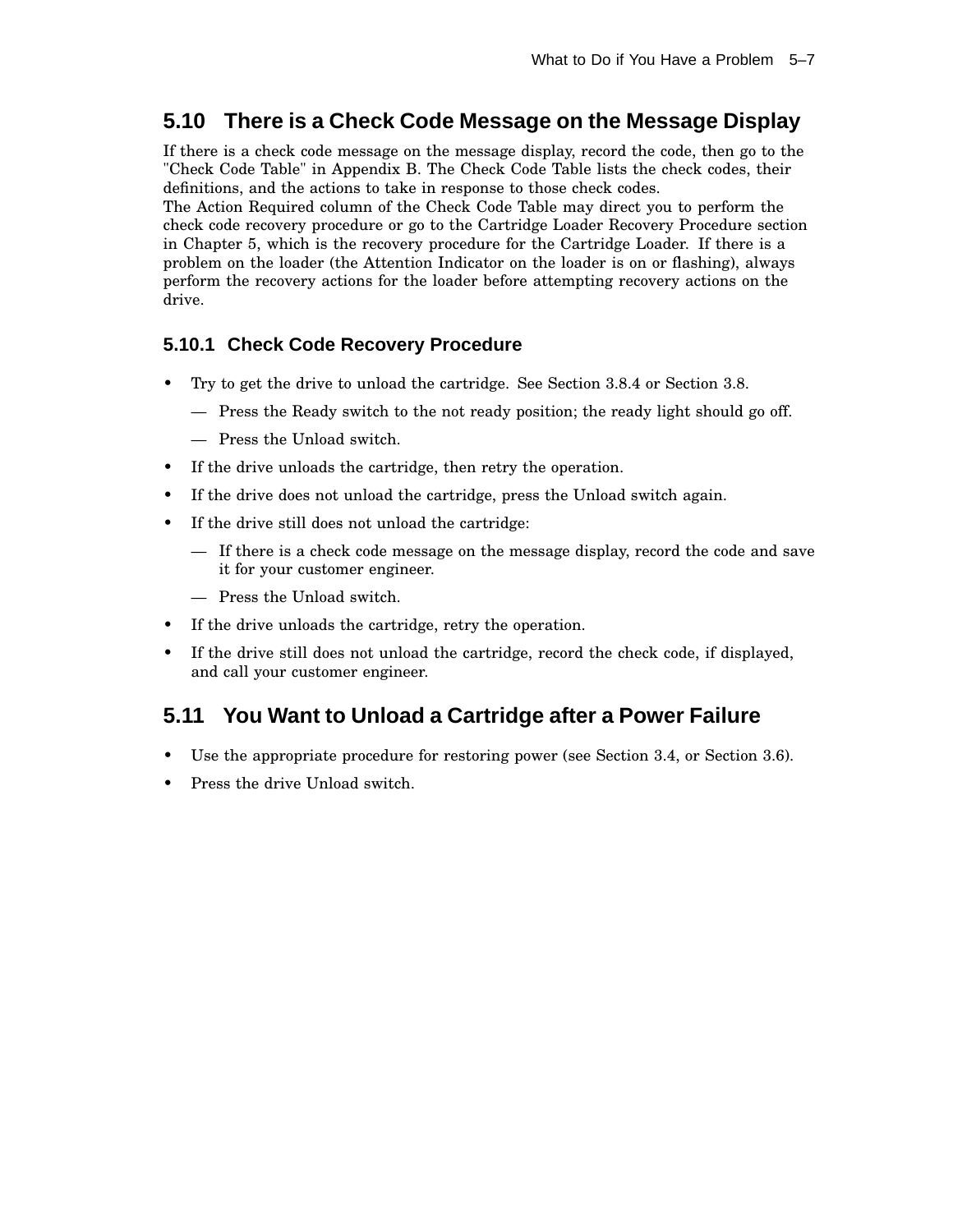# **A Standard VMS System Commands**

# **A.1 VMS Commands Used with TA91**

The TA91 uses all the standard magnetic tape commands that can be invoked by your operating system. This section outlines some of the major commands by which the VMS operating system accesses the TA91.

If you are using an operating system other than VMS, use the same commands for the TA91 that you normally use for any magnetic tape device. See the reference documentation supplied with your system.

The following command descriptions are written assuming the TA91 tape cartridge is already in the drive and the TA91 is called MUA0 by the system. These commands have several qualifiers and options. For more detailed information on these commands, refer to your operating system manuals.

# **A.1.1 ALLOCATE**

ALLOCATE provides exclusive access to a device (such as the TA91) and optionally establishes a logical name for that device. Once you have allocated a device, other users cannot access that device until you explicitly DEALLOCATE it, or until you log out. Use the following format to allocate the TA91.

ALLOCATE MUA0: [logical name]

Example: To allocate the TA91 for your use and assign it the logical name TAPE1, type the following.

\$ ALLOCATE MUA0: TAPE1: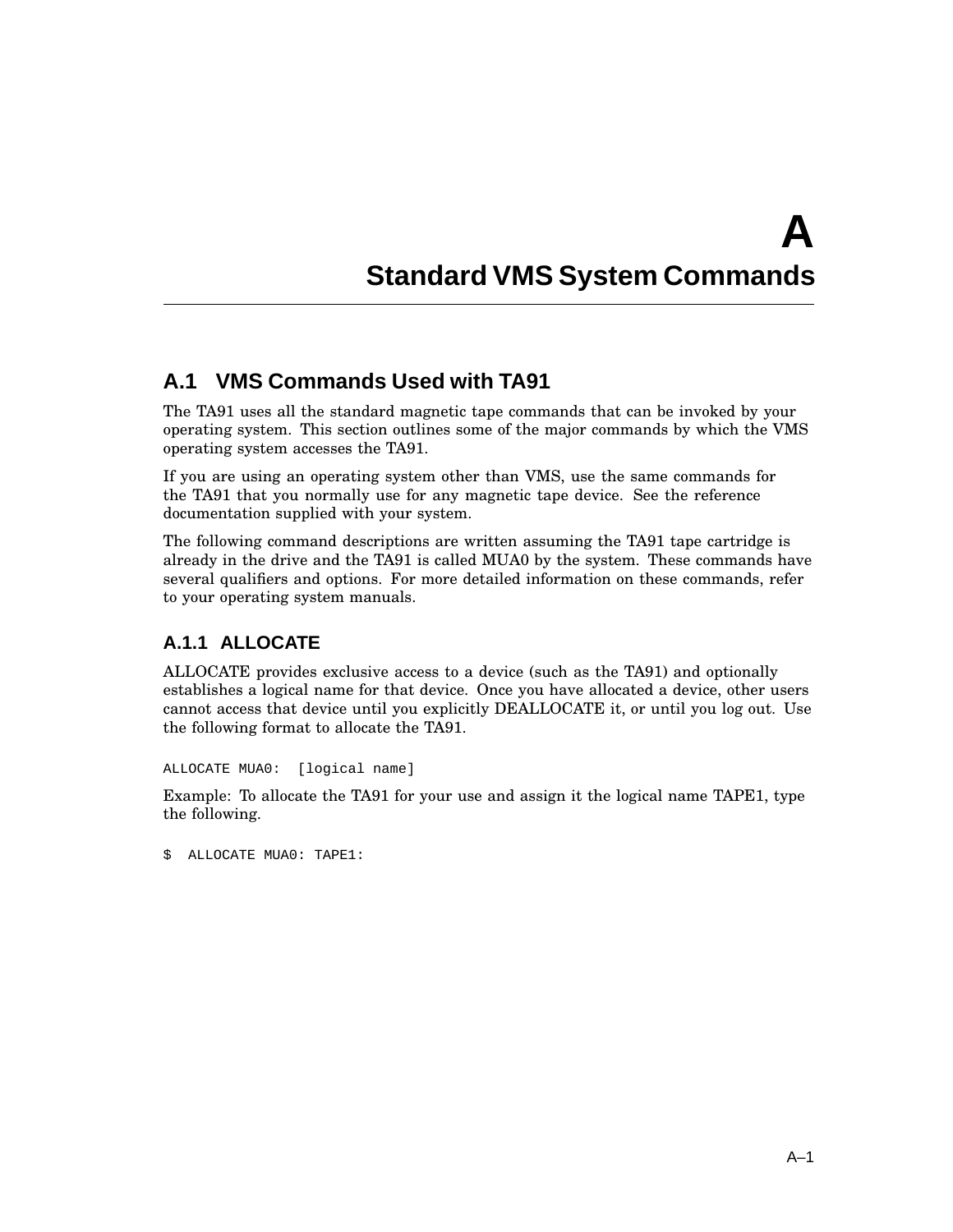## **A.1.2 INITIALIZE**

### **CAUTION Make sure that the tape is blank before initializing.**

INITIALIZE writes directory information and file structure, specifies the device name (MUA0 or TAPE1), and writes a volume name to the magnetic tape volume on the TA91. The tape must not be write protected for the initialize operation. The command has the following format.

INITIALIZE logical name: [volume name]

Example: To initialize the device called TAPE1 and assign the volume name GMB001, type the following.

\$ INITIALIZE TAPE1: GMB001

While the tape volume is being initialized, the select light blinks. When the initialize is complete, the tape rewinds and then the select light stays off and "B.O.T. U." is shown in the display.

For detailed information regarding volume names and magnetic tape operations, refer to the *Guide to VAX/VMS Disk and Magnetic Tape Operations* (AI-Y506B-TE).

### **A.1.3 MOUNT**

MOUNT lets you make a magnetic tape volume available for processing. With the TA91, MOUNT takes the following format.

MOUNT/FOREIGN/CACHE=TAPE logical name: volume name

Example: To make GMB001 on TAPE1 available for processing, type the following.

\$ MOUNT/FOREIGN/CACHE=TAPE TAPE1: GMB001

When you MOUNT the tape volume, the select light blinks. The select light is off and B.O.T. U. or F. is in the display when the tape reaches BOT. The terminal displays a message such as GMB001 MOUNTED ON MUA0:.

THE /FOREIGN qualifier *must* be used when you perform BACKUP commands. It *must not* be used when you perform COPY commands.

For more information, see the *VAX/VMS Mount Utility Reference Manual* (AA-Z424A-TE).

### **A.1.4 DISMOUNT**

DISMOUNT cancels the previous MOUNT command (makes the unit unavailable for processing) and rewinds the TA91 tape. To rewind and unload the TA91 tape, use the following command format.

DISMOUNT logical name:

When the DISMOUNT command is invoked, the tape rewinds. When the rewind is complete and the tape is ready for removal, the drive number is shown in the display.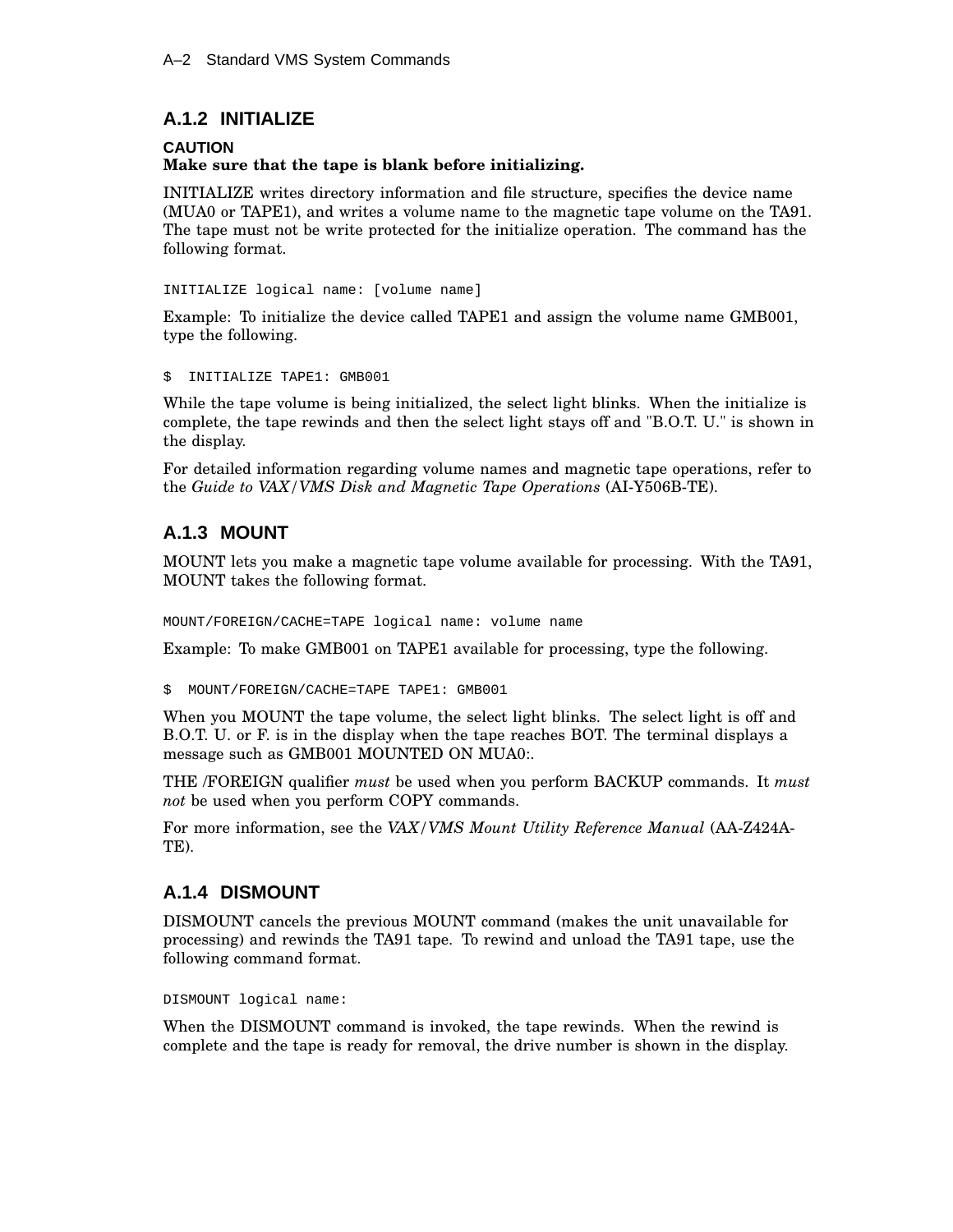To rewind to BOT without unloading the tape, use this format.

DISMOUNT/NOUNLOAD logical name:

While the tape is rewinding, the rewind message is in the display. When the operation is complete, B.O.T. (U. or F.) is in the display.

### **A.1.5 BACKUP**

BACKUP provides a means of protection against file volume corruption by creating functionally equivalent backup copies.

To back up a file on the TA91, use this command format.

```
BACKUP/NOCRC/BUFF=x/BLOCK=xxxxx filename.ext device-
name[logical name]:filename.bck
```
Refer to your system manuals before deciding on qualifiers for use with the BACKUP command. For detailed information about BACKUP, see the *VAX/VMS Backup Utility Reference Manual* (AA-Z407B-TE).

You can also COPY files onto the TA91 tape cartridge. See your operating system reference manuals for more information on the COPY command.

# **A.2 Tape Drive Display Function**

The VMS operating system commands MOUNT and DISMOUNT and the VMS system services \$MOUNT and \$DISMOU now support the display function of certain Tape Mass Storage Control Protocol (TMSCP) magnetic tape drives (for example, the TA90 family). To use this function, the Hierarchical Storage Controller (HSC) connected to your system must have a microcode level of Version 600 or later. Table A–1 describes how the tape drive display function works.

| Tape in<br>drive? | <b>MOUNT</b><br>command<br>entered? | Tape<br>mounted? | Tape<br>moving? | Display action                                                                                                                                  |
|-------------------|-------------------------------------|------------------|-----------------|-------------------------------------------------------------------------------------------------------------------------------------------------|
| no                | yes                                 | no               | no              | Alternates between flashing<br>"MOUNT" and "label," where "label"<br>is the volume label of the tape<br>cartridge you want to mount             |
| yes               | yes                                 | yes              | no              | Indicates the volume label of the<br>tape cartridge (assuming the tape<br>cartridge was mounted using the<br>VMS MOUNT command.)                |
| yes               | yes                                 | yes              | yes             | Indicates the volume label and<br>flashes a dot in lower right corner<br>of the display. The flashing dot<br>indicates that the tape is moving. |

| Table A-1 Tape Drive Display Function |  |  |
|---------------------------------------|--|--|
|                                       |  |  |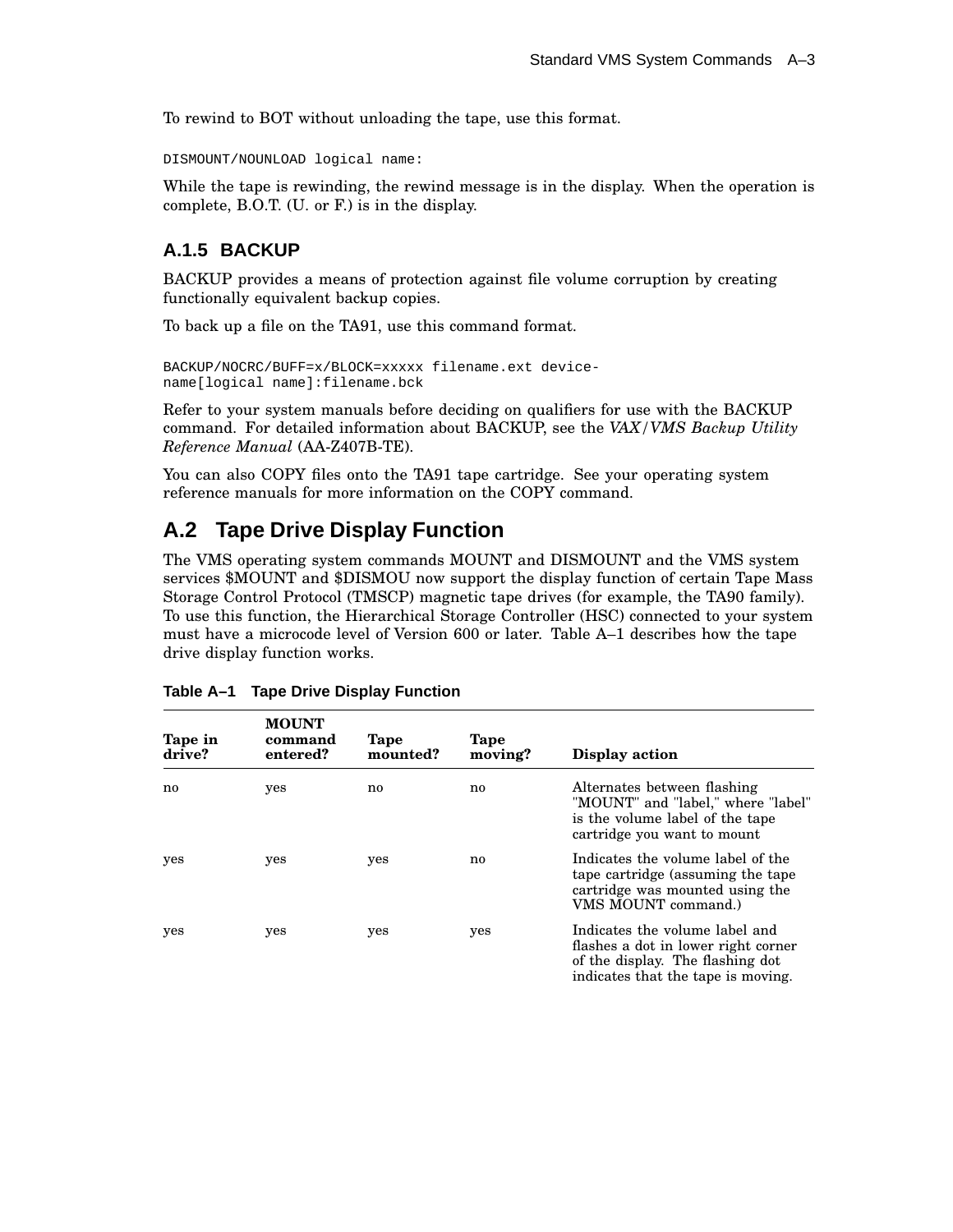| Tape in<br>drive? | <b>MOUNT</b><br>command<br>entered? | Tape<br>mounted?     | Tape<br>moving? | Display action                                                                                                                                                                                                                         |
|-------------------|-------------------------------------|----------------------|-----------------|----------------------------------------------------------------------------------------------------------------------------------------------------------------------------------------------------------------------------------------|
| no                | no.                                 | no                   | no              | Indicates the unit number of the<br>drive in the format DRu (for<br>example, DR1). Using the unit<br>number, you can determine the<br>device name of the tape cartridge<br>drive. For example, DR1 could have<br>the device name MUA1. |
| yes               | no                                  | no                   | no              | Indicates "B.O.T.U" (Beginning Of<br>Tape, tape Unloaded).                                                                                                                                                                             |
| yes               | no.                                 | no, dis-<br>mounting | YES             | Indicates "UNLOADING."                                                                                                                                                                                                                 |

**Table A–1 (Cont.) Tape Drive Display Function**

# **A.3 Backing Up on the TA91 with VMS**

This section provides a general series of steps for backing up files on a TA91 when you are using the VMS operating system. The steps are written assuming the TA91 is device MUA0, and that a tape has been inserted.

- 1. \$ ALLOCATE MUAO: TAPE1:
- 2. \$ MOUNT/FOREIGN/CACHE=TAPE TAPE1: GMB001
- 3. \$ BACKUP/xxxxx/xxxxx filename.ext TAPE1:filename.bck
- 4. \$ DISMOUNT TAPE1:
- 5. \$ DEALLOCATE TAPE1:

After step 4, the drive can be attached or allocated by another user/process/ job.

# **A.4 Data Compaction**

When data compaction is turned on, data is compacted during a write operation, and is de-compacted during a read operation. Use the following commands to turn compaction on or off.

INIT/MEDIA\_FORMAT=[NO]COMPACTION BACKUP/MEDIA\_FORMAT=[NO]COMPACTION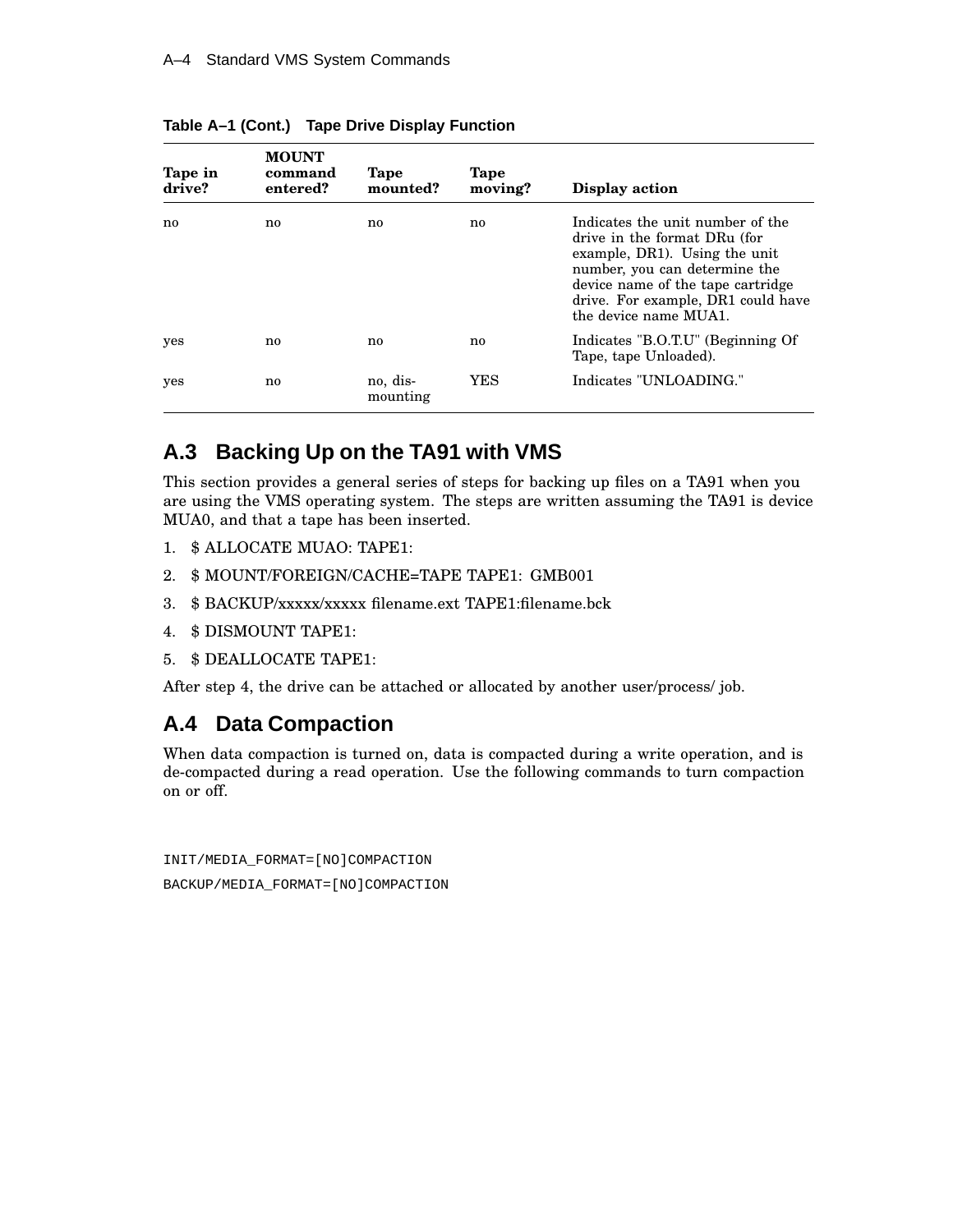# **B Check Code Table**

| <b>Check</b><br>Code | <b>Error Code Definition</b>                                                      | <b>Action Required</b>                                                                                                                         |
|----------------------|-----------------------------------------------------------------------------------|------------------------------------------------------------------------------------------------------------------------------------------------|
| CHK <sub>02</sub>    | Open LED in tape path sensor.                                                     | Perform the Section 5.10.1, Check Code Recovery<br>Procedure.                                                                                  |
| CHK 03               | A cartridge is present after the<br>message display tells you to<br>remove it.    | Perform the Section 5.10.1, Check Code Recovery<br>Procedure.                                                                                  |
| CHK 04               | A tape tension error.                                                             | Perform the Section 5.10.1, Check Code Recovery<br>Procedure.                                                                                  |
| <b>CHK 05</b>        | Tape path error.                                                                  | Perform the Section 5.10.1, Check Code Recovery<br>Procedure.                                                                                  |
| CHK 06               | Tape path error.                                                                  | Perform the Section 5.10.1, Check Code Recovery<br>Procedure.                                                                                  |
| CHK 07               | The file protect switch is<br>defective.                                          | 1. Unload the cartridge.<br>2. Replace the cartridge.                                                                                          |
| CHK 0E               | A tape path sensor error.                                                         | Perform the Section 5.10.1, Check Code Recovery<br>Procedure.                                                                                  |
| <b>CHK 14</b>        | A tape tension error-possible<br>broken tape.                                     | 1. Check the cartridge for broken tape.<br>2. If broken, replace the cartridge.<br>3. If not broken, perform check code recovery<br>procedure. |
| <b>CHK 16</b>        | Servo failure.                                                                    | Call your customer engineer.                                                                                                                   |
| <b>CHK 17</b>        | Timer failure.                                                                    | Call your customer engineer.                                                                                                                   |
| CHK 18               | Drive interface failure.                                                          | Call your customer engineer.                                                                                                                   |
| <b>CHK 19</b>        | Drive interface failure.                                                          | Call your customer engineer.                                                                                                                   |
| CHK <sub>20</sub>    | A reel null error during a load.                                                  | Perform the Section 5.10.1, Check Code Recovery<br>Procedure.                                                                                  |
| <b>CHK 21</b>        | The threading mechanism is<br>slow or stalled during a load.                      | Perform the Section 5.10.1, Check Code Recovery<br>Procedure.                                                                                  |
| <b>CHK 22</b>        | The threading mechanism<br>was not at the home position<br>during cartridge load. | Perform the Section 5.10.1, Check Code Recovery<br>Procedure.                                                                                  |
| CHK <sub>23</sub>    | A reel null error during a load.                                                  | Perform the Section 5.10.1, Check Code Recovery<br>Procedure.                                                                                  |

### **Table B–1 Check Code Table**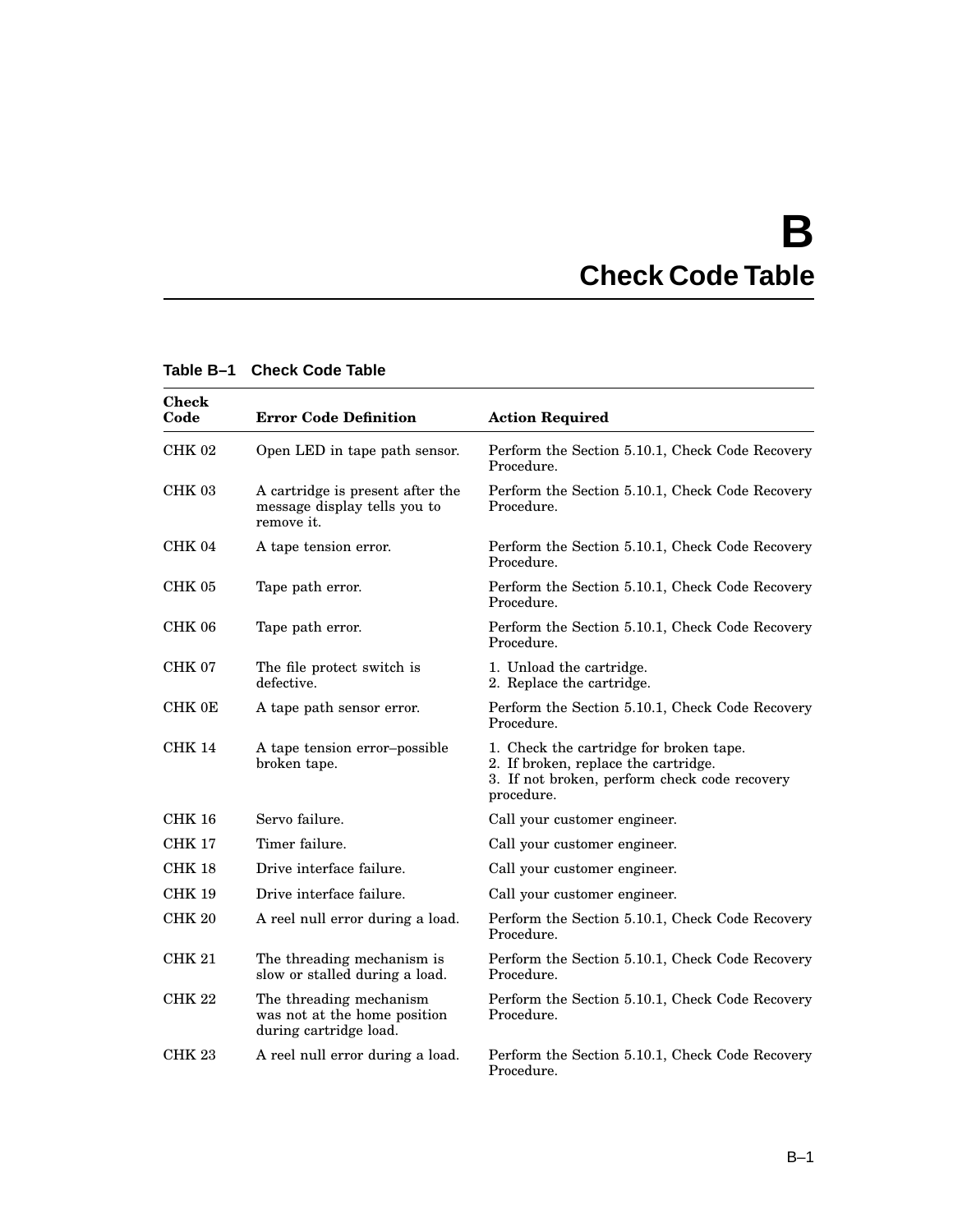| <b>Check</b><br>Code | <b>Error Code Definition</b>                                                                  | <b>Action Required</b>                                                                                                                                                                                                                              |  |
|----------------------|-----------------------------------------------------------------------------------------------|-----------------------------------------------------------------------------------------------------------------------------------------------------------------------------------------------------------------------------------------------------|--|
| CHK 24               | A reel null error during an<br>unload.                                                        | Perform the Section 5.10.1, Check Code Recovery<br>Procedure.                                                                                                                                                                                       |  |
| <b>CHK 25</b>        | A threading mechanism or<br>leader block malfunction.                                         | Section 5.10.1, Check Code Recovery Procedure.                                                                                                                                                                                                      |  |
| <b>CHK 26</b>        | The cartridge latch failed<br>to release or a loader error<br>occurred.                       | Go to Section 5.7, Cartridge Loader Recovery<br>Procedure.                                                                                                                                                                                          |  |
| <b>CHK 27</b>        | A tape path interrupt during<br>an unload operation.                                          | Section 5.10.1, Check Code Recovery Procedure.                                                                                                                                                                                                      |  |
| CHK 28               | The tape is not attached to the<br>leader block pin.                                          | Call your customer engineer.                                                                                                                                                                                                                        |  |
| <b>CHK 29</b>        | Timer failure.                                                                                | Call your customer engineer.                                                                                                                                                                                                                        |  |
| CHK <sub>2A</sub>    | An error at the last wrap null<br>point.                                                      | Perform the Section 5.10.1, Check Code Recovery<br>Procedure.                                                                                                                                                                                       |  |
| CHK 2B               | A mid-tape load failure.                                                                      | Perform the Section 5.10.1, Check Code Recovery<br>Procedure.                                                                                                                                                                                       |  |
| CHK <sub>2C</sub>    | Excessive file reel motor speed.                                                              | Call your customer engineer.                                                                                                                                                                                                                        |  |
| CHK 2D               | Short tape in cartridge.                                                                      | Call your customer engineer to verify defect.                                                                                                                                                                                                       |  |
| <b>CHK 31</b>        | The cartridge loader output<br>tray did not raise.                                            | 1. If the loader's Attention indicator is not turned<br>on, press the Unload switch on the Operator<br>panel. If that doesn't correct the problem, call<br>your customer engineer.<br>2. Go to Section 5.7, Cartridge Loader Recovery<br>Procedure. |  |
| <b>CHK 36</b>        | There is a problem with the<br>interconnection between the<br>drive and the cartridge loader. | 1. If the loader's Attention indicator is not turned<br>on, press the Unload switch on the Operator<br>panel. If that doesn't correct the problem, call<br>your customer engineer.<br>2. Go to Section 5.7, Cartridge Loader Recovery<br>Procedure. |  |
| <b>CHK 40</b>        | Parity error.                                                                                 | Call your customer engineer.                                                                                                                                                                                                                        |  |
| <b>CHK 41</b>        | Power amplifier board failure.                                                                | Call your customer engineer.                                                                                                                                                                                                                        |  |
| CHK 42               | Power amplifier board failure.                                                                | Call your customer engineer.                                                                                                                                                                                                                        |  |
| CHK 43               | Power amplifier board failure.                                                                | Call your customer engineer.                                                                                                                                                                                                                        |  |
| <b>CHK 44</b>        | A tape tension error.                                                                         | Perform the Section 5.10.1, Check Code Recovery<br>Procedure.                                                                                                                                                                                       |  |
| <b>CHK 46</b>        | Air pressure lost.                                                                            | 1. Unload the cartridge.<br>2. Call your customer engineer.                                                                                                                                                                                         |  |
| <b>CHK 47</b>        | Air cooling lost. <b>Possible</b><br><b>Excessive Component</b><br>Temperature.               | 1. Turn off power to the subsystem.<br>2. Call your customer engineer.                                                                                                                                                                              |  |
| <b>CHK 48</b>        | Tach error.                                                                                   | Perform the Section 5.10.1, Check Code Recovery<br>Procedure.                                                                                                                                                                                       |  |

### **Table B–1 (Cont.) Check Code Table**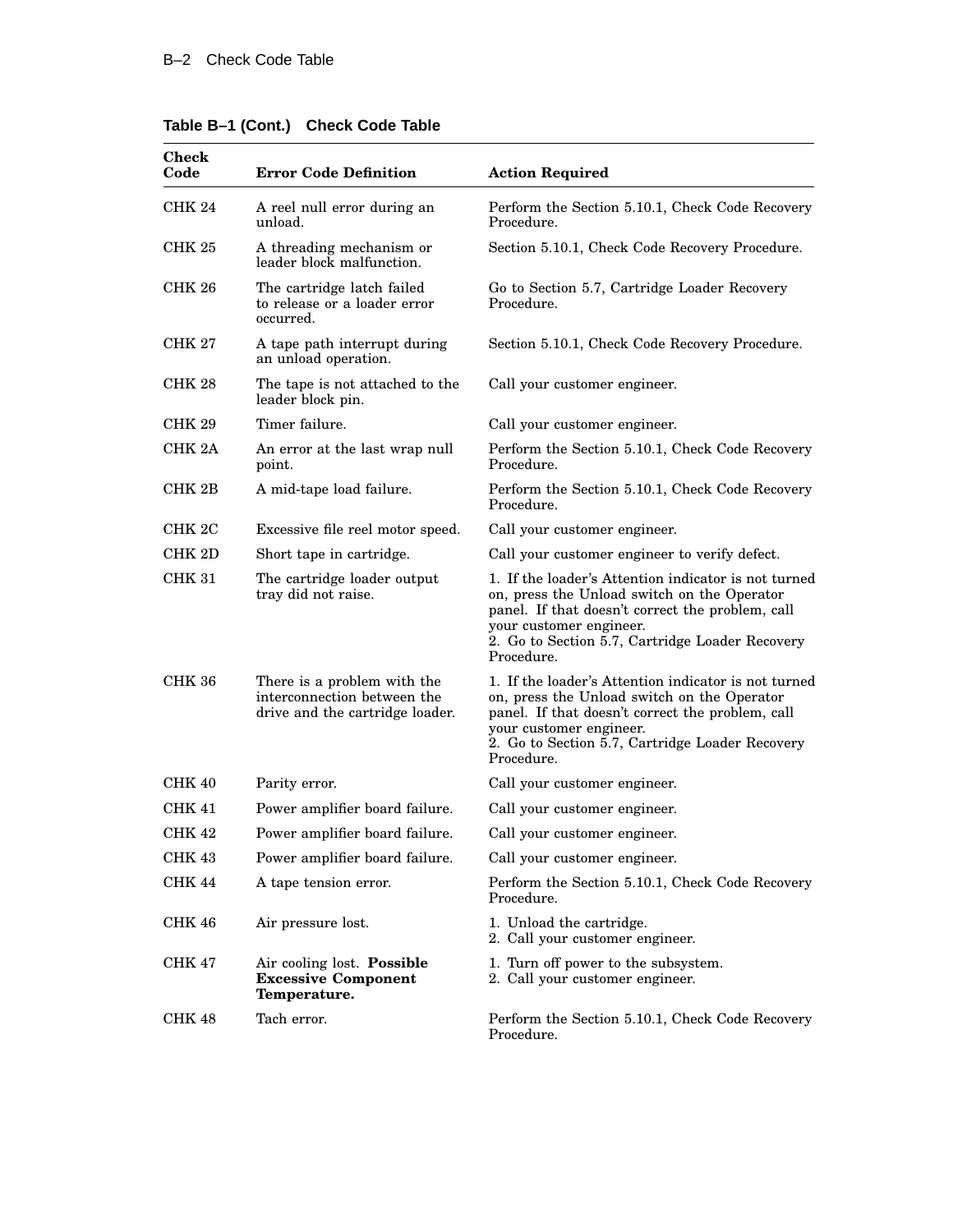| <b>Check</b><br>Code | <b>Error Code Definition</b>                                                                               | <b>Action Required</b>                                        |
|----------------------|------------------------------------------------------------------------------------------------------------|---------------------------------------------------------------|
| CHK 49               | Counter parity error.                                                                                      | Perform the Section 5.10.1, Check Code Recovery<br>Procedure. |
| CHK 4A               | Speed parity error.                                                                                        | Perform the Section 5.10.1, Check Code Recovery<br>Procedure. |
| CHK 4B               | Clock parity error.                                                                                        | Perform the Section 5.10.1, Check Code Recovery<br>Procedure. |
| CHK 4C               | Gap parity error.                                                                                          | Perform the Section 5.10.1, Check Code Recovery<br>Procedure. |
| CHK 4D               | An analog converted (DAC)<br>parity error.                                                                 | Perform the Section 5.10.1, Check Code Recovery<br>Procedure. |
| <b>CHK 51</b>        | Timer hardware error.                                                                                      | Perform the Section 5.10.1, Check Code Recovery<br>Procedure. |
| CHK 60               | Thread/load failure.                                                                                       | Perform the Section 5.10.1, Check Code Recovery<br>Procedure. |
| <b>CHK 63</b>        | Thread/load failure.                                                                                       | Perform the Section 5.10.1, Check Code Recovery<br>Procedure. |
| CHK 68               | File reel motor failure.                                                                                   | Perform the Section 5.10.1, Check Code Recovery<br>Procedure. |
| <b>CHK 69</b>        | Tape path sensor interrupt.                                                                                | Perform the Section 5.10.1, Check Code Recovery<br>Procedure. |
| CHK 6D               | The period counter equals 0.                                                                               | Perform the Section 5.10.1, Check Code Recovery<br>Procedure. |
| CHK 82               | Interconnection drive error.                                                                               | 1. Unload the cartridge.<br>2. Call your customer engineer.   |
| CHK B0               | A long-loop-write-to-read<br>operation was attempted with<br>a cartridge in the drive.                     | Perform the Section 5.10.1, Check Code Recovery<br>Procedure. |
| CHK C <sub>2</sub>   | A parity error on the write<br>card.                                                                       | 1. Unload the cartridge.<br>2. Call your customer engineer.   |
| CHK C <sub>3</sub>   | A phase locked loop is not<br>sychronized.                                                                 | 1. Unload the cartridge.<br>2. Call your customer engineer.   |
| CHK C4               | Open track on the read/write<br>head or wire is open in cable.                                             | 1. Unload the cartridge.<br>2. Call your customer engineer.   |
| CHK C5               | If write enable is active and<br>read bias is not active, the<br>write operation stops with this<br>check. | 1. Unload the cartridge.<br>2. Call your customer engineer.   |
| CHK C6               | Write driver failure.                                                                                      | 1. Unload the cartridge.<br>2. Call your customer engineer.   |
| CHK C7               | +10.5 V regulator failure.                                                                                 | 1. Unload the cartridge.<br>2. Call your customer engineer.   |
| CHK D <sub>0</sub>   | Wrong IML diskette used.                                                                                   | Insert the correct IML diskette and retry the<br>operation.   |

### **Table B–1 (Cont.) Check Code Table**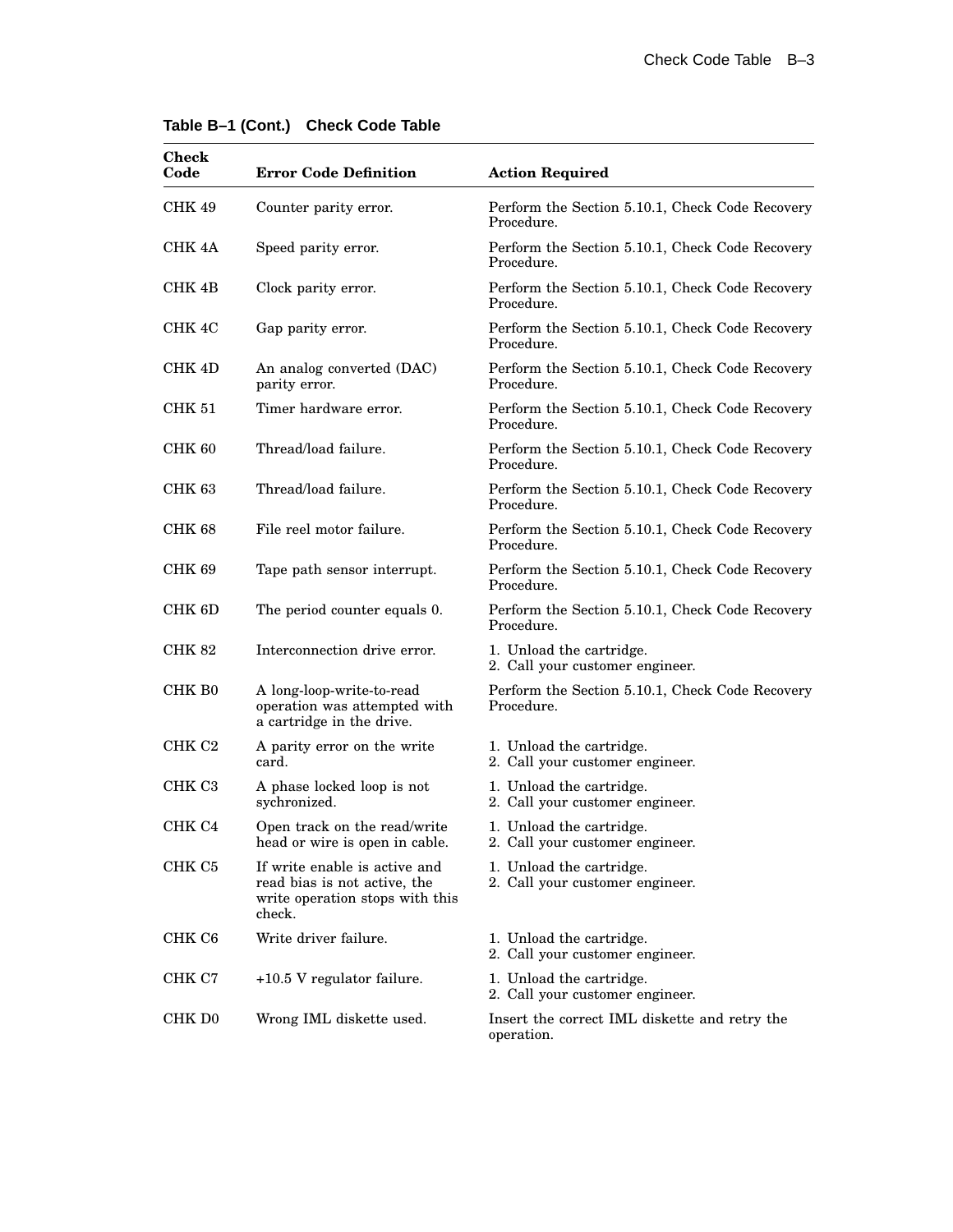| <b>Check</b><br>Code | <b>Error Code Definition</b>                                    | <b>Action Required</b>                                      |
|----------------------|-----------------------------------------------------------------|-------------------------------------------------------------|
| CHK D1               | The wrong tape control unit<br>IML diskette is being used.      | Insert the correct IML diskette and retry the<br>procedure. |
| CHK EC               | There is a problem with the<br>chassis of the cartridge loader. | Go to Section 5.7, Cartridge Loader Recovery<br>Procedure.  |
| CHK ED               | Loader control card failure.                                    | Go to Section 5.7, Cartridge Loader Recovery<br>Procedure.  |
| <b>CHK EE</b>        | A failure in the cartridge<br>loader.                           | Go to Section 5.7, Cartridge Loader Recovery<br>Procedure.  |
| <b>CHK EF</b>        | A failure between the cartridge<br>loader and the drive.        | Go to Section 5.7, Cartridge Loader Recovery<br>Procedure.  |

**Table B–1 (Cont.) Check Code Table**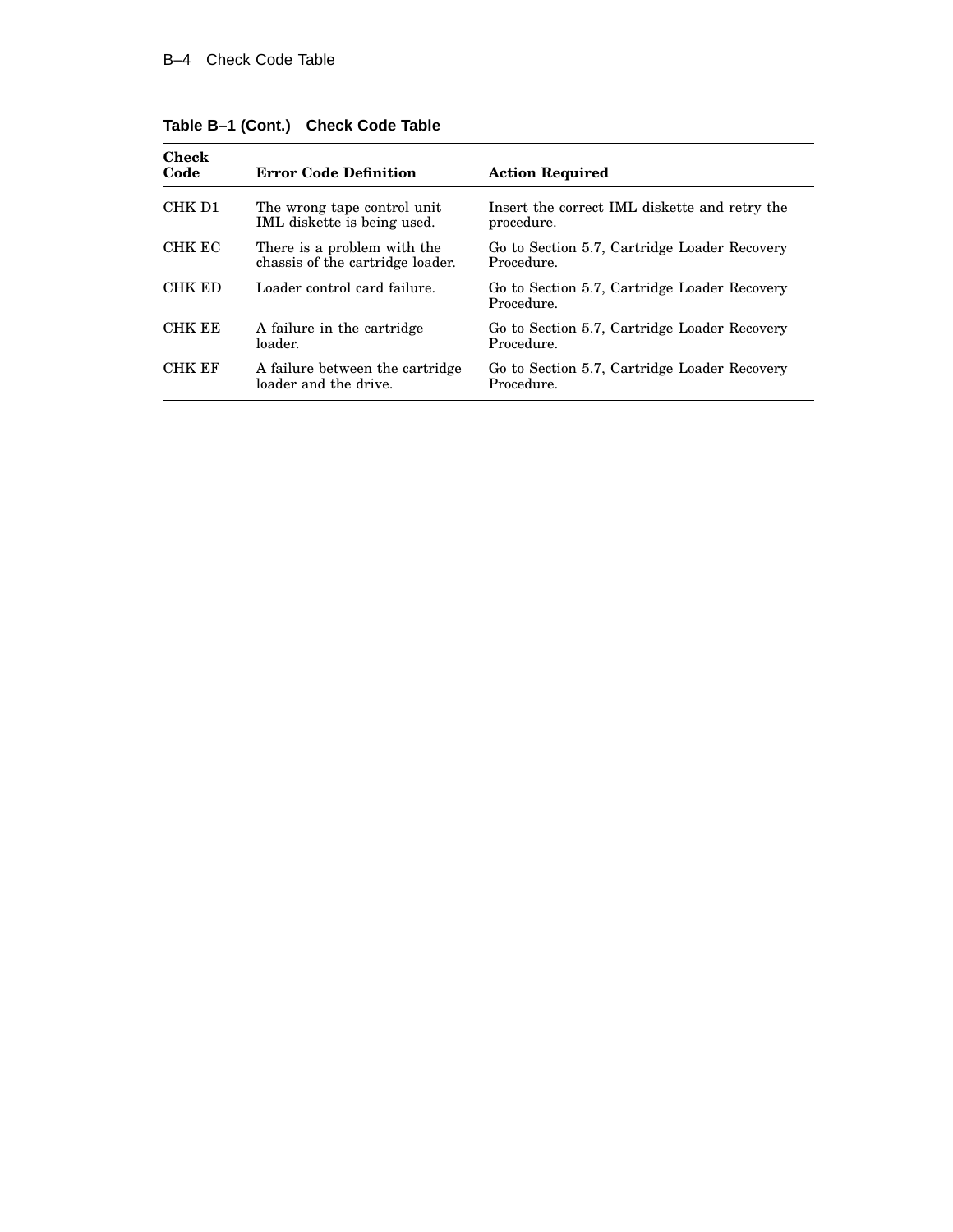# **Index**

### **A**

A/B Fault switches, 2–5 Attention light, 2–14 Automatic cartridge loader description, 1–4 Auto mode, using, 2–20, 3–20

## **B**

Burning cartridges, 4–7

### **C**

Can't insert a cartridge, 5–1 Cartridge tape cartridge, 4–1 Cartridge disposal, 4–6 Cartridge loader attention indicator is on or flashing, 5–3 how to use auto/manual modes, 3–20 inserting a cartridge, 3–10 loader operator panel general description, 2–19 mode selection switches, 2–20 Start switch, 2–22 recovery procedure, 5–3 removing a cartridge, 3–14 Case, cartridge broken, 4–5 illustration of, 4–1, 4–5 separated, 4–5 Caution leader block, 1–5 Check code message on the message display, what to do if you see a, 5–7 messages, 2–18 recovery procedure, 5–7 CHK xy message, 2–18 Cleaning the tape path, 3–24 \*CLEAN message, 2–17 Condition messages, drive, 2–16 Configurations, subsystem, 1–1

### **D**

Damaged cartridges, 4–5 Data loss, 4–3, 4–5 Data security, 4–6 DC Power light, 2–10 Detached leader block, 4–5 Dirty cartridge, cleaning of, 3–26 Disable light, 2–10 Display Function, A–3 Displaying drive messages, 2–15 Disposing of cartridges, 4–6 DR # message, 2–16 Drive condition messages, 2–16 Drive does not become ready, what to do if the, 5–2

# **E**

E.O.T. message, 2–17 Emergencies removing power, 3–2 restoring power after, 3–3 Emergency Power switch, Unit, 2–4 Environment considerations, 4–3 operating, 4–3 Erasing cartridges, 4–6 ERASING message, 2–17 Error light, 2–10 Error messages, 2–18

# **F**

File-protect selector, 4–1, 4–5 File-Protect selector purpose, 1–5 setting, 3–9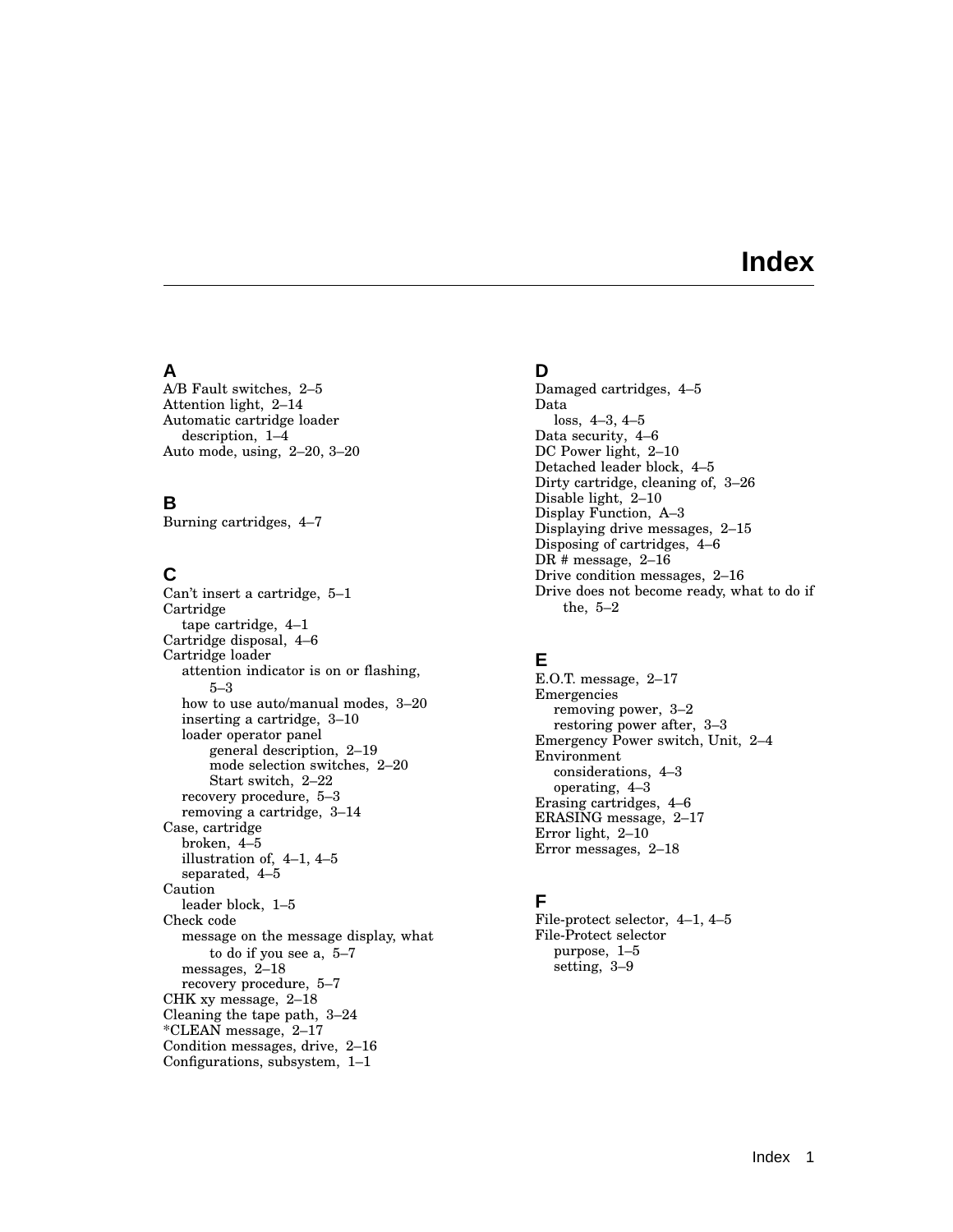### **I**

Identification, cartridge, 4–5 Identifiction, cartridge, 4–1 IML procedure fails, what to do if the, 5–2 IML pushbutton, 2–9 insert a cartridge, can't, 5–1 Inspecting tape cartridges, 3–8

### **L**

Labels, 4–4 tape cartridge, 1–5 Leader block illustration of, 4–1, 4–5 Leader block caution, 1–5 Leader block detaches from the tape, what to do if the, 5–6 Leader block latch illustration of, 4–5 Leader block latch, illustration of, 4–1 Lights drive Attention light, 2–14 Ready, 2–14 Selected light, 2–15 tape control unit, 2–3 DC Power, 2–10 Disable, 2–10 Error, 2–10 Power On, 2–3 TCU Off Line, 2–8 Wait, 2–10 Loader operator panel, description, 2–19 Loading the microprogram, 3–1 Local Power Enable pushbutton, 2–12

### **M**

Magnetic tape cartridge labels, 4–4 identification, 4–1 illustration, 4–1 reel, 4–1 Magnetic tape cartridge can't insert a, 5–1 description, 1–5 File-Protect selector, 1–5 how to remove, 3–14 labels, 1–5 Manual mode, using, 2–21, 3–22 Message display description of, 2–15 types of messages, 2–15 Message Display adjusting, 2–15 Message display is blank, 5–2 Messages check code, 2–18

Messages (Cont.) drive condition, 2–16

### **N**

Normal/Test switch, 2–6 NOT RDY F message, 2–16 NOT RDY U message, 2–16

### **O**

On Line Test/Off Line Test switch, 2–7 Operating environment, 4–5 Operating procedures emergency power removal, 3–2 inserting a cartridge in the cartridge loader, 3–10 removing a multiple tape cartridge, 3–15 removing a single tape cartridge, 3–14 restoring power, 3–7 rewinding a tape, 3–17 setting File-Protect selector, 3–9 subsystem, 3–1 unloading and removing tape cartridges, 3–16 Operator panel drive, 1–2 Attention light, 2–14 message display, 2–15 Ready light, 2–14 Ready switch, 2–13 Rewind switch, 2–14 Selected light, 2–15 Unload switch, 2–14 drive operator's, 2–13 Attention light, 2–14 Ready light, 2–14 Ready switch, 2–13 Rewind switch, 2–14 Selected light, 2–15 Unload switch, 2–14 tape control unit, 1–2 A/B Fault switches, 2–5 DC Power light, 2–10 Disable light, 2–10 Error light, 2–10 IML pushbutton, 2–9 Local Power Enable pushbutton, 2–12 Normal/Test switch, 2–6 On Line Test/Off Line Test switch, 2–7 Power On/Off switch, 2–3 Power On light, 2–2, 2–3 Remote/Local switch, 2–11 TCU 0/TCU 1 switch, 2–7 TCU address switches, 2–12 TCU Off Line light, 2–8 Unit Emergency Power switch, 2–4 Wait light, 2–10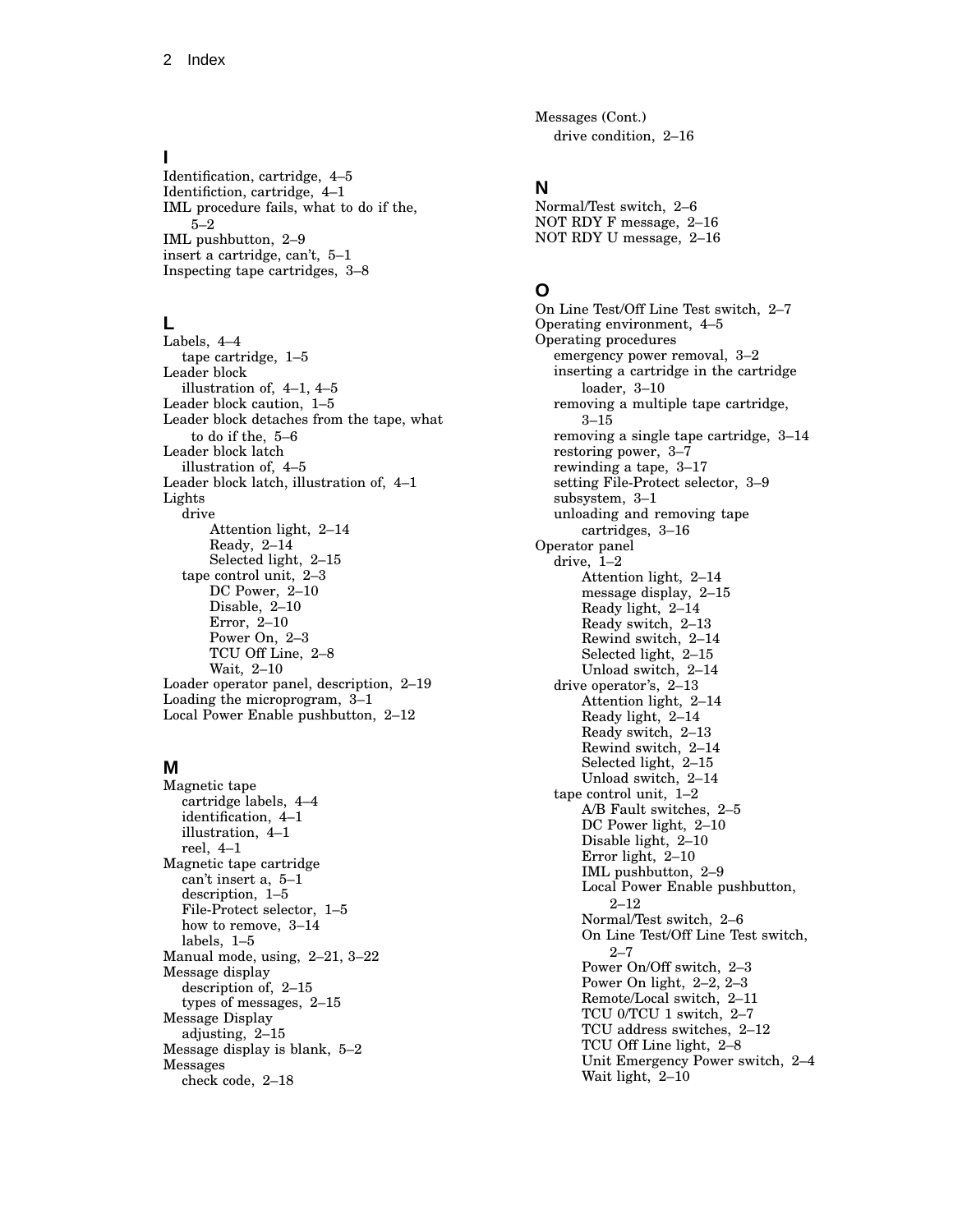operator panel locations drive, 1–2 Operator panel locations subsystem, 2–1

### **P**

Panel locations tape control unit, 1–2 Power emergency removal, 3–2 removing, 3–5 restoring, 3–7 restoring after emergency, 3–3 Power failure, how to unload a cartridge after a, 5–7 Power On/Off switch tape control unit, 2–3 Power On light, 2–3 Problem, what to do if you have a can't insert a cartridge, 5–1 check code message on the message display, 5–6 drive does not become ready, 5–2 IML procedure fails, 5–2 leader block detaches from the tape, 5–6 message display is blank, 5–2 tape does not rewind or unload, 5–2 tape winds completely out of the cartridge, 5–2 unloading a cartridge after a power failure, 5–7 Procedures for operating a subsystem cleaning a tape cartridge, 3–26 cleaning the tape path, 3–24 Pushbuttons Local Power Enable, 2–12 tape control unit IML pushbutton, 2–9

### **R**

Ready light, 2–14 Ready switch, 2–13 READY U message, 2–16 Reel, tape, 4–1 Remote/Local switch, 2–11 Restoring power during normal operation, 3–5, 3–7 Rewinding a tape, 3–17 REWINDING message, 2–16 Rewind switch, 2–14

### **S**

Selected light, 2–15 Selector, file protect, 4–2 Setting the File-Protect selector, 3–9 Shredding cartridges, 4–7 Storage environment, 4–6

Subsystem operating procedures, 3–1 Switches drive Ready, 2–13 Rewind, 2–14 Unload, 2–14 tape control unit A/B Fault, 2–5 Normal/Test, 2–6 On Line Test/Off Line Test, 2–7 Power On/Off, 2–3 Remote/Local, 2–11 TCU 0/TCU 1, 2–7 TCU Address, 2–12

# **T**

Tape how to rewind, 3–17 Tape cartridge burning, 4–7 case, illustratin of, 4–2 description, 4–2 disposing of, 4–6 environment, 4–5 erasing, 4–6 handling, 4–2 illustration of, 4–2 labels, 4–4 loading, 4–3 magnetic field precautions, 4–3 operating, precaution, 4–5 parts of, 4–2 security, 4–6 shipping, 4–2 shredding, 4–7 stacking, 4–4 storage, 4–6 Tape control unit operator panel location, 2–1 operator panel locations, 1–2 operator setup panel, 2–2 TCU Address switches, 2–12 Tape does not rewind or unload, what to do if the, 5–2 Tape drive description, 1–3 display function, A–3 operator's panel Ready light, 2–14 Unload, 2–14 Operator panel, 2–13 Ready switch, 2–13 Rewind switch, 2–14 operator panel locations, 1–3 Tape path, cleaning the, 3–24 Tape transport unit description, 1–3 TCU 0/TCU 1 switch, 2–7 TCU Address tape control unit, 2–12 TCU Off Line light, 2–8